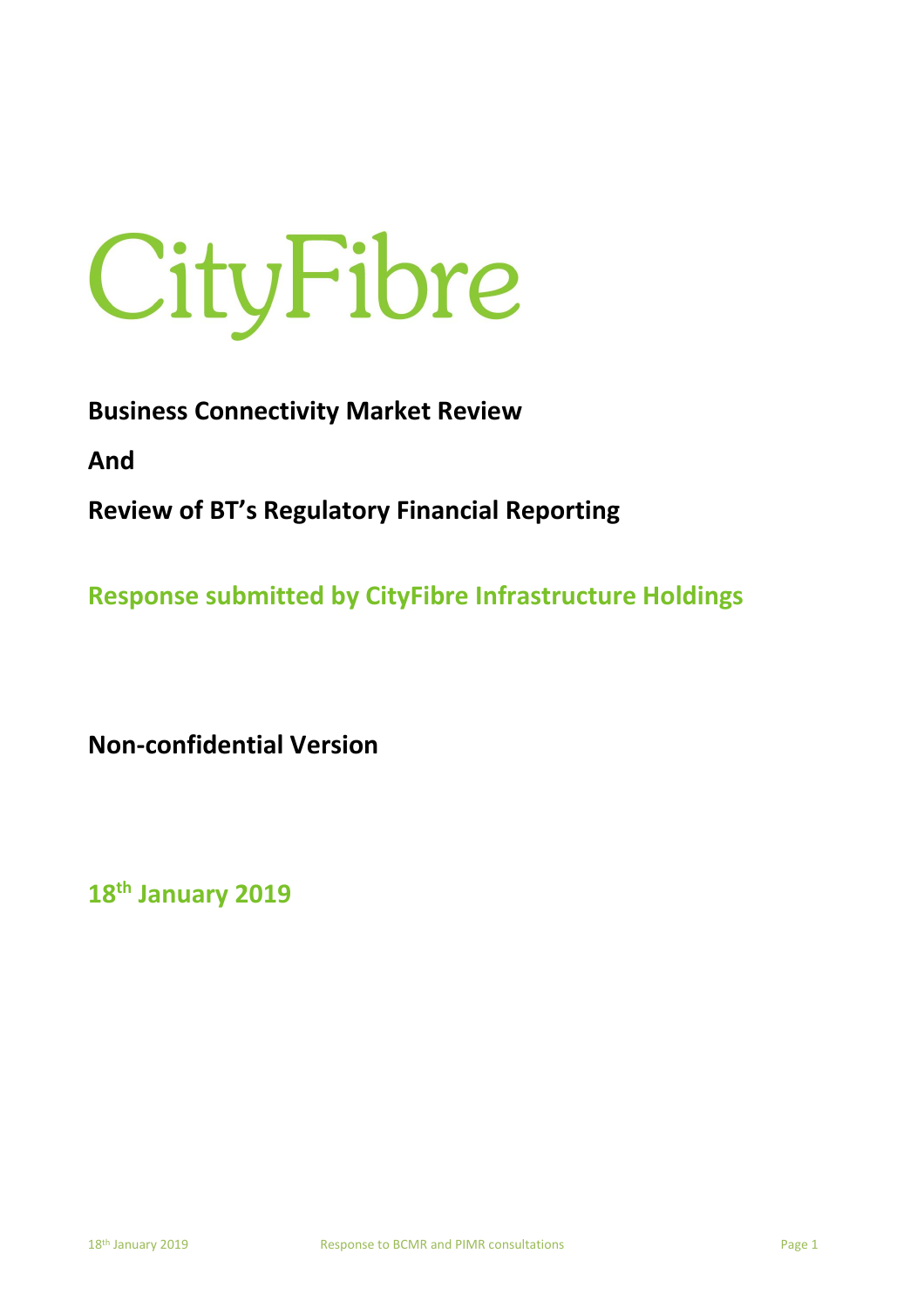# **Contents**

| $\mathbf{1}$        |  |
|---------------------|--|
| 1.1                 |  |
| 2                   |  |
| 3                   |  |
| 3.2                 |  |
| 4                   |  |
| 4.2                 |  |
| 4.3                 |  |
| 5                   |  |
| 6                   |  |
| 7                   |  |
| 7.2                 |  |
| 8                   |  |
| 8.1                 |  |
| 8.2                 |  |
| 8.3                 |  |
|                     |  |
| 9.1                 |  |
| 9.2                 |  |
| <b>10 RFR</b><br>19 |  |
|                     |  |
| 12                  |  |
|                     |  |
|                     |  |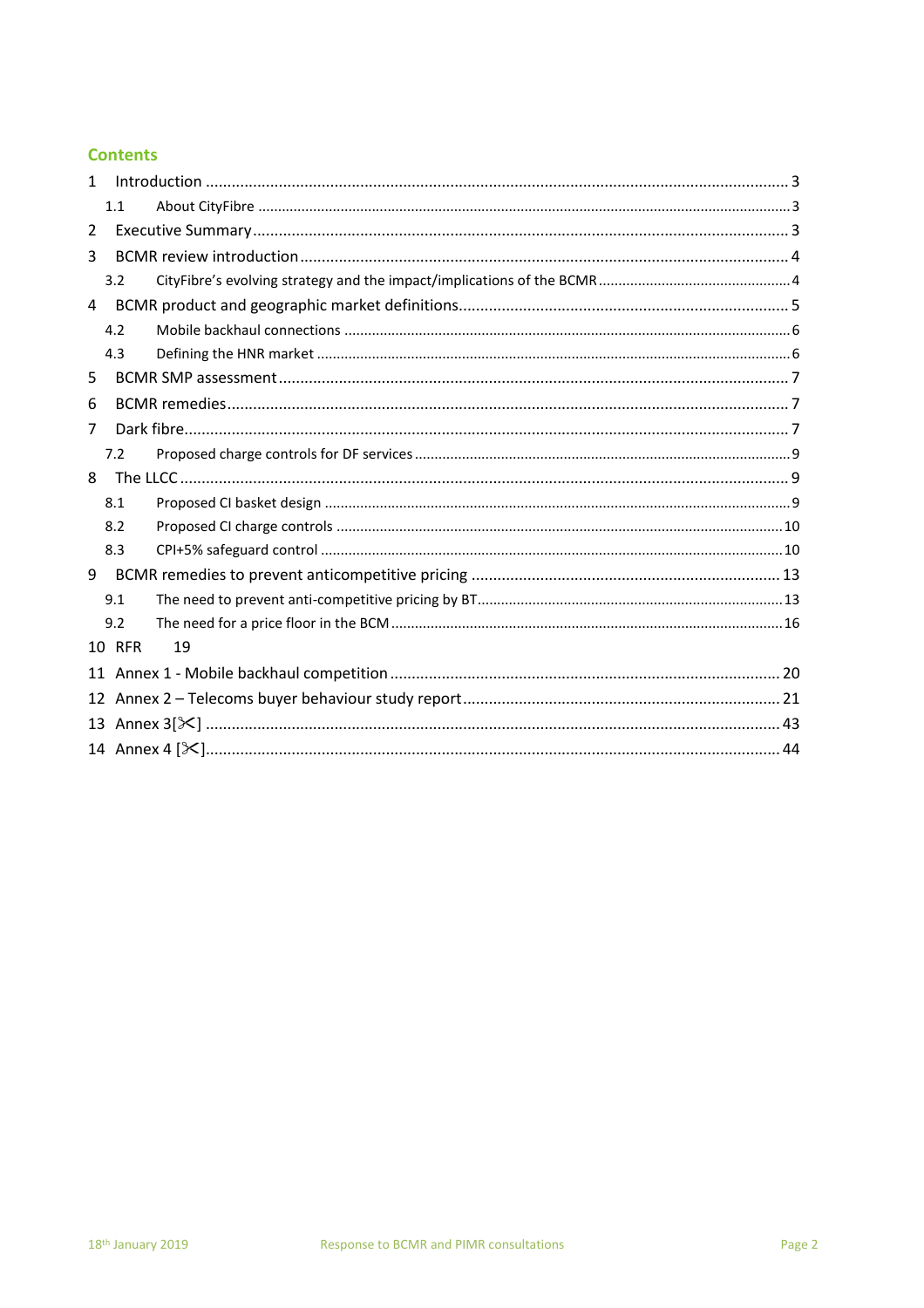## **1 Introduction**

### *1.1 About CityFibre*

1.1.1 CityFibre is the UK's leading alternative provider of wholesale full fibre network infrastructure. With major fibre infrastructure projects across 51 towns and cities throughout the UK, we provide a portfolio of active and dark fibre services to our customers which include service integrators, enterprise and consumer service providers, local authorities and mobile operators. CityFibre is making significant investments in a number of cities across the UK as we look to rapidly expand the number of homes and businesses which have access to full fibre. CityFibre has recently partnered with Vodafone to bring ultrafast Gigabit-capable full fibre broadband to up to one million UK homes and businesses by 2021 and is targeting five million by 2025. This commitment has been reinforced by a £2.5bn investment programme which identifies towns and cities primed for FTTP expansion to reach nearly every home and business and build is underway. CityFibre is based in London, United Kingdom, and is privately owned by a consortium of Antin Infrastructure Partners and West Street Infrastructure Partners.

### **2 Executive Summary**

- 2.1.1 CityFibre is pleased to provide this document in response to the following Ofcom's consultations:
- (1) The Business Connectivity Market review (BCMR);
- (2) The Regulatory Financial Reporting (RFR) Consultation; and
- 2.1.2 CityFibre welcomes Ofcom's proposals in the BCMR and considers them to be positive, procompetitive and in the long term interests of consumers.
- 2.1.3 CityFibre believes that Ofcom's objectives, as stated in the BCMR, to encourage investment in competitive all-fibre networks across the UK, are the right objectives to ensure that the UK can start to catch up with the many countries across the world where full-fibre networks are already widespread or at least in the advanced stages of deployment. Ofcom is familiar with the international statistics and we will not repeat them here, safe to say that we welcome Ofcom's increased emphasis on protecting investment incentives for competitive providers as well as for BT.
- 2.1.4 CityFibre therefore welcomes the overall proposals set out in the BCMR and in particular Ofcom's focus on creating a stable and transparent regulatory environment that is pro-competitive and that seeks to optimise investment incentives to create effective and sustainable competition.
- 2.1.5 CityFibre finds that, in the main, Ofcom's analyses and conclusions as set out in the BCMR are correct and will help deliver the necessary environment to speed up fibre deployment in the UK. In particular, we support the following positions:
	- That BT retains Significant Market Power (SMP) in the provision of wholesale leased lines across all of the UK (except the CLA and Hull);
	- That it is necessary to impose remedies on BT to prevent it from abusing its position of dominance in both the BCM; and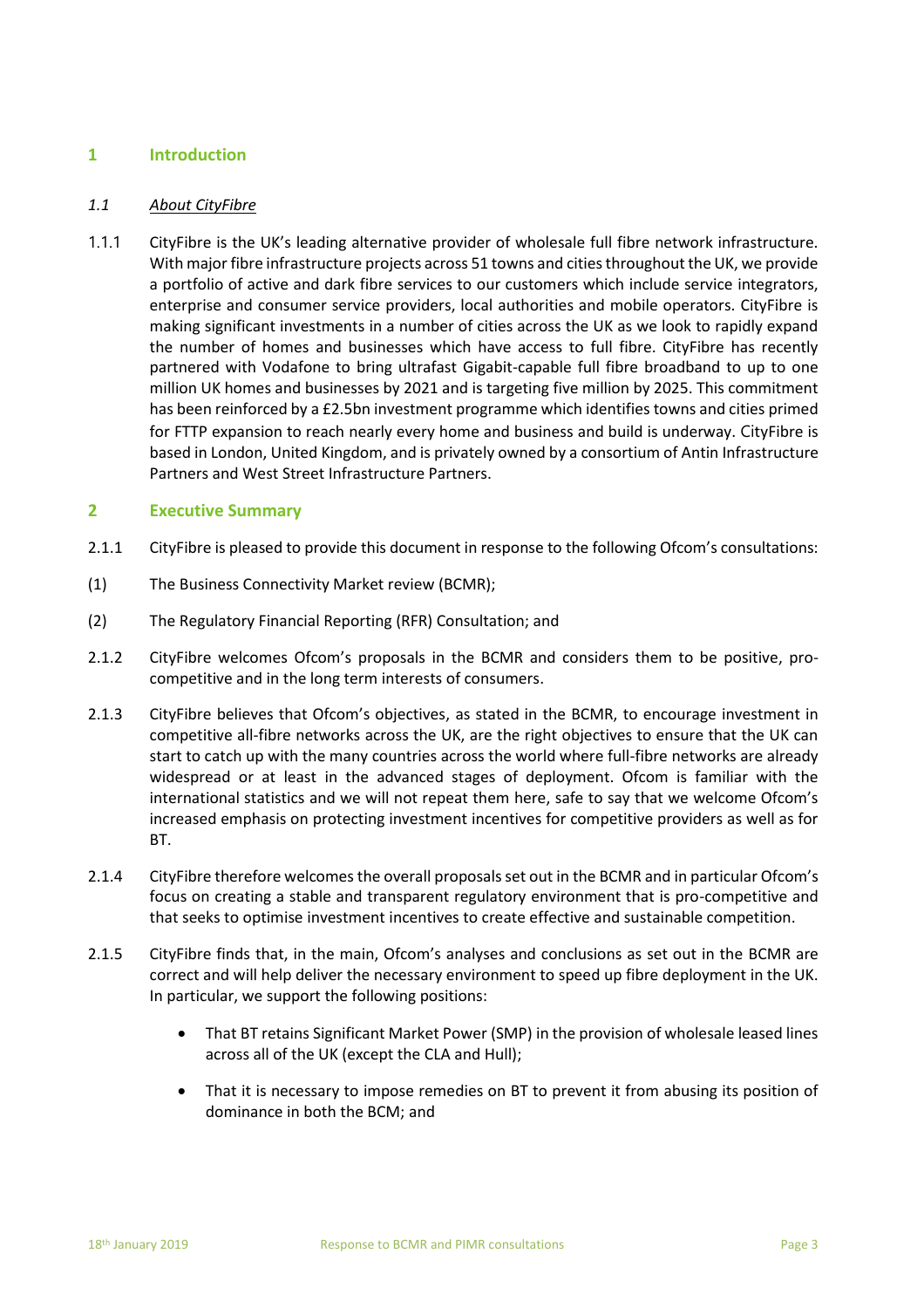- That it is appropriate to impose a Leased Lines Charge Control (LLCC) in the BCM and that the LLCC should have the purpose of keeping leased lines pricing stable over the period covered by the review;
- 2.1.6 Despite agreeing with the majority of Ofcom's analyses and proposals, CityFibre does have some concerns with specific aspects of the consultations, these include:
	- That Ofcom's choice of parameters to define the high network reach (HNR) market are wrong and that this leads to pre-mature deregulation (removal of the LLCC) in some areas where competition is still not sufficiently established to be able to compete with an unregulated BT;
	- That the supply-side conditions for mobile backhaul services create a situation where BT is leveraging its market power downstream from Openreach (at the BT Wholesale level) and foreclosing the market; and
	- That Ofcom proposes the introduction of a dark fibre (DF) remedy in the inter-exchange connections (IEC) market at the same time as introducing the DFA remedy and at a price that does not allow sufficient economic space for operators to compete when using the DPA remedy;
- 2.1.7 CityFibre is a member of the Infrastructure Investors Group (IIG). The IIG has prepared a response to these consultations and CityFibre is in full agreement with that submission.
- 2.1.8 In the interest of efficiency and avoiding repetition, this response does not repeat the points made in the IIG response (other than to provide a brief summary), but simply refers to the relevant parts of the IIG response as appropriate.

### **3 BCMR review introduction**

- 3.1.1 CityFibre welcomes Ofcom's approach to this BCMR with is consistent with Ofcom's Strategic Statement issued in July 2018. Whilst previous interventions (notably the 2016 BCMR) focused on improving the terms of regulated access to BT/Openreach infrastructure, this BCMR now has a clear focus on accelerating the rollout of competing infrastructure.
- 3.1.2 CityFibre finds Ofcom's revised focus timely, given that several operators have announced commitments to make substantial new infrastructure investments.

### *3.2 CityFibre's evolving strategy and the impact/implications of the BCMR*

- 3.2.1 CityFibre has pursued a consistent strategy since its formation in 2011. That strategy is to deploy full fibre networks in towns and cities outside the London/inner M25 area, these networks being designed to support the point-to-point full fibre connectivity requirements of larger businesses and local authorities, mobile network operators (MNOs) and residential and SME customers.
- 3.2.2 Our approach is to deploy initial fibre spine networks, the upfront capital costs of which are recovered substantially through initial, anchor tenancy contracts for the supply of point-to-point fibre (i.e. products within the BCM) to one or more large customers. From that initial competitive bridgehead in a town or city, CityFibre then seeks to densify the use of the network by adding further business customers and/or contracts to supply backhaul to MNO macro sites, and in a tertiary phase to then build out a city-wide full fibre network to serve residential consumers and SMEs and (eventually) MNOs' connectivity needs for 5G small cells.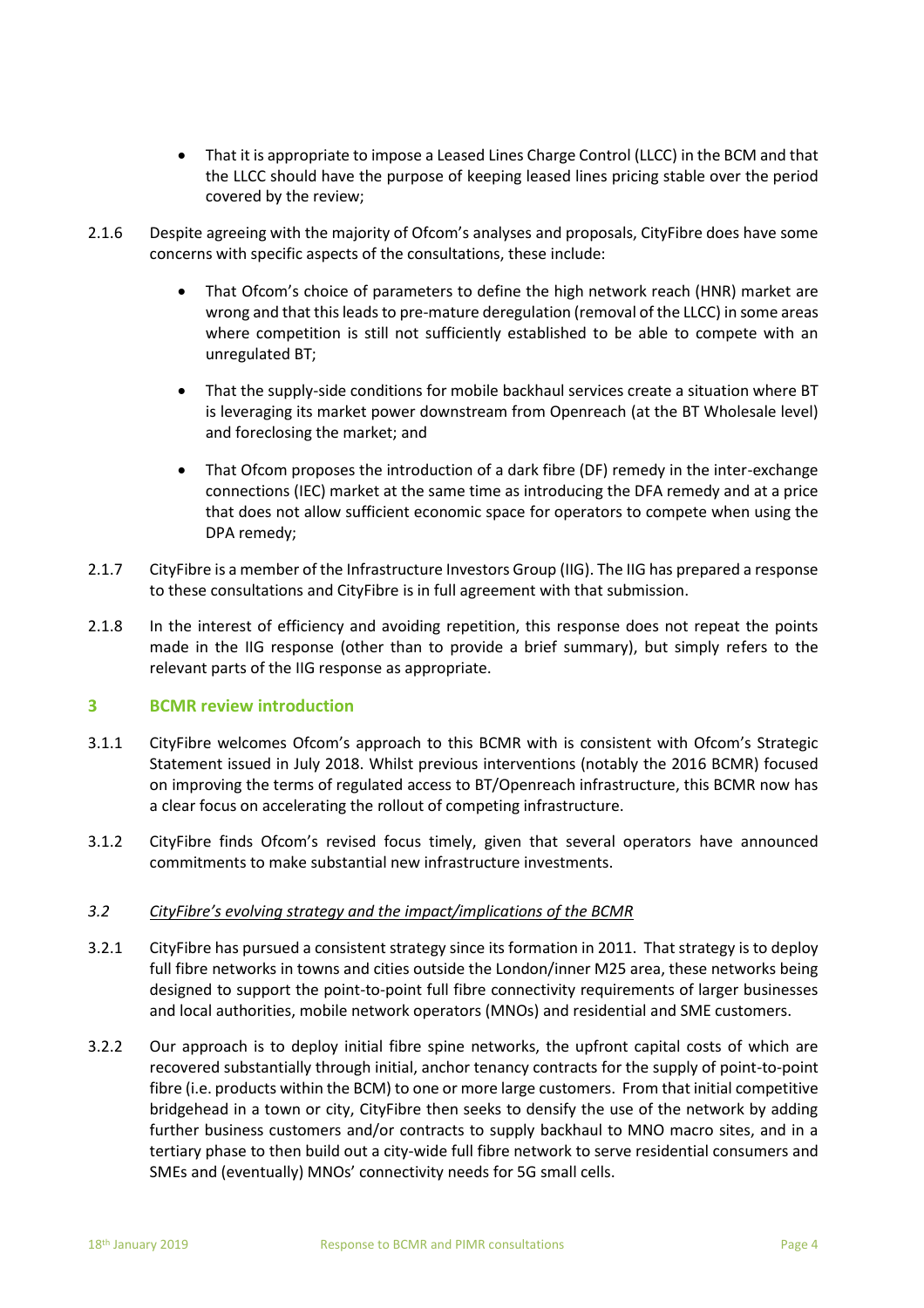- 3.2.3 The success of the model therefore rests on the economic conditions for supply of fibre connectivity products that fall within the BCM, as this creates the basis for a viable full fibre deployment serving all of the different business 'verticals' identified above.
- 3.2.4 To date pursuing this model, we have successfully deployed infrastructure in 51 towns and cities. Our longer term aspiration is to deploy the same business model to up to 120 towns and cities, giving us a total footprint of some 8.5m business and residential properties, just over a quarter of the total UK addressable market for broadband services.
- 3.2.5 The 2015 BCMR, for reasons explained elsewhere in this submission, has substantially reduced our ability to enter new towns and cities. Another fundamental impediment to expansion has been our inability to penetrate the MNO backhaul market to existing macro sites, despite continuous efforts over the life of the company to do so. The only example of a successful MNO anchor contract to date has been in Kingston-Upon-Hull. Again, there are specific impediments to the opening of the MNO backhaul sub-market which we explore more extensively elsewhere in this response.
- 3.2.6 In June 2018, CityFibre was acquired by a consortium of investors and in November 2018, we announced that our investors are now prepared to initiate a £2.5bn investment programme to densify our networks (the tertiary phase described above) throughout our existing footprint, and we named an initial 37 towns and cities where this would lead to city-wide full fibre deployments to create a total deployment, by 2024, of just over 5 million homes and businesses. The revised strategy, however, continues to envisage substantial expansion into new towns and cities to extend the eventual footprint of our network to the eventual 8.5 million footprint referred to above but also in recognition that, should Openreach announce plans to build full fibre in some of our existing towns and cities, we may have to enter new towns and cities in order to successfully execute the existing 5 million plan.
- 3.2.7 Hence, the context of this BCMR is that CityFibre has concrete, funded plans to deliver at least 5 million full fibre connections and to substantially expand its existing network footprint, but both elements of this strategy necessitate a regulatory regime that incentivises the construction of new networks and in particular delivers the right incentives to invest in infrastructure via 'anchor tenancy' agreements to deliver BCM products to businesses, local authorities and MNOs. The potential availability of regulated dark fibre has also caused some confusion and 'hold up' problems in terms of ISPs' and MNOs' willingness to consume competitively provided rival infrastructure and we welcome the clear statement in the BCMR consultation this time that dark fibre will be a remedy to be applied only where there is strong evidence that infrastructure competition is not feasible
- 3.2.8 CityFibre is a member of the Infrastructure Investors Group (IIG). The IIG has prepared a response to these consultations and CityFibre is in full agreement with that submission.
- 3.2.9 In the interest of efficiency and avoiding repetition, this response does not repeat the points made in the IIG response (other than to provide a brief summary), but simply refers to the relevant parts of the IIG response as appropriate.

### **4 BCMR product and geographic market definitions**

4.1.1 CityFibre is a member of the IIG and refers Ofcom to the IIG submission. Our comments in this section are in addition to, and should be read together with, the IIG submission.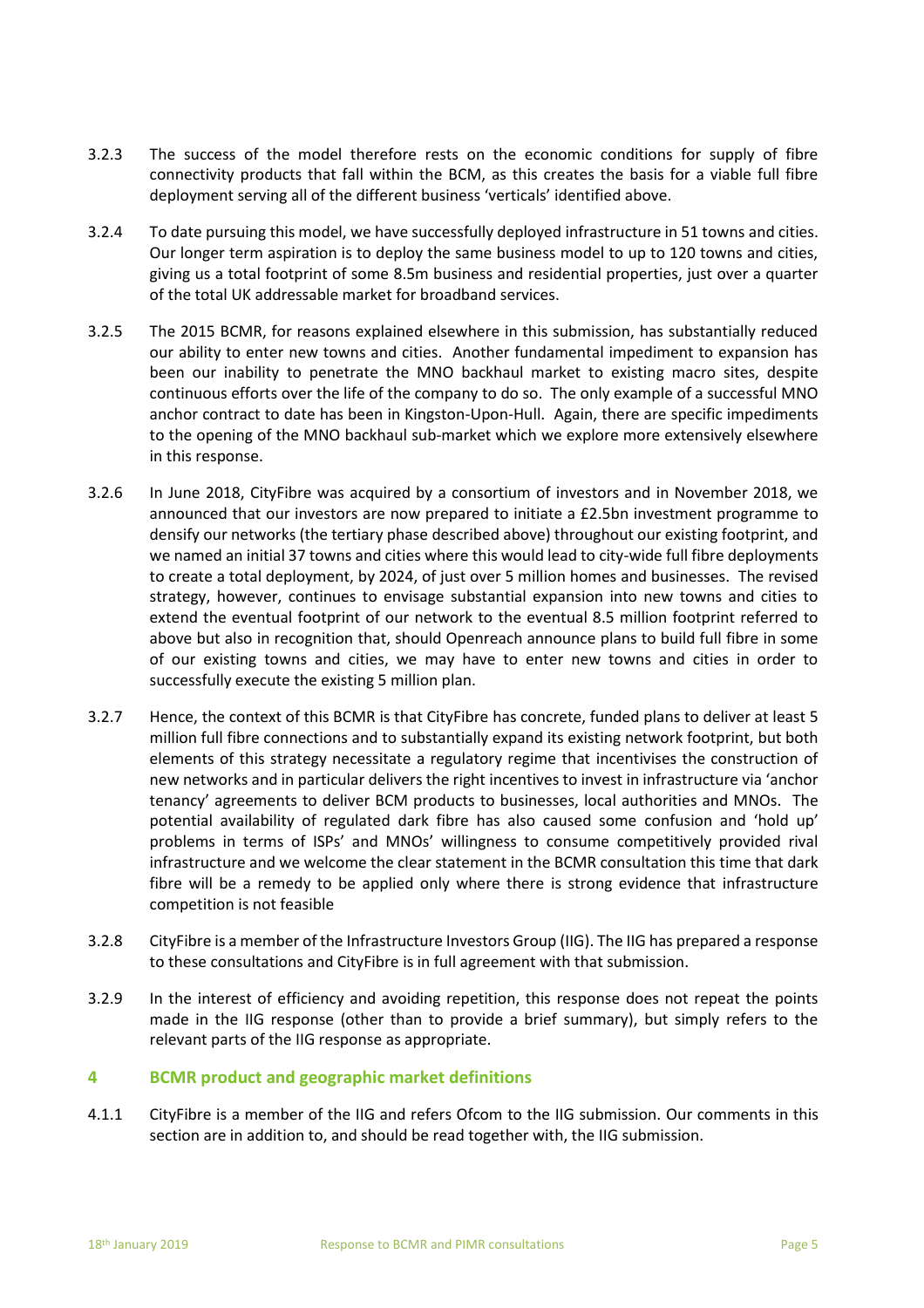### *4.2 Mobile backhaul connections*

- 4.2.1 Ofcom proposes that CI Access circuits used for mobile backhaul (MBH) form part of the overall CI Access market and there is no separate product market. CityFibre agrees with this assessment.
- 4.2.2 However, CityFibre does not agree with the statement in paragraph 4.5 of Volume 1 of the BCMR, Ofcom states that "although there are some differences between purchasers of mobile backhaul and enterprise customers, in both cases, competition is determined by the proximity of rival networks to the customers site." CityFibre has some specific concerns with BT's apparent contractual behaviour for MBH that makes it difficult for CityFibre and other infrastructure providers to compete for MBH. We have set out these concerns in a confidential annex attached to this response.

### *4.3 Defining the HNR market*

- 4.3.1 CityFibre builds new all fibre networks across the UK, including in some of the cities Ofcom has included in the HNR market. Our market model is to find an anchor tenant that will help finance the initial investment of the metro<sup>1</sup> network [ $\mathcal{K}$ ].
- 4.3.2 Ofcom's choice of 65% as the number of customer sites an operator has to be able to reach (within the dig distance) in order to be considered 'present' in that location is a significant departure from Ofcom's previous practice of 90%, which is also used in a number of other countries, including Ireland. One of the few parameters used by Ofcom in the 2016 BCMR, which were not disputed, was in fact the 90% network reach threshold.
- 4.3.3 We believe that using the 65% threshold results in a significant overstatement of competition in that area. The fact that 35% of customers do not have the choice of three suppliers (and it is entirely feasible that a sizeable proportion of customers may only have access to BT), means that it is not appropriate as the distinction to define a separate geographic market. The conditions within the areas Ofcom have defined as the HNR market will include a significant proportion of customers having access to only BT + 1 competitor and likely also some customers with access only to BT.
- 4.3.4 CityFibre does not believe that those conditions qualify as homogenous, nor that they differ sufficiently from the conditions in the neighbouring areas to justify the definition of a separate market. If Ofcom were to use the 90% reach threshold, then it is much less likely that there will be any customer with access to BT only and the mix within the specified area would be significantly more homogenous and would be clearly distinct from other areas, where a much smaller portion of customers would have access to BT+2 operators and a much larger proportion would have access to BT only.
- 4.3.5 It is CityFibre's view that Ofcom needs to either revert to the established 90% reach threshold, in which case it would likely be proportionate to not impose a charge control, or retain the 65% reach threshold, but in that case, it is our view that it is not appropriate for the LLCC to not be applied. It is clear that BT's market share in a market defined using the 65% reach threshold will be substantially higher than in one defined using the 90% threshold. We note that BT's market share is between 50 and 60% in the HNR areas<sup>2</sup> (outside the CLA), which supports Ofcom finding

 $1$  By this we mean the core network in a town or city from which connections to customer sites are constructed.

<sup>&</sup>lt;sup>2</sup> See Table A12.15 in Annex 12 to the BCMR.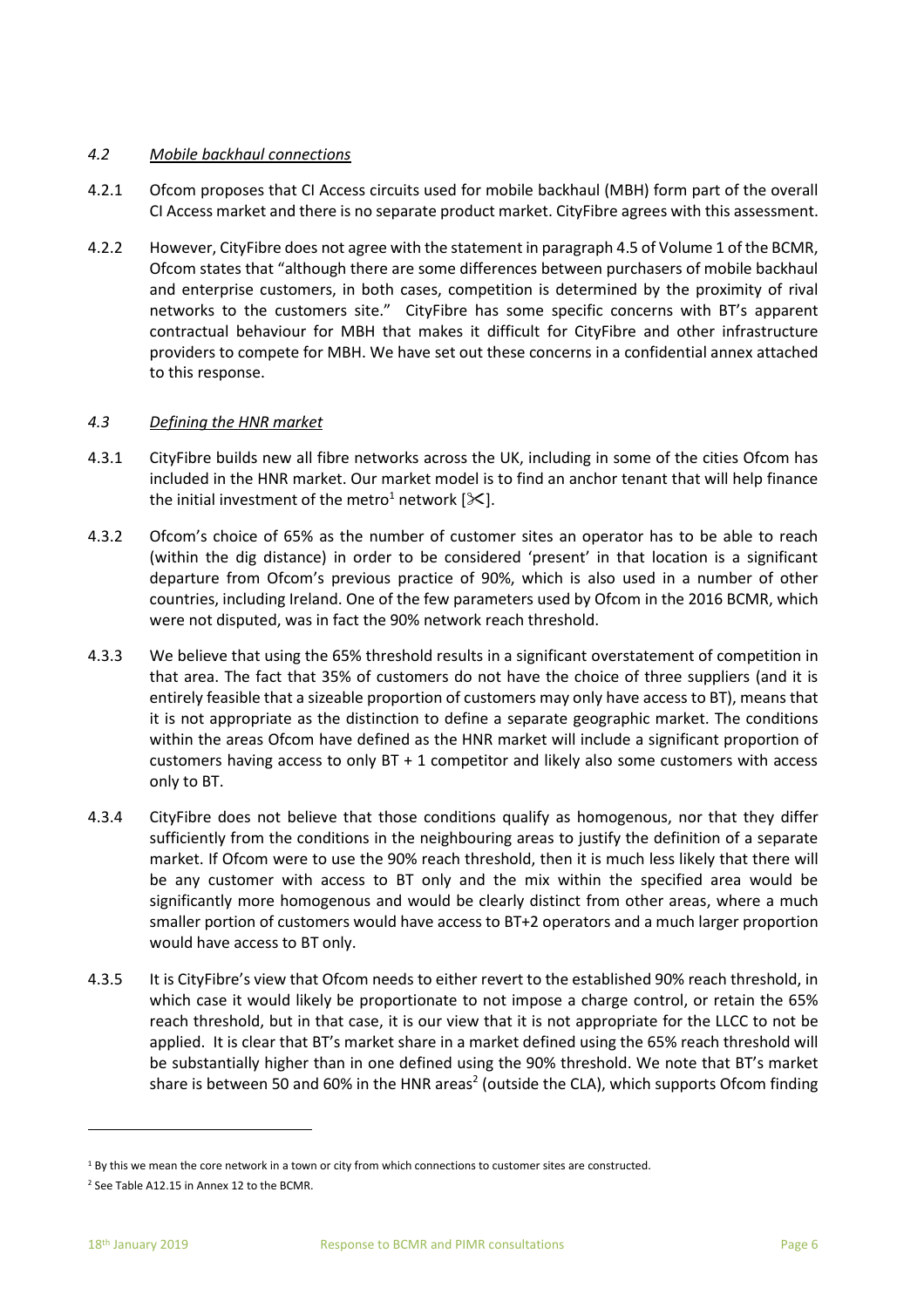that BT has SMP in the HNR areas, but we also believe that it a market share at that level does not justify the removal of the LLCC remedy in those areas.

- 4.3.6 We understand that the SMP assessment is undertaken separately from the definition of geographic markets, but the parameters used to define the geographic market determine whether the geographic market defined is likely to be characterised by effective competition or not. As set out above, it is our view that a geographic market defined using the 65% reach threshold is unlikely to be either sufficient homogeneous in itself to be a relevant market, nor sufficiently different from the surrounding areas to set it clearly apart from those areas.
- 4.3.7 We explain later in this response our deep concerns that Ofcom has not included considerations of BT's potential to price in an anticompetitive manner in its BCMR analysis.

### **5 BCMR SMP assessment**

5.1.1 The IIG submission provides a comprehensive review of Ofcom's SMP analysis and we refer Ofcom to that review.

### **6 BCMR remedies**

- 6.1.1 CityFibre agrees with Ofcom's objective of imposing remedies to create as much stability and transparency in the BCM, such as to support investment in competitive all-fibre networks.
- 6.1.2 We are, however, concerned that Ofcom focuses entirely on regulation at the Openreach level and, in our view, ignoring market failures further downstream which have not been effectively remedies by up-stream regulation of Openreach. A particular example of that is the apparent dominance in the MBH market by BT wholesale. We discuss that in more detail in Annex 1

### **7 Dark fibre**

- 7.1.1 CityFibre refers Ofcom to the comprehensive analysis included in the IIG response.
- 7.1.2 CityFibre is not, in principle, opposed to the introduction of a regulated dark fibre (DF) remedy. CityFibre is a provider of dark fibre services and believes the dark fibre market in the UK will grow rapidly in the next five years as users become more sophisticated at both retail and wholesale levels.
- 7.1.3 CityFibre, however, believes strongly that DF should only be introduced when the most upstream remedy (DPA) has been proven to be ineffective. This contrasts with Ofcom's proposal to introduce DPA and DF simultaneously for the BT-Only IEC market.
- 7.1.4 CityFibre is also very concerned that BT Openreach will become the provider of DPA, DFA and active CI Inter Exchange circuits in the same market and the same geographic areas. In our view this is contrary to the principles of Functional/Legal Separation and Equivalence of Input. The purpose of separation is to remove the incentives for BT to discriminate against its downstream rivals in favour of its own downstream business. By removing these incentives all operators in downstream markets should be able to compete on a level playing field with BT. For this reason, the most upstream assets were placed in Openreach and Openreach did not sell services in competition with its own customers.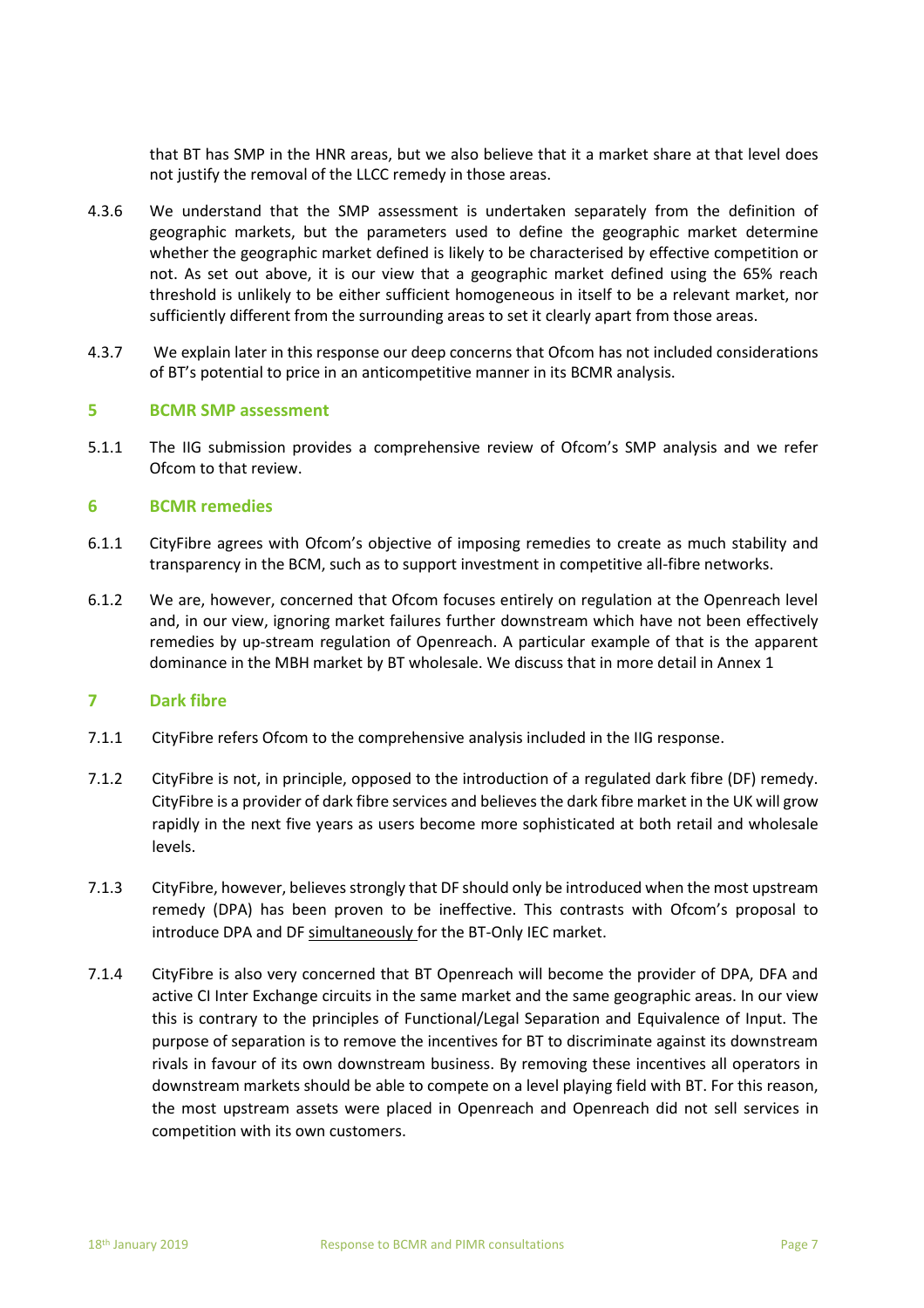- 7.1.5 However, by introducing both DPA and DFA in the same geographic markets, both sold by Openreach alongside wholesale active CI circuits, Ofcom has completely reneged on the purpose of Openreach. Clearly, if Openreach is selling DFA or active CI in competition with its own customers, it has the same strong incentives to discriminate against those firms that BT was found to have in the 2005 Telecoms Strategic Review, which led to the creation of Openreach.
- 7.1.6 Ofcom led the world in creating the functionally separate Openreach: a model that has been followed in countries such Italy, New Zealand, Singapore and Sweden. The effect of this separation in the market was strong and very clear, as firms that were concerned about being harmed by BT began to invest. CityFibre is therefore very concerned to see Ofcom apparently reversing the process and effectively making Openreach a vertically integrated entity providing services at all levels of the value chain in competition with its own customers.
- 7.1.7 In our view, Ofcom should ensure that Openreach should not become vertically integrated and that it sells products only at the deepest level of the network that is viable in each geographic area. All other downstream products should be sold by a downstream business unit that is not part of Openreach.
- 7.1.8 We recognise that BT Wholesale does not purchase DPA in the same way as a third party operator would. However, it is fundamental to EOI that all CPs, including BT, buy Openreach services on exactly the same terms etc. as each other. However, to ensure fair competition in downstream markets it is important that at least a virtual sale of DPA takes place between Openreach and downstream business units and that the Openreach/BT costs of providing services imputes the costs of the upstream services necessary to provide the service in question.
- 7.1.9 In its Strategic Policy Position document, dated July  $24<sup>th</sup>$  2018, Ofcom put a clear focus on the need to ensure that investment incentives for new full fibre networks are maximised, with a strong emphasis on enabling the deployment of new full-fibre networks facilitated by unrestricted DPA. The CityFibre agrees with that position.
- 7.1.10 It would be consistent with that strategy to introduce DF as a remedy only once it has been ascertained that DPA is insufficient to address the competition problem identified. This would seem an appropriate approach, given that the introduction of DF (particularly with the proposed pricing methodology<sup>3</sup>) would sterilise the market for infrastructure competition on a permanent basis. It is clear that the ability to use the unrestricted DPA remedy will change the economics of operators connecting to BT exchanges to which they have previously not found it economic to connect. The extent of feasible rollout may also be positively affected by other factors such as public interventions to support infrastructure rollout in rural areas.
- 7.1.11 Simultaneous (or near simultaneous) introduction of DF and DPA remedies at the proposed price levels sends conflicting make/buy signals to operators in the UK. The DF pricing would make it

<sup>&</sup>lt;sup>3</sup> See below for our analysis of the proposed DF pricing.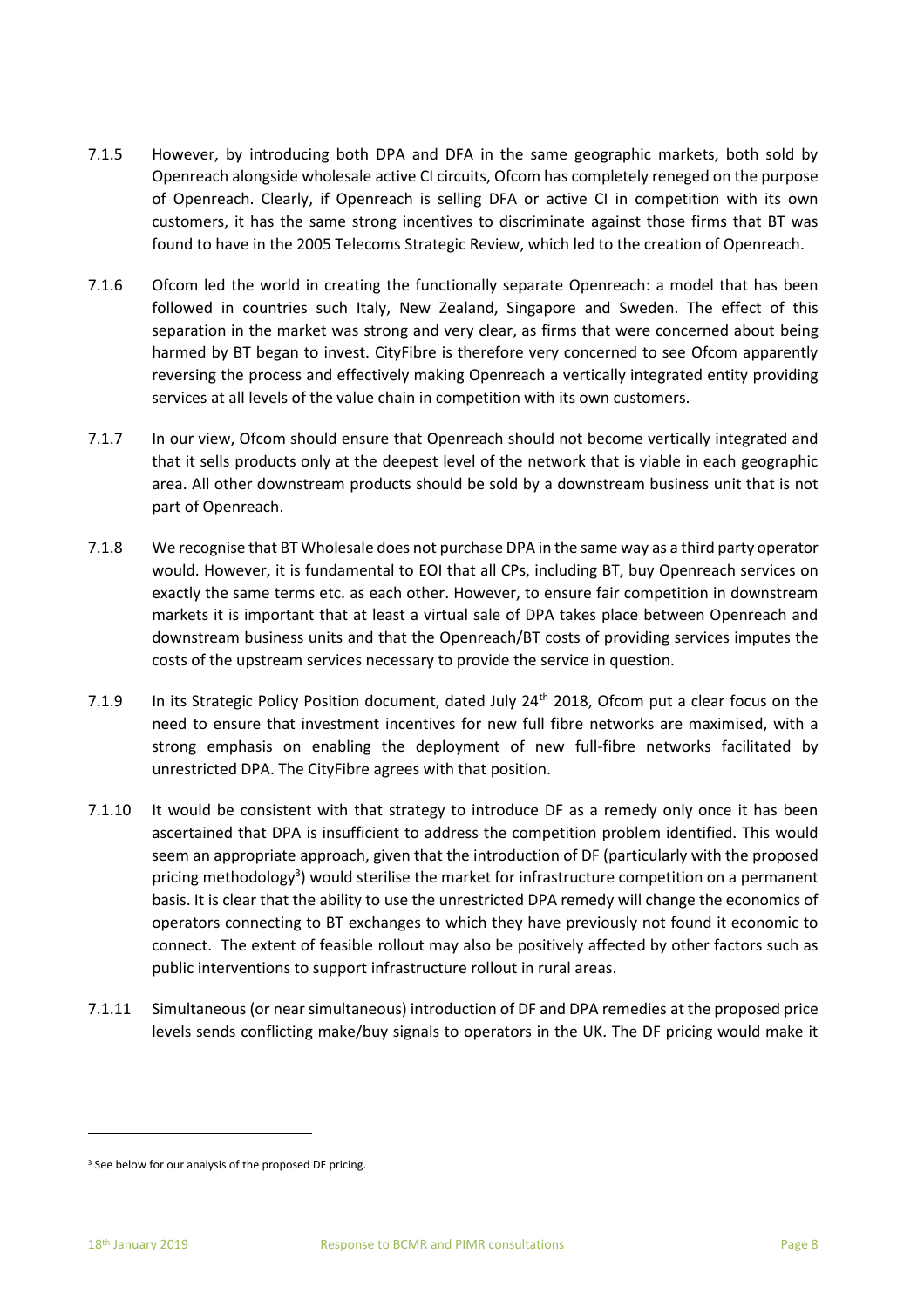very unattractive for operators to build their own fibre connections to the (current) BT-only exchanges<sup>4</sup>.

- 7.1.12 Should operators, nevertheless, build their own connections to some (current) BT-only exchanges, those exchanges would cease to be BT-only exchanges. CityFibre believes Ofcom should make it clear what happens to BT's DF obligation when this happens. We presume that the DF obligation would fall away, thus reinstating investment incentives for operators to use DPA and build their own fibre connections. This is not optimal from the perspective of stable and transparent regulation with the objective of encouraging network investment.
- 7.1.13 Despite this BCMR covering only a two-year period, CityFibre considers it imperative that Ofcom sets out on a path that is consistent with its strategic statement and which will generate longerterm stability and investor confidence.
- 7.1.14 The IIG submission also provides comments on the actual definition of the DF remedy including the absence of a distance limitation (which we believe is required) and the unintended consequence of further embedding BT's exchange locations into the design of new fibre networks, rather than encouraging the development of new fibre networks that are designed to optimise efficiency and resiliency, rather than using BT locations as default due to regulatory design. CityFibre supports those comments and asks that Ofcom makes the remedy description as clear and unambiguous as possible (if it is introduced).

### *7.2 Proposed charge controls for DF services*

- 7.2.1 CityFibre believes that the use of BT's FAC costs to set the initial price for inter-exchange dark fibre, followed by a CPI-CPI control, is not an appropriate approach.
- $7.2.2$   $[\times]$ .

Figure 1  $[\times]$ .

- 7.2.3  $[\mathcal{X}]$ .
- 7.2.4 CityFibre believes that the most appropriate method for setting the DF pricing (should the product be introduced), would be to use a reasonably efficient operator (REO) costing approach, assuming that the REO uses PIA to the extent available (by the next PIMR, Ofcom should have much better data on the amount of PIA competitive operators could reasonably be expected to use) and then adding the costs of providing the dark fibre service onto the REO cost of providing the passive ducts and fibres.
- **8 The LLCC**
- *8.1 Proposed CI basket design*

<sup>4</sup> Section [7.3 of the IIG submission] presents a more detailed analysis of why Ofcom's proposed pricing would be a direct deterrent to operators otherwise wishing to use the DPA remedy to connect to additional BT exchanges.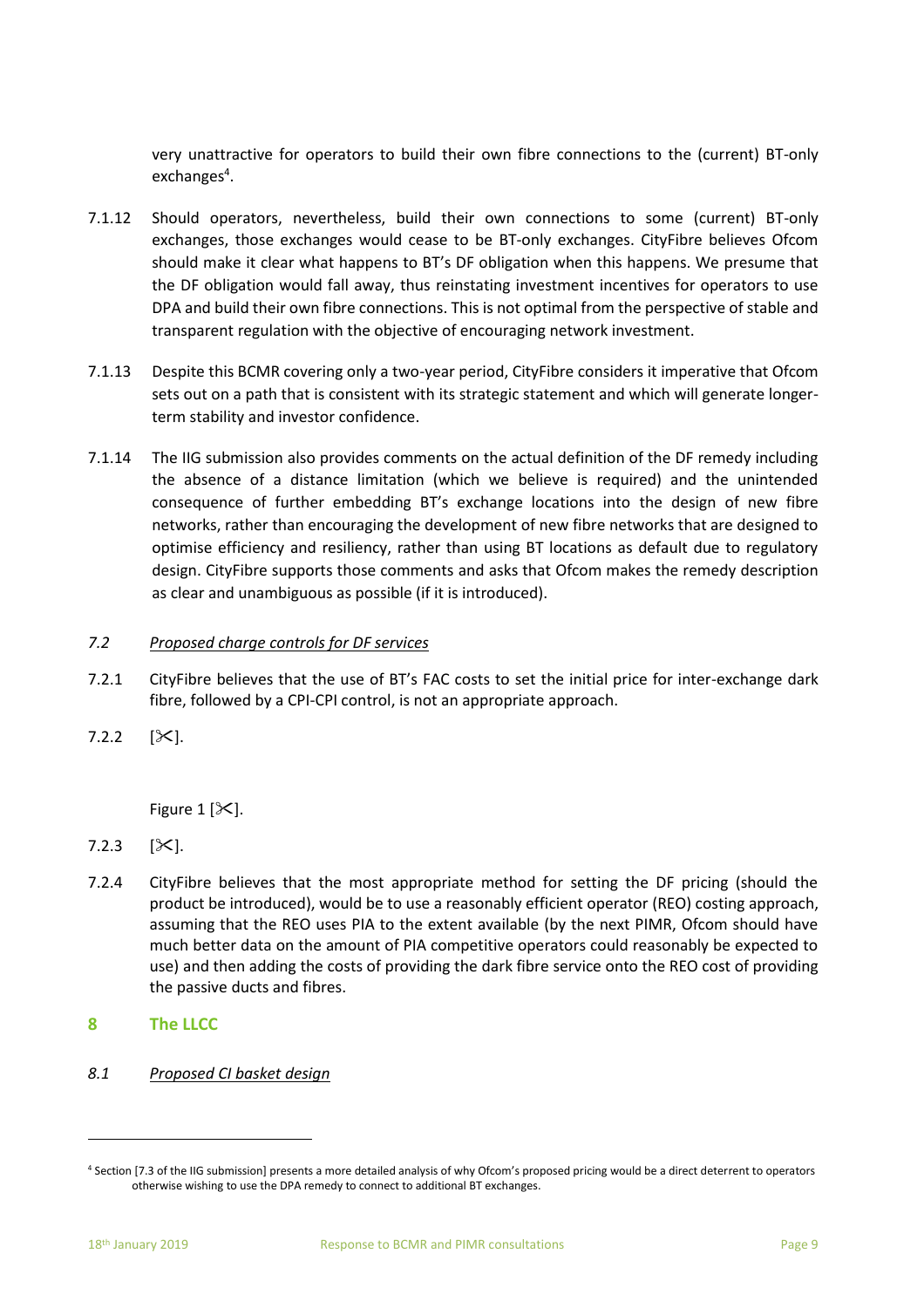- 8.1.1 CityFibre understands Ofcom's rationale for choosing the larger basket. Our analyses, as set out below, do however suggest that the scope for BT gaming the control is substantial and that the outcome could be to destabilise prices, rather than to stabilise them as is Ofcom's stated objective.
- 8.1.2 We do not necessarily believe that Ofcom needs to change the basket design, but do believe strongly that, if Ofcom retains the large basket design, it is necessary to add more safeguards to the LLCC design. Below we discuss a number of options including moving from CPI-CPI to CPI-0%, changing the safeguard sub-cap to CPI+2%, the need for discounts to be cost-justified, and the introduction of price floors or other mechanisms to prevent anticompetitive pricing by BT.

### *8.2 Proposed CI charge controls*

- 8.2.1 CityFibre warmly welcomes Ofcom's approach to the LLCC in the BCMR. Setting an LLCC formula that has the objective of keeping pricing stable in a period where stability and transparency is paramount to maximise investment in new fibre networks is the right regulatory approach and CityFibre applauds Ofcom for taking this stance in the face of what will undoubtedly be strong calls for further aggressive price reductions form users of BT's infrastructure.
- 8.2.2 By seeking to set the LLCC to stabilise price levels over the period covered by the control, Ofcom is recognising the substantial economic benefits that will derive from investment in competing networks and the competition on innovation, quality and pricing that will result from that. CityFibre agrees that the medium to long-term dynamic benefits that can be expected from infrastructure competition are likely to significantly outweigh any short-term static benefits from price reductions.
- 8.2.3 During the summer for 2018 a study was undertaken for CityFibre, into the behaviour of telecoms buyers, with a particular focus on the level of discount competitors using their own networks have to offer and on the value buyers place on the specific features that can only be offered by competitors not using BT's network<sup>5</sup>.
- 8.2.4 Although that study was not designed to quantify the value placed on these features, the report concluded that the direct benefits were likely to be in the region of £160m per annum and that resulting efficiency improvements (due to reduced downtime and other results from using modern ring-based all-fibre networks) could be in the region of £2bn.
- 8.2.5 The IIG response sets out why a CPI-0% would be more appropriate than Ofcom's current proposal for the CPI-CPI formula. CityFibre supports that analysis.

### <span id="page-9-0"></span>*8.3 CPI+5% safeguard control*

8.3.1 In addition to the proposed CPI-CPI control, we note that individual products within the 1Gbit/s and below basket are subject to a CPI+5% sub-cap, and that Ofcom intend that this should limit BT's ability to game the charge control design, as well as limiting the scope for price increases<sup>6</sup>. Ofcom has not presented any analysis to support the level of this 5% cap (why 5% is more

<sup>5</sup> See section 9 and Annex 2 of this document for more details.

<sup>6</sup> See paras 3.53 to 3.54 of V2.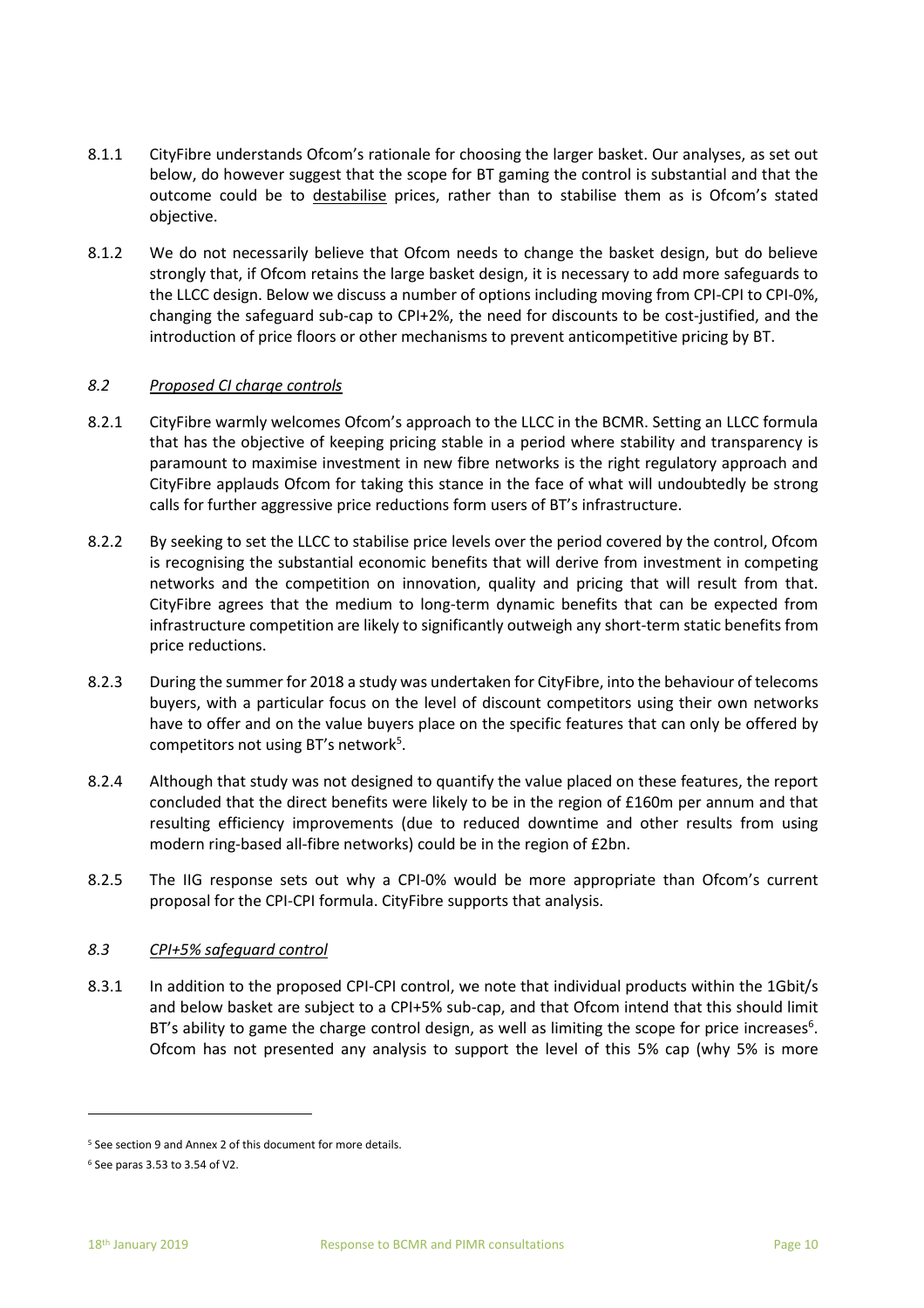appropriate that 3% or 7%, for example), but states that it is based on a regulatory judgement which balances Ofcom's objectives<sup>7</sup>.

- 8.3.2 In order to assess the extent to which the CPI+5% sub-cap is able to restrict BT's freedom to manipulate prices, CityFibre has modelled some example scenarios. These suggest that, with a 5% sub-cap, BT would have an opportunity to significantly decrease the price of 1Gbit/s ethernet services while still maintaining the basket revenue at CPI-CPI, by increasing the price of lower speed services by CPI + 5%.
- 8.3.3 For example, if 10Mbit/s and 100Mbit/s services were subject to a 5% price increase in each of the two years of the charge control, then the prices of 1Gbit/s services could be reduced by 39% over the two years, while still maximising the return for BT on services within the basket. The following table shows the results from this model, which is run with an annual inflation assumption of 2.2%. 8

Table 1: Scenario showing price reduction on all 1G lines with CPI-CPI for basket, CPI+5% for low speed products

|                                    | Product         | Rental price (£/year, nominal) |                       |       | Price change  |
|------------------------------------|-----------------|--------------------------------|-----------------------|-------|---------------|
|                                    |                 | Current price                  | FY 2019/20 FY 2020/21 |       | lover 2 years |
| <b>Price increase at CPI+5%</b>    | 10Mbit/s EAD    | 1.698                          | 1.820                 | 1.951 | 15%           |
|                                    | $100Mbit/s$ EAD | 1.698                          | 1.820                 | 1,951 | 15%           |
| Reduction targeted at all 1G lines | 1Gbit/s EAD     | 1,890                          | 1,531                 | 1.147 | $-39%$        |

If BT were to reduce only the 1Gbit/s service pricing in parts of the country where it faces competition from operators building new competing networks<sup>9</sup>, that reduction could be significantly higher. The table below shows the impact if the price reduction were restricted to 70% of BT's 1Gbit/s EAD/LA customers, with the remaining 30% following the CPI-CPI basket average. A price decrease of 56% is possible in this scenario, taking the price to below half of the 100Mbit/s price.

Table 2: Scenario showing price reduction on 70% of 1G lines with CPI-CPI for basket, CPI+5% for low speed products

|                                       | Product       | Rental price (£/year, nominal) |            |                   | Price change  |
|---------------------------------------|---------------|--------------------------------|------------|-------------------|---------------|
|                                       |               | Current price                  | FY 2019/20 | <b>FY 2020/21</b> | lover 2 years |
| <b>Price increase at CPI+5%</b>       | 10Mbit/s EAD  | 1.698                          | 1.820      | 1.951             | 15%           |
|                                       | 100Mbit/s EAD | 1.698                          | 1.820      | 1.951             | 15%           |
| Reduction targeted at 70% of 1G lines | 1Gbit/s EAD   | 1,890                          | 1,378      | 828               | $-56%$        |

One way of reducing BT's scope for such significant price reductions for the 1Gbit/s services would be to apply the CPI-0% control instead of the CPI-CPI control. The table below shows the potential 1Gbit/s price reductions under the CPI-0% control, while maintaining basket revenue:

Table 3: Scenarios showing price reduction on 1G lines with CPI-0% for basket, CPI+5% for low speed products

<sup>7</sup> See para 3.55 of V2.

<sup>&</sup>lt;sup>8</sup> See Annex 3 for a description of the model. The Excel model is supplied separately.

<sup>&</sup>lt;sup>9</sup> CityFibre understands that whilst geographic discounts do not count towards the LLCC, permanent changes to prices in some geographic areas would.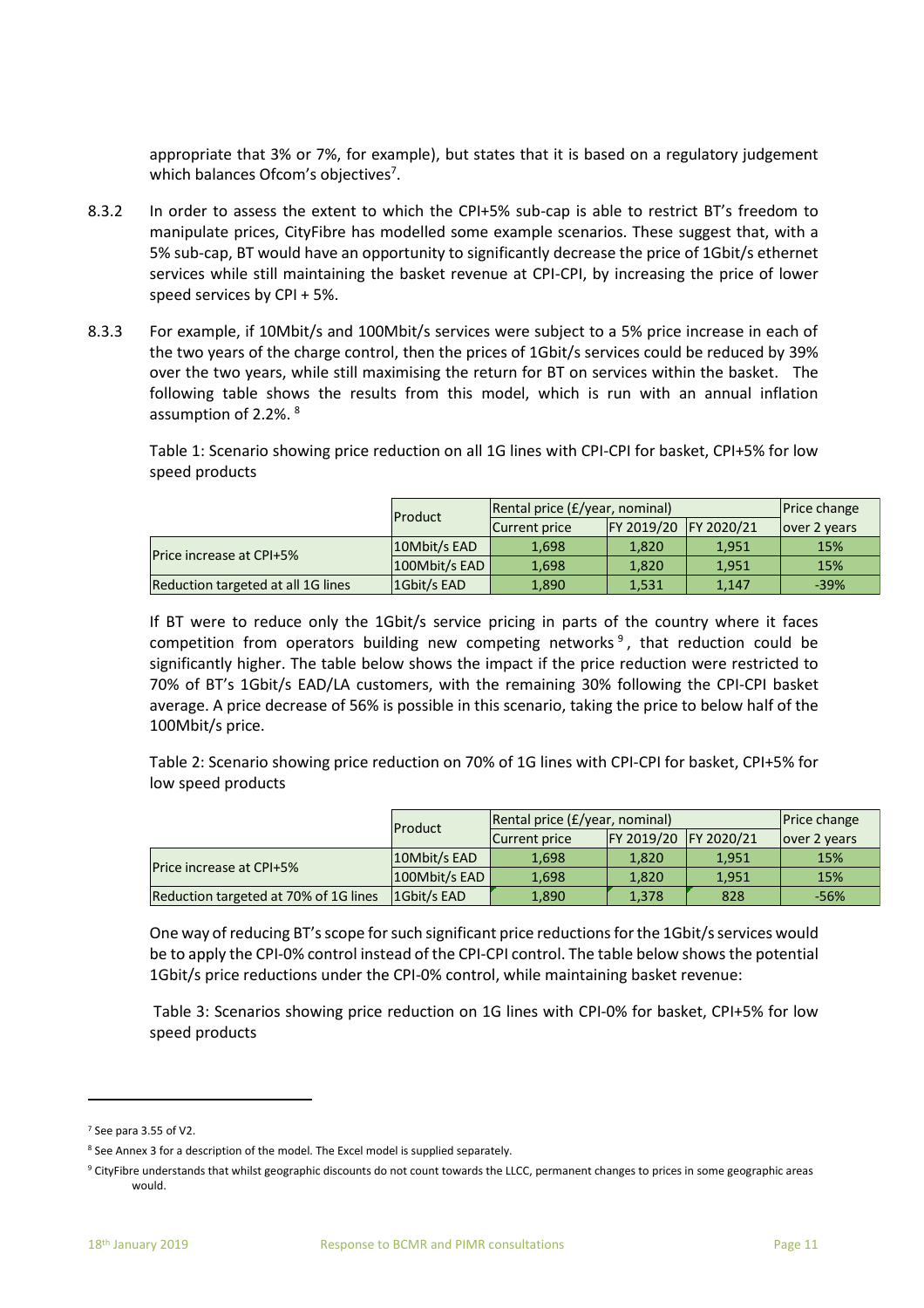|                                       | Product       | Rental price (£/year, nominal) |            |            | Price change  |
|---------------------------------------|---------------|--------------------------------|------------|------------|---------------|
|                                       |               | Current price                  | FY 2019/20 | FY 2020/21 | lover 2 years |
| <b>Price increase at CPI+5%</b>       | 10Mbit/s EAD  | 1,698                          | 1,820      | 1,951      | 15%           |
|                                       | 100Mbit/s EAD | 1.698                          | 1,820      | 1,951      | 15%           |
| Reduction targeted at all 1G lines    | 1Gbit/s EAD   | 1.890                          | 1.690      | 1.468      | $-22%$        |
| Reduction targeted at 70% of 1G lines | 1Gbit/s EAD   | 1,890                          | 1,587      | 1,251      | $-34%$        |

Another way of reducing BT's potential to game the LLCC would be to change the CPI+5% safeguard provision to CPI+2. The table below show the impact this would have.

Table 4: Scenarios showing price reduction on 1G lines with CPI-CPI for basket, CPI+2% for low speed products

|                                       | Product       | Rental price (£/year, nominal) |            |            | <b>Price change</b> |
|---------------------------------------|---------------|--------------------------------|------------|------------|---------------------|
|                                       |               | Current price                  | FY 2019/20 | FY 2020/21 | lover 2 years       |
| <b>Price increase at CPI+2%</b>       | 10Mbit/s EAD  | 1,698                          | 1,769      | 1,844      | 9%                  |
|                                       | 100Mbit/s EAD | 1,698                          | 1,769      | 1,844      | 9%                  |
| Reduction targeted at all 1G lines    | 1Gbit/s EAD   | 1.890                          | 1.681      | 1.463      | $-23%$              |
| Reduction targeted at 70% of 1G lines | 1Gbit/s EAD   | 1,890                          | 1,591      | 1,280      | $-32%$              |

If combined, the CPI-0% and a CPI+2 safeguard cap would have the following effect:

Table 5: Scenarios showing price reduction on 1G lines with CPI-0% for basket, CPI+2% for low speed products

|                                       | Product       | Rental price (£/year, nominal) | Price change |            |               |
|---------------------------------------|---------------|--------------------------------|--------------|------------|---------------|
|                                       |               | Current price                  | FY 2019/20   | FY 2020/21 | lover 2 years |
| Price increase at CPI+2%              | 10Mbit/s EAD  | 1,698                          | 1,769        | 1,844      | 9%            |
|                                       | 100Mbit/s EAD | 1,698                          | 1,769        | 1,844      | 9%            |
| Reduction targeted at all 1G lines    | 1Gbit/s EAD   | 1.890                          | 1.840        | 1,784      | $-6%$         |
| Reduction targeted at 70% of 1G lines | 1Gbit/s EAD   | 1,890                          | 1,800        | 1,703      | $-10%$        |

- 8.3.4 In this case, the potential for price reductions is considerably reduced, if BT wish to maintain overall basket revenue.
- 8.3.5 This modelling shows that Ofcom's proposed charge control structure for the ethernet 1G and lower basket, based on CPI-CPI with CPI+5% for individual products, would allow BT considerable freedom to reduce prices of 1Gbit/s products, even on a broad geographical basis covering 70% of lines. While this modelling does not factor in the effects of migration from lower speeds to 1Gbit/s productsthat would result from such drastic price reductions, and that this would provide some limit to sustainable reductions, it should be noted that BT could choose to narrow the geographical scope of price reductions and target specific areas of competition, thus avoiding revenue losses in less competitive areas.
- 8.3.6 CityFibre is concerned that, contrary to Ofcom's stated aim of limiting BT's ability to game the charge control design, the proposed LLCC does allow BT very significant freedom to undermine pricing in competitive areas. We believe that Ofcom may wish to consider changing the LLCC design to restrict this freedom (for example, by moving to CPI-0% and/or reducing the sub-cap from CPI+5%); however, it seems clear that the LLCC in itself can never be sufficient to prevent BT from pricing to undermine competitive investment.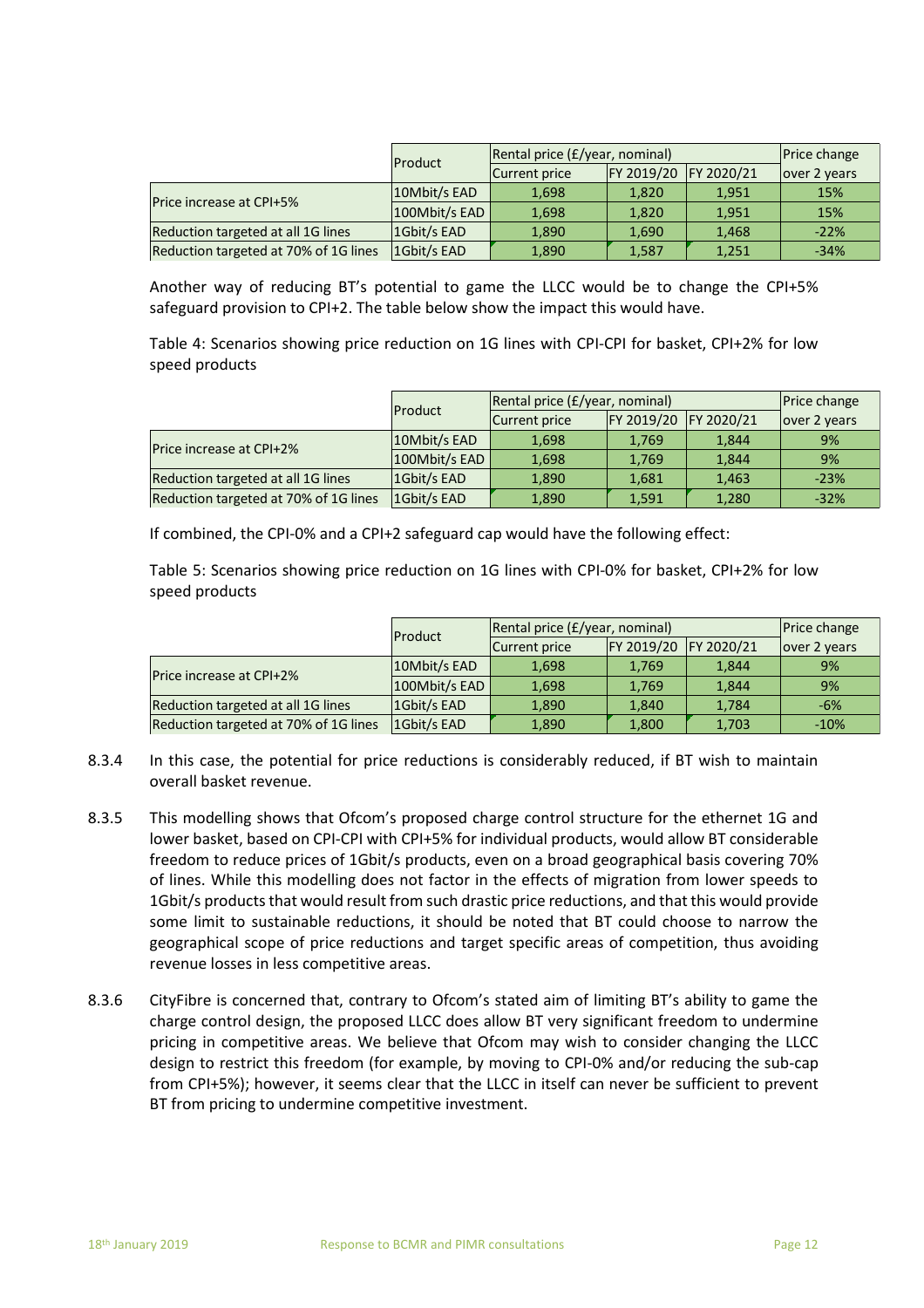## **9 BCMR remedies to prevent anticompetitive pricing**

### *9.1 The need to prevent anti-competitive pricing by BT*

- 9.1.1 Ofcom proposes no measures to prevent BT from pricing in a manner to deter investment in competitive networks and CityFibre is very concerned that BT will exploit the flexibility offered by the proposed LLCC to do just that.
- 9.1.2 CityFibre and other competitive providers are investing significant funds in building new all-fibre networks and BT is facing a substantial threat to its dominant position in the fixed telecoms services markets. Whilst Virgin Media has deployed competing networks in many parts of the UK, and gained a substantial market share, BT has been able to retain its dominance with nearly all other competition to BT taking the form of forms of resale of BT's infrastructure – securing BT a substantial wholesale business where it has lost retail market share.
- 9.1.3 It is CityFibre's belief that BT now has very powerful incentives to deter investment in competitive infrastructure and that it will take all measures necessary to do so.
- 9.1.4 When explaining its approach to remedies in this BCMR, Ofcom refers to the objective of promoting network-based competition <sup>10</sup>, that the long-term benefits of network-based competition will be substantial<sup>11</sup>, and that the benefits of stability at current price levels will outweigh any static inefficiencies from over-recovery by BT during this charge control period<sup>12</sup>.
- 9.1.5 It is therefore clear that Ofcom considers that the benefits from refraining from pushing BT's prices down further, through a continuation of the type of LLCC in place at the moment, outweigh short term static efficiencies available through immediate price reductions. It is also clear that the main benefit Ofcom is seeking through this approach is investment in competitive all-fibre networks.
- 9.1.6 Ofcom's Cost Orientation Review in 2013<sup>13</sup> identified that price floors set above the dominant provider's incremental/LRIC costs can be appropriate if the medium to long term benefits to consumers from the resulting investment and competition can be identified as sufficiently large. Ofcom itself has discussed the substantial benefits it expects from the availability of full fibre networks to residential and SME consumersin the UK. Such benefits are typically measured in £b, significantly higher than the likely costs (almost regardless of how Openreach might price its >100Mbit/s services if left unconstrained).
- 9.1.7 In its 2013 Cost Orientation review paper, Ofcom discusses the use of price floors to encourage investment. In particular, in paragraph 2.47 Ofcom states:

*"We also need to take into account the risks of inefficient entry and competition. For example, if we set an artificially high floor which is above actual costs, we may encourage entry into the wholesale market by competitors with higher costs than the incumbent. In a static analysis, this would be inefficient and undesirable. However, in the longer run, such entry might be desirable as,* 

<sup>10</sup> See para 10.6 V1.

<sup>11</sup> See para 10.7 V1.

<sup>12</sup> See para 2.13 and 2.14 V2.

<sup>&</sup>lt;sup>13</sup> https://www.ofcom.org.uk/ data/assets/pdf file/0018/63261/cost\_orientation.pdf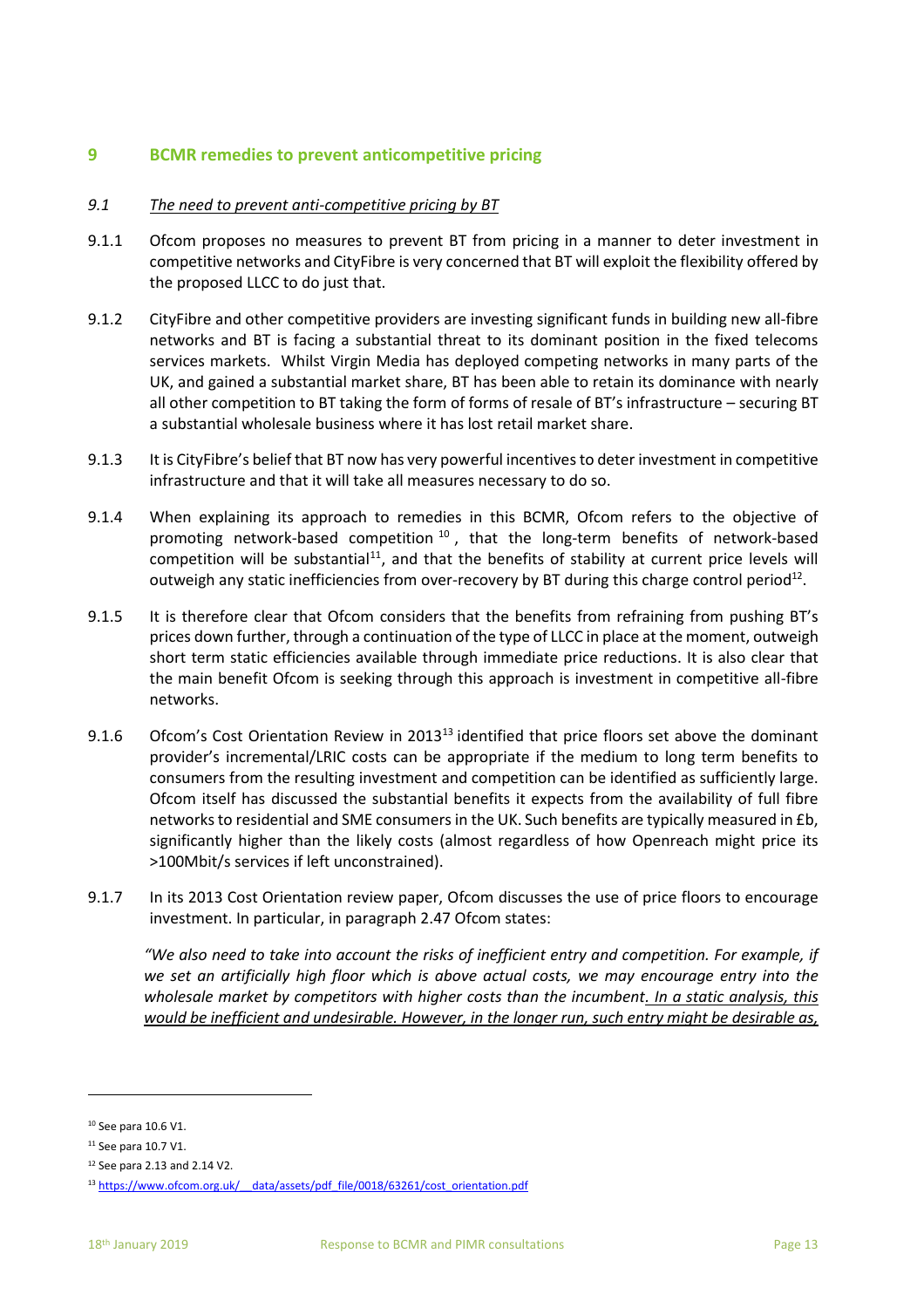*although it could raise costs in the short-run, in the long-run such inefficiencies could be more than offset by the likely dynamic benefits of greater competition."* [emphasis added]

9.1.8 Additionally, in Figure 5 of that same document, Ofcom considers how different remedies are likely to be appropriate under different market conditions:



- Maturity of product / technology
- 9.1.9 We consider the framework Ofcom developed in the Cost Orientation Review paper to be very helpful, as it appropriately identifies that specific attention needs to be paid to market conditions characterised by prospective competition and where the technologies used are not yet fully mature. (The above table, however, appears to not have been populated fully in line with the preceding analysis in the paper, as it does not consider the application of price floors despite this being specifically addressed in paragraph 2.47 of that same paper as shown above).
- 9.1.10 The benefits of network-based competition can be substantial, but can be difficult to quantify. In an effort to quantify those benefits, CityFibre commissioned research in to the behaviour of telecoms buyers during the summer of 2018 $^{14}$ .
- 9.1.11 In May 2018, CityFibre commissioned GOS Consulting to undertake a study into the likelihood of buyers of telecommunications services in businesses considering an using a competitor to BT that builds its own network, rather than buying access to the Openreach network with a particular focus on whether and to what level such a competitor would need to offer a discount compared to BT for the equivalent service and the extent to which the telecommunications buyers value additional features that can only be offered by competitors that build their own networks, as opposed to using the Openreach network. The study was not designed to quantify the value of the features included in the survey, but to ascertain whether telecommunications buyers attach

<sup>&</sup>lt;sup>14</sup> See Annex 2 for the full survey report as submitted to Ofcom in September 2018.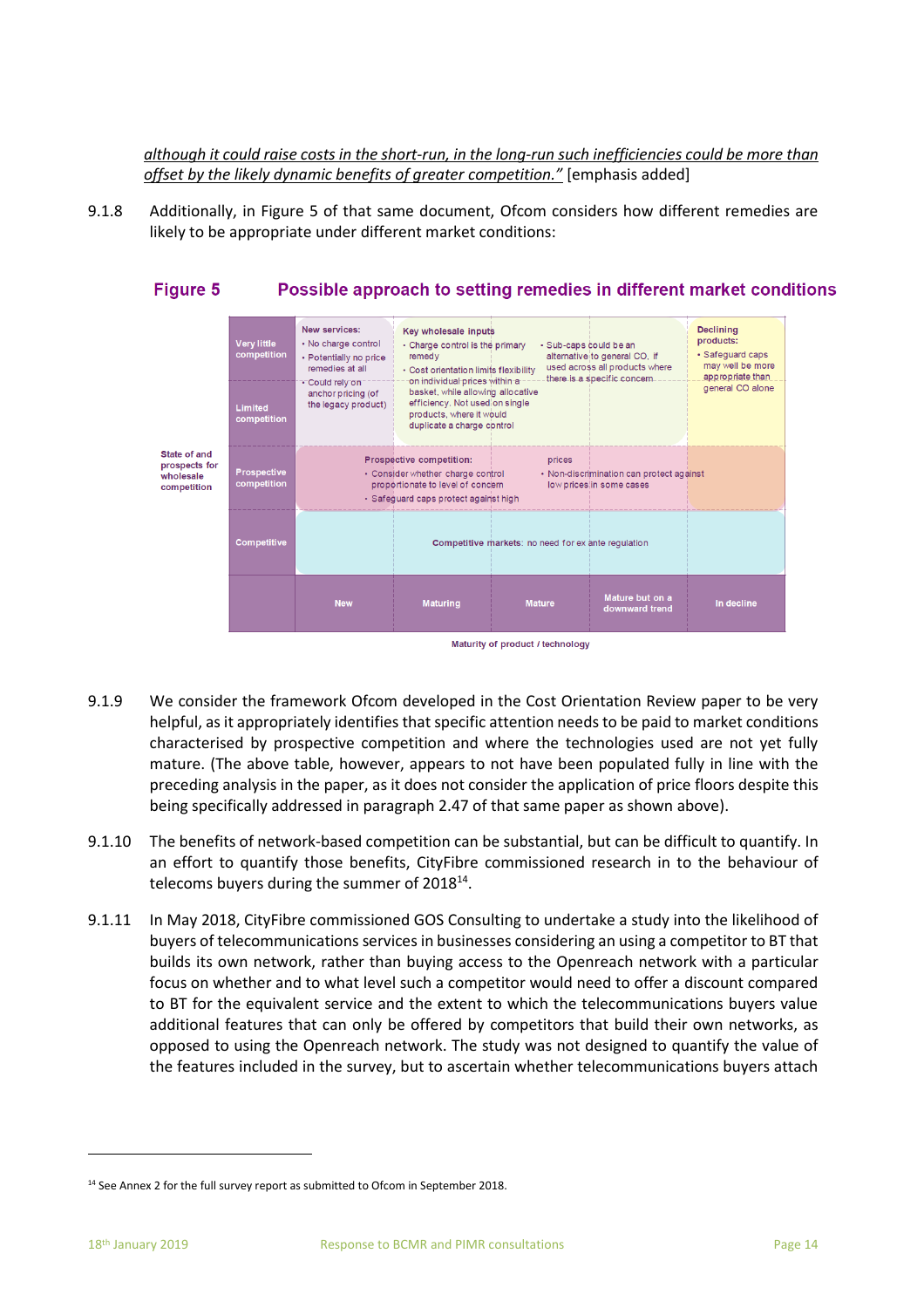significant value to them and to attempt to get a general idea of how much these features were valued by the buyers.

9.1.12 The study was completed and the report issued in September 2018, below are some highlights from the study.



Figure 2

- 9.1.13 Figure 2 shows the likelihood of telecoms buyers to consider buying form a competitor with its own infrastructure at different levels of discount, if the product sold is the same as BT's product. In order for the majority of buyers to be very likely to consider the competitor's product<sup>15</sup>, the competitor has to offer approximately 20% discount against BT's price.
- 9.1.14 Further, the study asked the telecoms buyers to rank a number of features that can be offered by operators with their own infrastructure, but not by  $BT^{16}$  and they were then asked again at what level of discount they would be willing to seriously consider buying from the competitor if their 1, 3, or 5 highest ranked features were included in the product offered by the competitor. Figure 3 below shows the results.

<sup>15</sup> Which does not mean that they would purchase the product, only that they would seriously consider the product.

<sup>&</sup>lt;sup>16</sup> Or by operators using the BT network.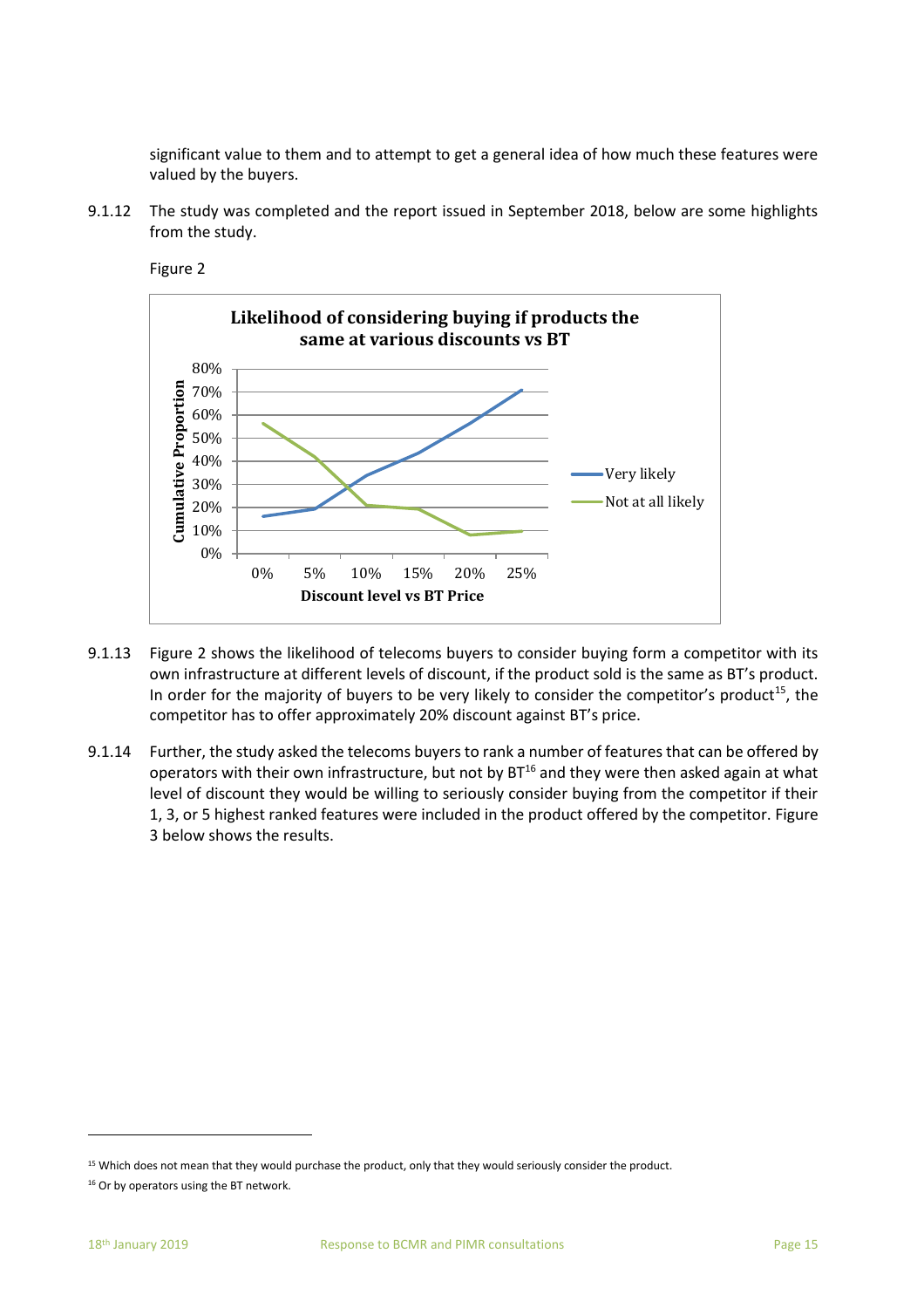



- 9.1.15 Figure 3 shows clearly that, when including features only available from new all fibre networks, telecoms buyers become more willing to consider the competitor. At 20% discount, approximately 70% of buyers would seriously consider buying the competitor's product, if that buyer's top 5 features were included. This shows that telecoms buyers place significant value on the features only available from competitors not using BT's network.
- 9.1.16 Very importantly, however, is also that Figure 2 also shows that, even when offering 5 highly valued features, the competitor still needs to offer a significant discount against BT's price, in order to get a significant proportion of telecoms buyers to seriously consider buying their products.

### *9.2 The need for a price floor in the BCM*

- 9.2.1 As demonstrated above in section [8.3,](#page-9-0) the proposed LLCC allows BT substantial scope to reduce pricing to deter competitive network investment. To illustrate the impact of such price reductions, CityFibre has built a Reasonably Efficient Operator (REO) model<sup>17</sup>.
- 9.2.2 This model is intended to reflect the costs incurred by a new entrant operator, building all-fibre networks across 120 cities, and achieving 33% market share in the business connectivity market. The model also provides for coverage of the fixed access market, providing FTTP coverage to 50%

 $17$  [ $\times$ ].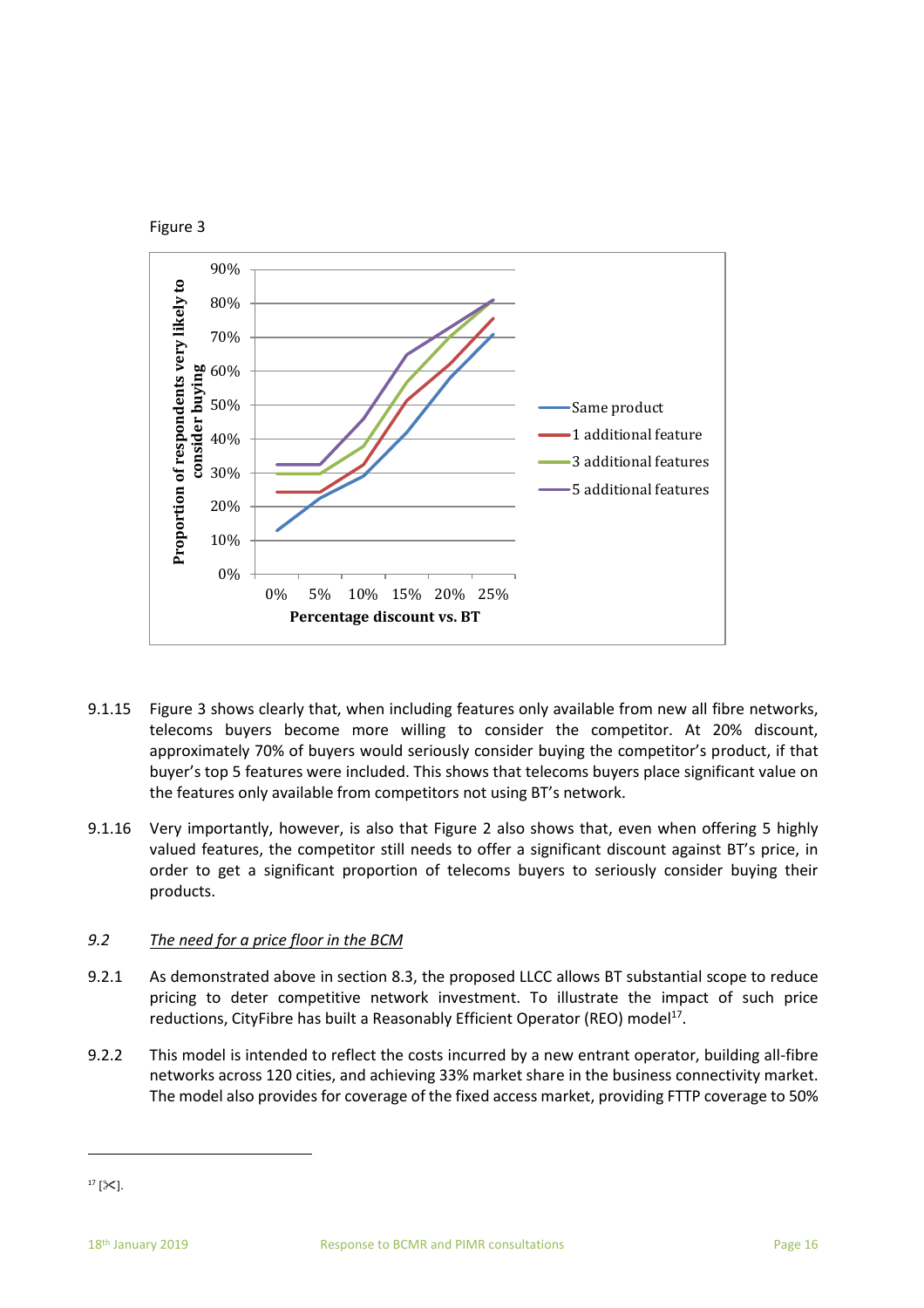of premises passed. The model is therefore able to account for the economies of scope that exist between the FA and BC markets, and also takes account of the efficiencies that can potentially be gained from the use of PIA in these markets.

The table below shows the model outputs, comparing the unit costs for a stand-alone network to serve the BC market, along with the unit costs achieved when both markets are served. The efficiencies in serving both markets arise from the sharing of the core network, and the reduction in dig distances due to higher network density. The model accounts for both connection and rental costs and revenues, but for clarity we have focused on rental prices only in the current analysis, and so the connection cost is set to equal the current BT 1G EAD price, with the rental price being calculated to cover the costs.

Table 6:  $[\mathcal{K}]$ 

The type of circuit modelled in the REO analysis is equivalent to a BT EAD circuit with a mainlink of around 3km. We have therefore included such a mainlink in the BT prices, to provide a like-forlike comparison between BT and REO prices.

9.2.3  $[\times]$ .

9.2.4 Taking the REO price using PIA, and assuming a network shared with the FA market, the table below compares the REO price with the level to which BT would be able to reduce its pricing under various scenarios derived from our analysis of the LLCC in section 8.3.

Table 7  $[\mathcal{K}]$ .

- 9.2.5  $[\times]$ .
- 9.2.6  $[\times]$ .
- $9.2.7$   $[\times]$ .
- 9.2.8 The standard test for predatory pricing is whether the dominant provider covers its incremental costs. This is, however, not an appropriate measure in network industries like telecoms where there are substantial sunk costs and high economies of scale  $18$ . The incremental costs of a provider with market dominance (and by definition a market share not achievable by any other operator as only one provider can have >50% market share) will be so low that no other provider would be able to compete, so applying incremental costs as the threshold for predatory pricing in telecoms is therefore inappropriate, as recognised by Ofcom in its 2013 Cost Orientation Review paper.
- 9.2.9 Considering that duct comprises a high proportion of the assets used to deliver EAD services (the 2017 RFS suggests around 40%), and that this would be treated as largely common cost under a LRIC methodology, it seems clear that the incremental costs would indeed be well below fully allocated costs. Analysis using cost-volume elasticity data from Ofcom models suggests that a LRIC price would be no more than 30-40% of FAC, which would clearly not be a sustainable level for new market entrants.

 $\overline{\phantom{a}}$ 

<sup>18</sup> Ref: Deutsche Telecom Case C-280-/08 P, October 14 2010 and *Konkurrensverket v TeliaSonera Sverige AB, Case C-52/09.*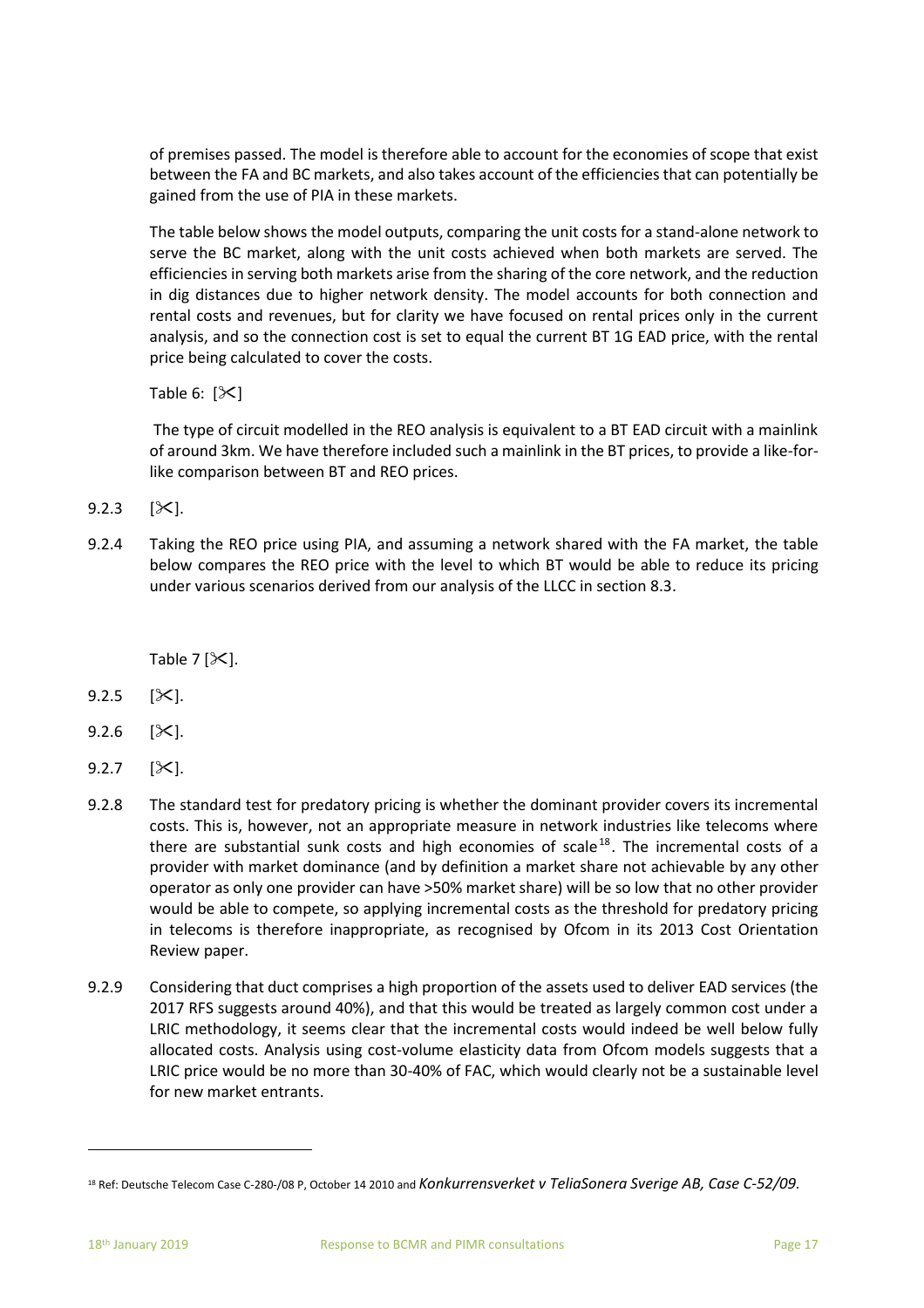- 9.2.10 CityFibre believes that the most appropriate measure for setting a price floor would be the costs of a REO to provide the relevant service. If upstream remedies (including duct and pole access) are available in the market, then the REO costing model should take that into account to ensure that such efficiencies are included and that no inefficient network replication costs are included.
- 9.2.11 CityFibre has in the past submitted substantial evidence for how BT's fully allocated costs represent a price level with which even an efficient entrant cannot compete. This position was supported by the Competition and markets Authority (CMA) in 2017, when it reviewed CityFibre's appeal of the 2016 LLCC. The CMA stated as follows:

"*Our assessment of CityFibre's evidence is that it identified a credible case that it will be affected by the scale of the price reduction in the LLCC.*" 19

"*We therefore agree with CityFibre that the LLCC is likely to have an effect on the pace of investment in competing networks*" 20

- 9.2.12 CityFibre believes that setting a price floor using a REO model that assumes efficient use of the unrestricted DPA remedy as proposed in the PIMR consultation would provide the kind of transparent regulatory framework that would maximise investment in new fibre infrastructure and allow the UK to start catching up with other developed nations in availability of fibre infrastructure to service citizens and business across the country. Potential alternatives to a price floor
- 9.2.13 Above we have set out what we believe to be a very strong argument for why Ofcom needs to impose a price floor remedy in the BCM, to prevent BT from engaging in anticompetitive pricing. Recognising, however, that the development of a price floor would involve a considerable amount of analysis and likely a new consultation process for which there is not sufficient time as the current set of regulations in the BCM are set to expire on 31 $^{\rm st}$  March 2019 $^{\rm 21}.$
- 9.2.14 Other than a price floor, which is clearly the preferred and optimal remedy to prevent BT from engaging in anticompetitive pricing, we believe there are other remedies that Ofcom could consider and implement within a reasonable time. We list those options below and provide a brief description of them with our views on the respective strengths and weaknesses:
	- Notification to Ofcom of any price changes (including discounts of all kinds) in excess of a specific %;
	- Notification to Ofcom of price changes as above, self-certification to prove compliance with a pre-specified test; and
	- An economic replicability test for all new prices to be introduced (including discounts)

<sup>&</sup>lt;sup>19</sup> See CityFibre Infrastructure Holdings plc v Office of Communications. Case 1261/3/3/16. Paragraph 3.80.

<sup>&</sup>lt;sup>20</sup> See CityFibre Infrastructure Holdings plc v Office of Communications. Case 1261/3/3/16. Paragraph 3.81.

<sup>&</sup>lt;sup>21</sup> We note that it is very unlikely that Ofcom will be able to complete the review of consultation responses, produce a Draft Statement for the review by the European Commission no later than the end of February for publication of a Final Statement by 31<sup>st</sup> March. It is therefore likely that an arrangement will need to be made to carry forward general remedies from the current set of remedies and to seek agreement from BT that it will not make price changes for a period to allow Ofcom to complete this BCMR process.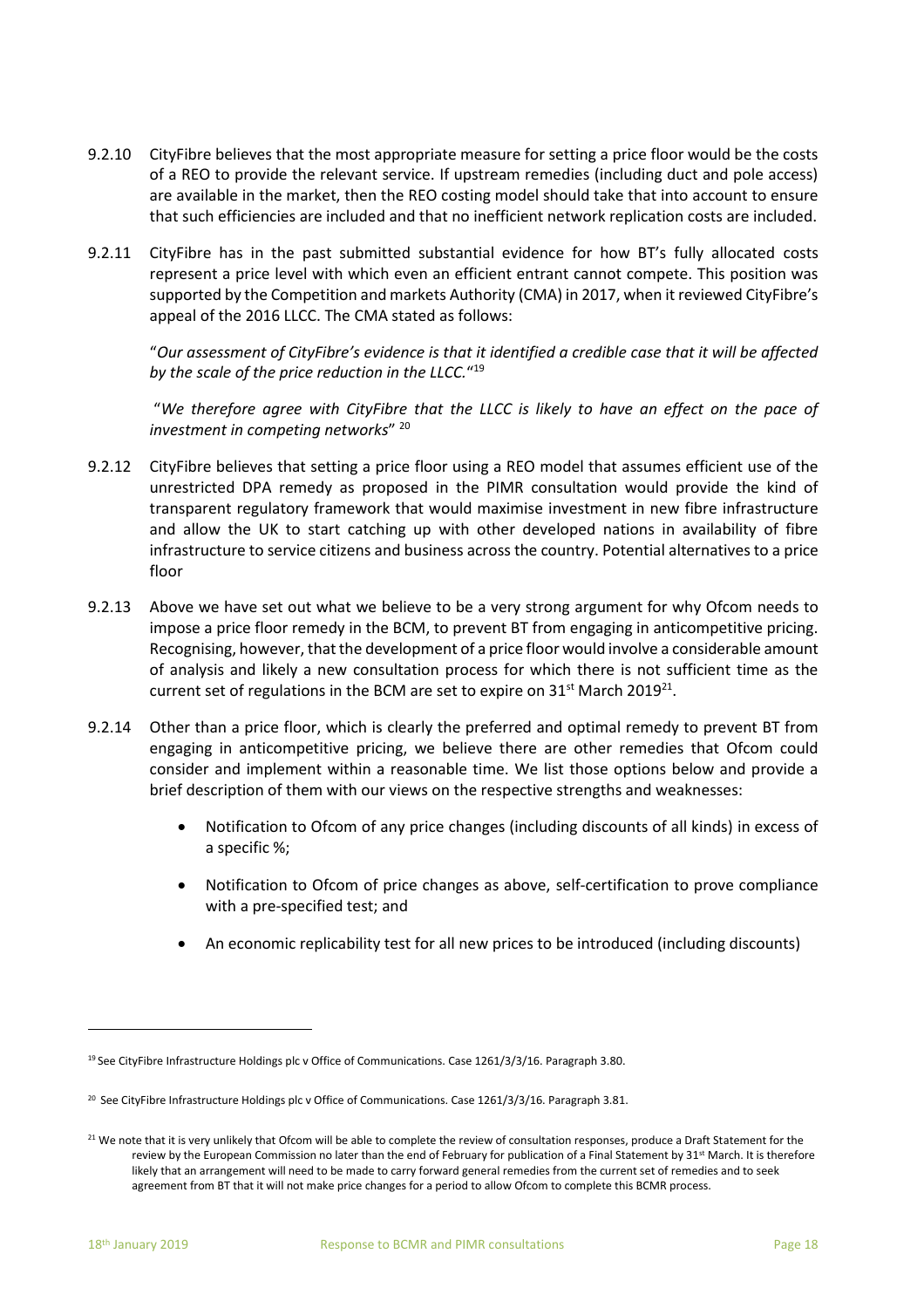### **Simple notification**

- 9.2.15 In our view, this would be the simplest and also the least effective remedy Ofcom could impose to prevent anti-competitive pricing. Ofcom would need to determine what should be the level of price change (or discount) that triggers the need for notification. We suggest that 15% would be a good threshold as it allows BT reasonable commercial freedom without needing to notify. There would need to be a safeguard against BT making several consecutive price changes just under the threshold, in order to avoid the notification requirement.
- 9.2.16 It would be important that there is some transparency in relation to what Ofcom would do when receiving a notification. We suggest that a high-level economic replicability test is performed, checking that BT has imputed the relevant upstream product costs (even if BT does not consume that specific product as it presently the case with the duct and fibre access product).

### **Notification including self-certification**

9.2.17 This remedy would be very similar to the simple notification, but with the obligation on BT to include a high-level economic replicability test with the notification. This would reduce the burden on Ofcom and ensure that BT's price changes went through appropriate governance prior to being implemented.

### **Ex-ante economic replicability test**

- 9.2.18 This remedy would (in principle) be similar to the VULA margin squeeze test previously imposed by Ofcom in the wholesale local access market.
- 9.2.19 It is CityFibre's view that this remedy is the next-best option to a price floor. Whilst it would take some time to set the detailed parameters for the test, that could be done in a subsequent process, while imposing the notification with self-certification remedy in the interim.

### **10 RFR**

- 10.1.1 CityFibre refers Ofcom to the response to this consultation submitted by the IIG.
- 10.1.2 CityFibre believes that, should the reduced reporting requirements be implemented as proposed, it would significantly reduce our ability to make meaningful analyses of BT price changes and Ofcom's regulatory proposals. The reduced reporting would significantly increase the information asymmetry that already exists with BT holding all relevant costing information, Ofcom having access to a significant portion of that information, but competitive providers having access to little or no data at the level required to make meaningful analysis and meaningful contributions to the regulatory debate.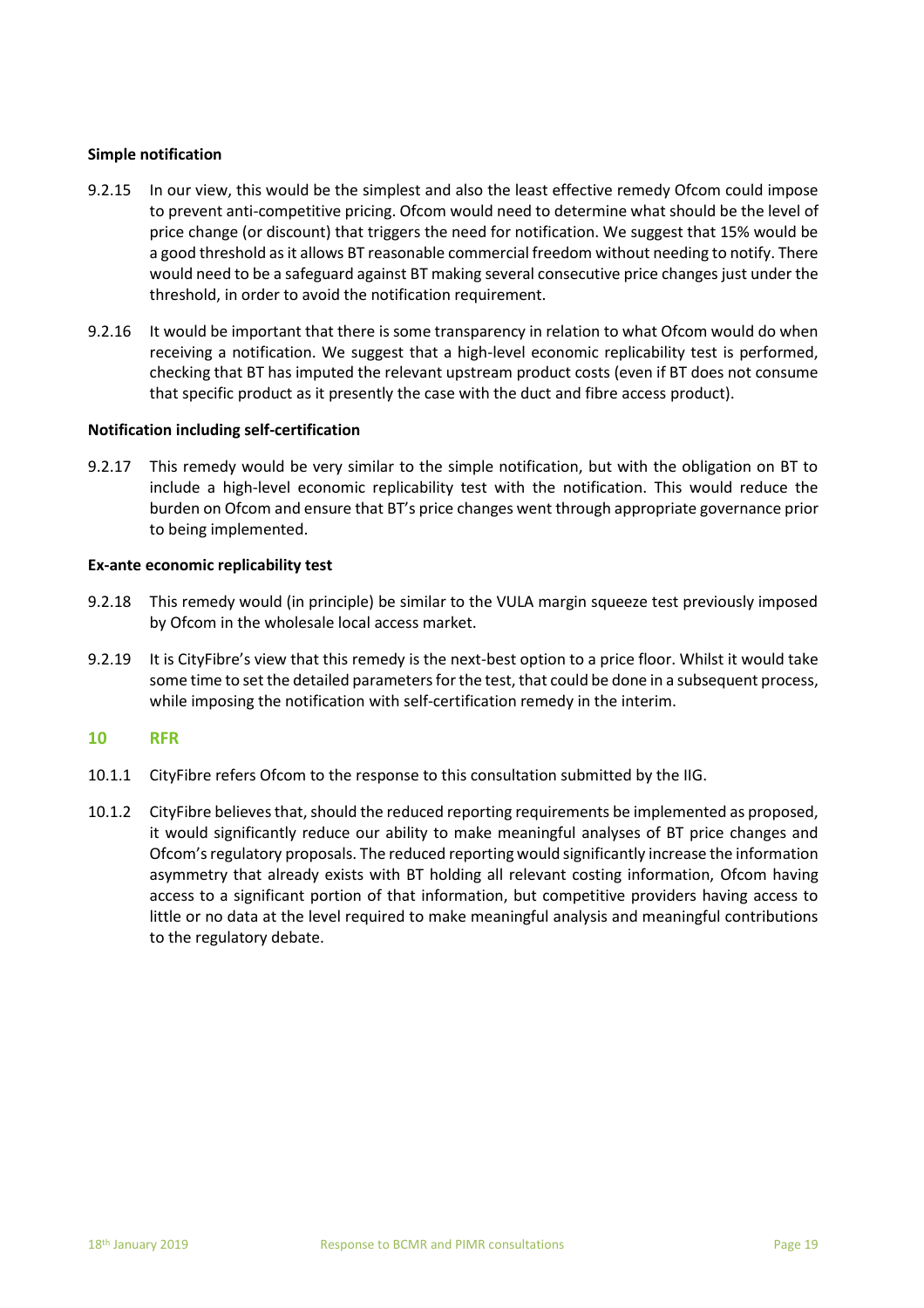**11 Annex 1 - Mobile backhaul competition** 

11.1.1  $[\times]$ .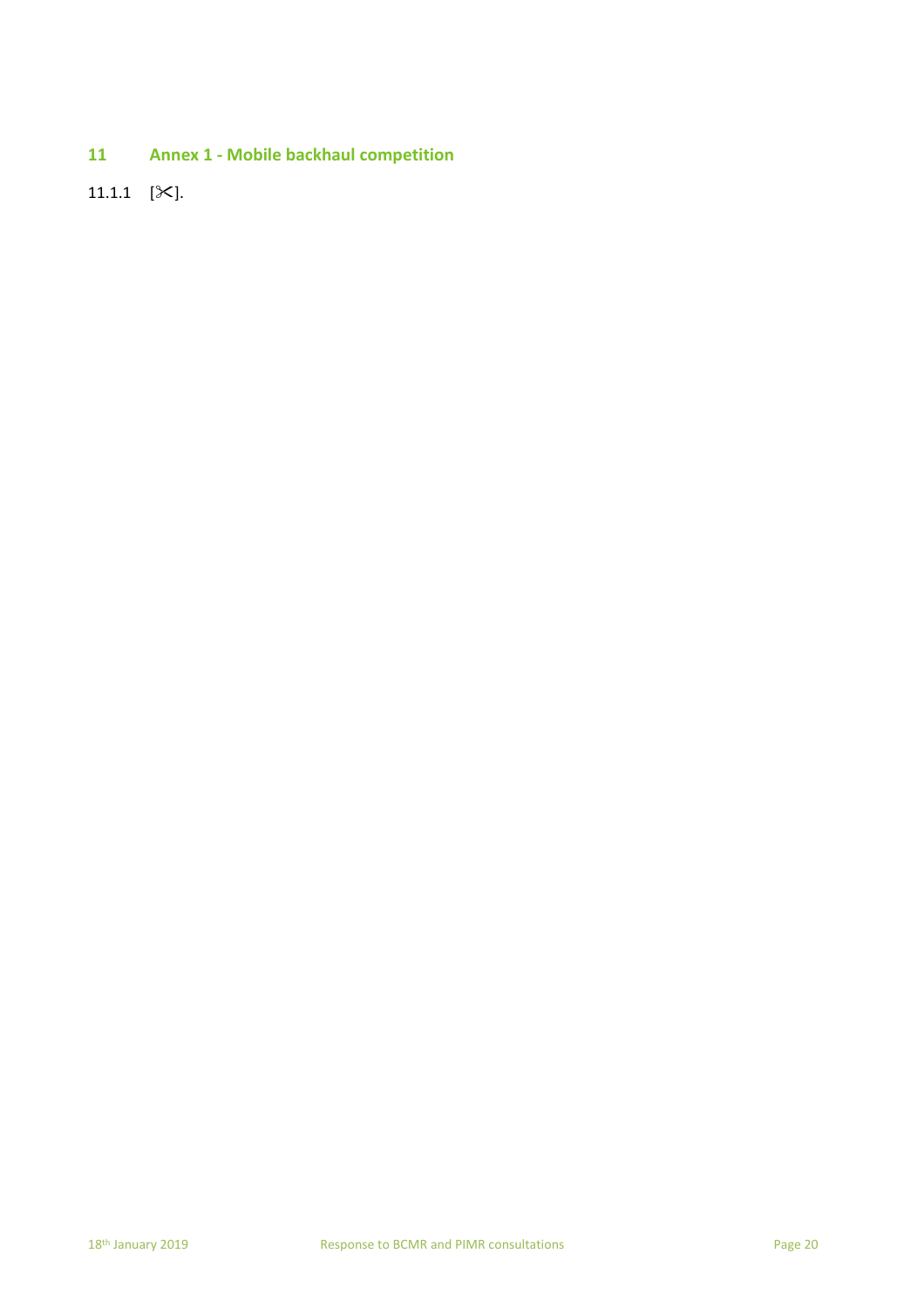# **12 Annex 2 – Telecoms buyer behaviour study report**

### 1. Executive summary

GOS conducted a study on behalf of CityFibre into the likelihood of buyers of telecommunications services in businesses considering an using a competitor to BT that builds its own network, rather than buying access to the Openreach network with a particular focus on whether and to what level such a competitor would need to offer a discount compared to BT for the equivalent service and the extent to which the telecommunications buyers value additional features that can only be offered by competitors that build their own networks, as opposed to using the Openreach network.

The study was not designed to quantify the value of the features included in the survey, but to ascertain whether telecommunications buyers attach significant value to them and to attempt to get a general idea of how much these features were valued by the buyers.

The study was designed by GOS Consulting and the interviews conducted by the professional fieldwork company Teamsearch Limited. The subjects interviewed were selected from an anonymous sample purchased by Teamsearch in accordance with criteria specified by GOS Consulting. A total of 62 companies were included in the survey.

The survey results are summarised below:

• At 20% discount against BT, approximately 50% of buyers would seriously consider using the competitive provider when buying the identical product;

• Telecommunications buyers do value the features that can be offered by competitors building their own competing networks;

• At between 10 and 15% discount against BT, approximately 50% of buyers would seriously consider using the competitive provider, if that buyer's top five additional features were included by the competitive provider.

The benefit most frequently quoted by buyers in association with the features included in the survey was efficiency improvements.

GOS Consulting's conclusions from the survey are summarised below:

• Telecommunications buyers require a substantial discount against BT's prices before they are willing to seriously consider using an alternative provide that uses its own network;

• Telecommunications buyers value the features offered by competitors building their own networks substantially. The survey suggests that they value these features at approximately 8% of their telecommunications spend (the difference between 20% and 12% discount required to seriously consider the competitive provider with and without the additional features included). This suggests that those features may be valued as highly as up to £160m per annum.

• In addition to the direct benefits to companies using telecommunications services, the features offered by infrastructure competitors were considered by buyers to be likely to increase efficiency of their organisations. We have not quantified any benefits to the overall UK economy of efficiency improvements, but even a 0.1% improvement in the country's efficiency would lead to an increase in GDP of around £2.0 billion.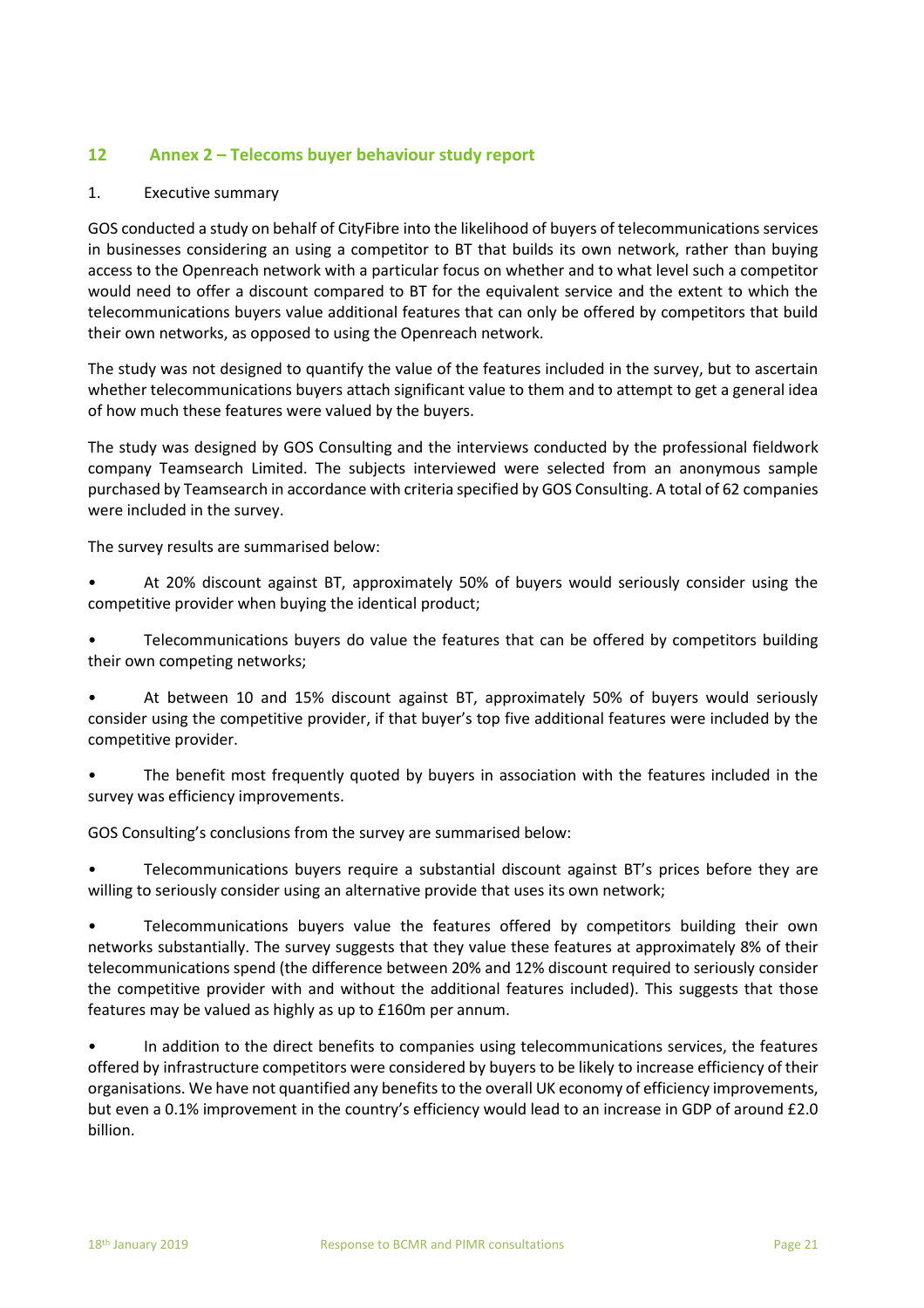### 2. Survey scope and design

CityFibre commissioned GOS Consulting to conduct a survey of telecommunications buyer behaviour in respect of the likelihood of telecommunications buyers to consider an alternative provider that uses its own network and which the buyer has not used before.

We were asked to specifically investigate whether:

• If supplying an identical product to that supplied by BT, the buyers require a discount on the BT price before they will be very likely to consider an alternative supplier, and, if so, how big that discount would need to be.

• Whether, and if so how much, buyers value the non-price benefits (features) that can be offered by alternative providers that do not use BT's network

To produce answers to those questions, we designed a 6-question interview template and engaged a professional fieldwork company to conduct the interviews. The fieldwork company selected was Teamsearch. Teamsearch also procured the 60 interview targets in response to criteria specified by GOS consulting.

The interview responses are set out in Annex B to this report.

The results of the survey cover 4 areas:

1) The level of discount required against BT's price by telecommunications buyers before they would be very likely to consider using an alternative provider that uses its own network and which the buyer has not used before;

2) How telecommunications buyers rank a list of features which it is considered providers using their own networks (as opposed to competing with BT through wholesale access to BT's network) are able to offer and which BT cannot offer;

3) Which benefits the telecommunications buyers associate with the features presented; and

4) The level of discount required against BT's price by telecommunications buyers to be very likely to consider using an alternative provider that uses its own network and which the buyer has not used before and which offers each individual respondent's top five most valuable features that BT does not offer.

- 3. Main findings
- 3.1 The sample

A total of 62 randomly selected organisations were contacted for all questions. However, for the question about the level of discount required when additional features were included (Question 6), we were only able to use 37 of the answers supplied. For that question, some interviewees provided answers that were illogical, for example they required a higher level of discount as the number of features increased and so these were discarded. For the remainder of the questions we have used the entire set of responses as there were no quality issues identified in responses to those questions.

All interviewees were either directly involved in, or in a position to strongly influence, buying decisions with regard to telecommunications.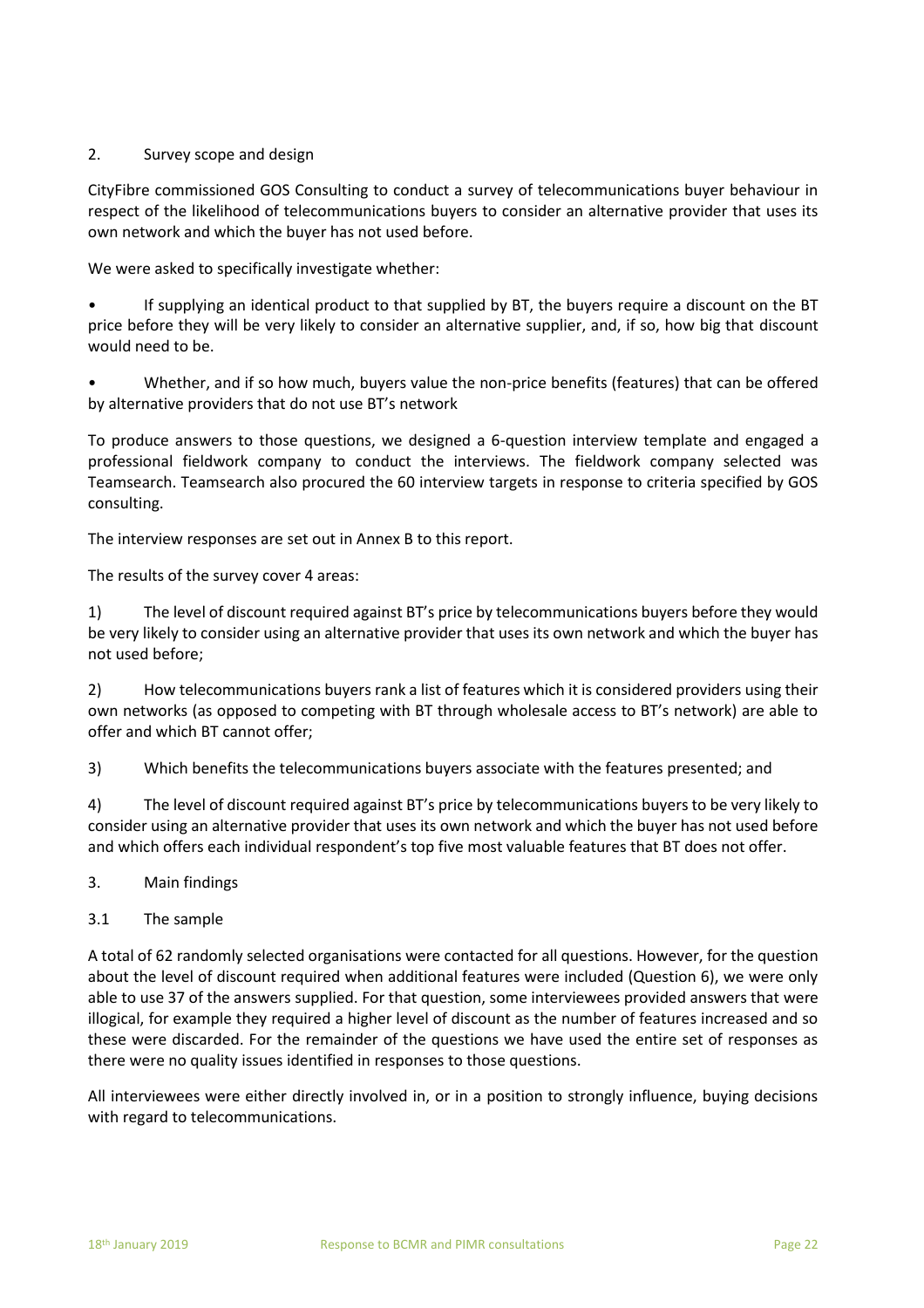Respondent organisations all employed more than 100 staff and were involved in a variety of sectors, including technology, manufacturing, finance and the public sector. Due to the size of the sample, results have not been disaggregated by industry sector.

### 3.2 Likelihood to consider an alternative provider with same product as BT

The survey found that buyers require a considerable level of discount against BT's price before they will be very likely to consider an alternative provider that uses its own network and which the buyer has not used before (an alternative provider). In fact, a 20% discount against BT's pricing would be required before more than 50% of the buyers said that they would be very likely to consider an alternative provider and 10% remain not at all likely to consider an alternative provider at a discount greater than 25%. This is illustrated in the graph below:



 $N = 62$ 

3.3 Assessment of features offered by CityFibre and other alternative operators that build their own networks

Interviewees were asked to rank a list of features according to their importance and attractiveness to the buyer's business. The results are presented below: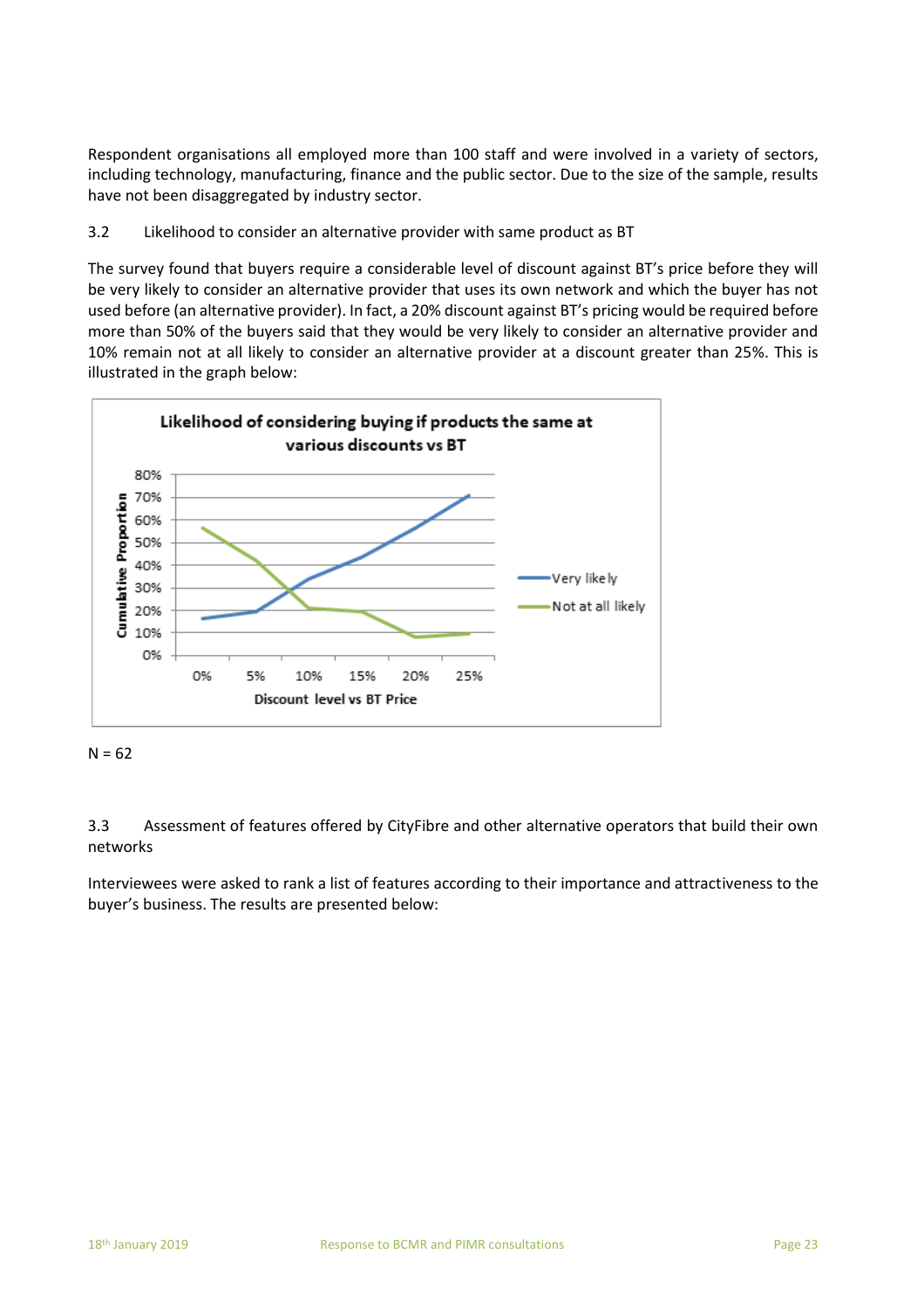

### $N = 62$

The top two ranked features concerned availability and repair, reflecting the importance of business communications services to the respondent companies. The ability to vary bandwidth on demand, a unique feature of full fibre network, and to have more flexible contract terms were also ranked highly.

We also asked interviewees to tell us which business benefits they associated with the 5 features they had each ranked highest. The table below shows the top three benefits associated with each feature:

| <b>Feature</b>                 | <b>Primary Benefit</b> | <b>Secondary Benefit</b>                    | <b>Tertiary Benefit</b>                      |
|--------------------------------|------------------------|---------------------------------------------|----------------------------------------------|
| Higher service<br>availability | Improved productivity  | Improved<br>communication with<br>customers | Improved<br>communications with<br>suppliers |
| Faster repair times            | Improved productivity  | Improved<br>communication with<br>customers | Improved<br>communications with<br>suppliers |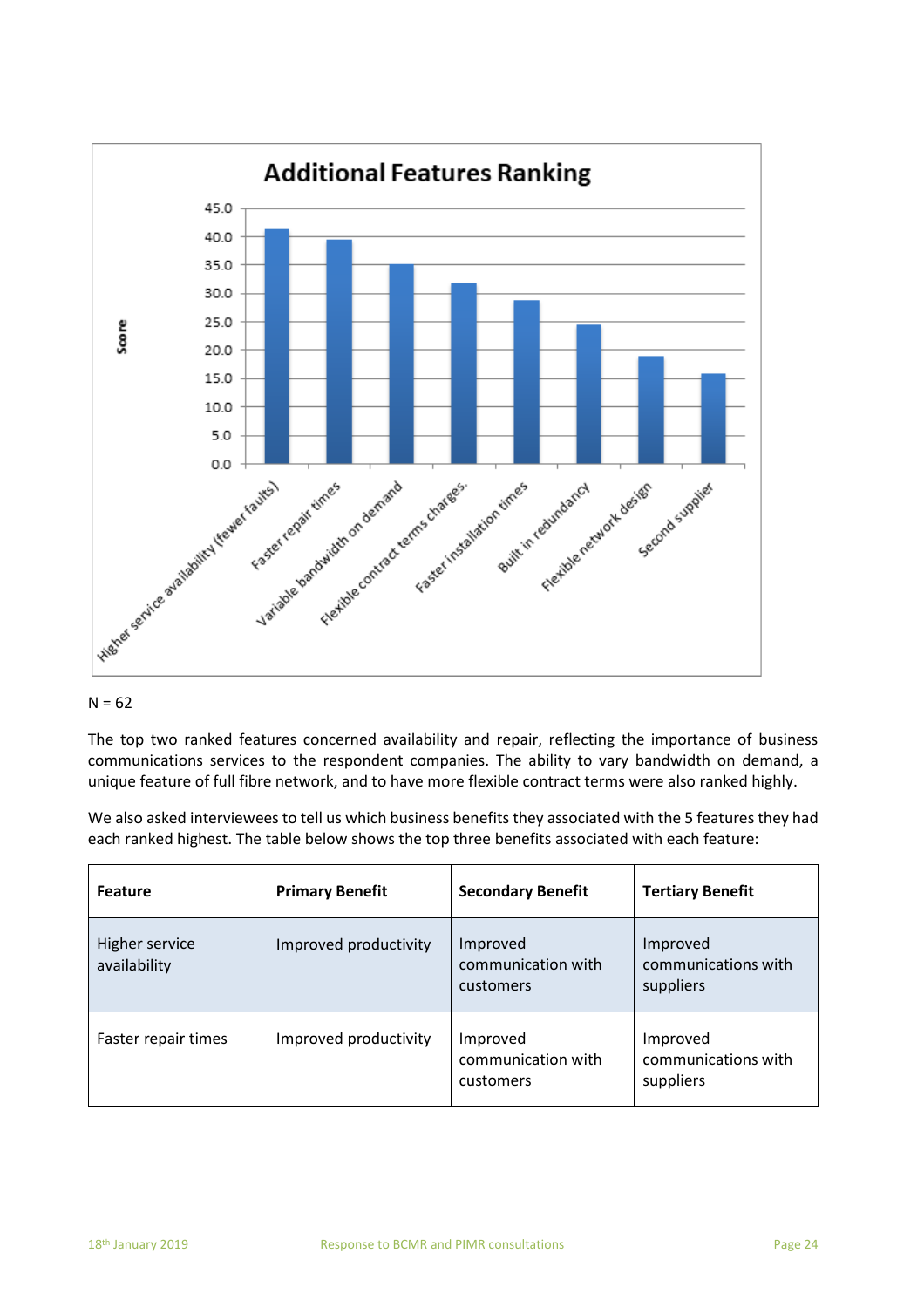| Variable bandwidth on<br>demand     | Improved<br>communication with<br>customers | <b>Reduced business risk</b>                 | Improved productivity                        |
|-------------------------------------|---------------------------------------------|----------------------------------------------|----------------------------------------------|
| Flexible contract terms             | Improved productivity                       | Improved<br>communication with<br>suppliers  | Improved<br>communications with<br>customers |
| <b>Faster Installation</b><br>times | Cost savings                                | <b>Reduced business risk</b>                 | Improved productivity                        |
| Built in redundancy                 | Improved productivity                       | Improved<br>communications with<br>customers | Cost savings                                 |
| Flexible network<br>design          | Reduced business risk                       | Improved<br>communication with<br>customers  | Improved<br>communications with<br>suppliers |
| Second supplier                     | Reduced business risk                       | Improved productivity                        | Improved<br>communication with<br>customers  |

### N=62

Improved Productivity was listed as the primary benefit for four of the eight features and either second or third in three others. By contrast, cost savings was listed as a top three benefit for just two features, which might imply that respondents were more concerned with increasing productivity, and so indirectly reducing costs, than with making direct costs savings.

Having ranked the features, interviewees were then asked how much discount against BT's price for the standard BT product they would require in order to be very likely to consider using an alternative provider, if the alternative provider included their 5 highest ranked features, with each feature added cumulatively. The table below shows the results for this question.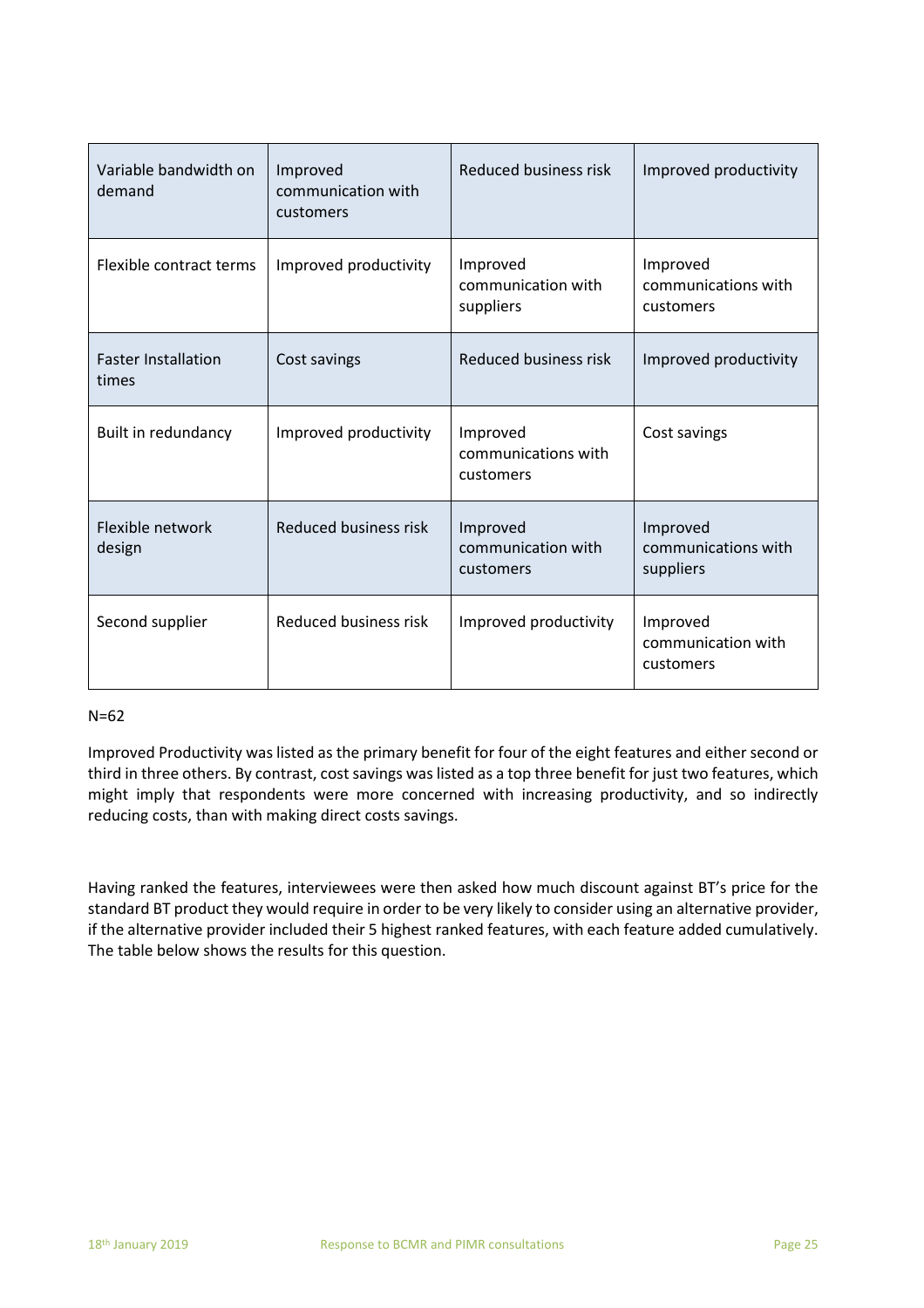|                        |              |                | <b>Number of additional features</b> |                |     |
|------------------------|--------------|----------------|--------------------------------------|----------------|-----|
| Percentage<br>discount | $\mathbf{1}$ | $\overline{2}$ | 3                                    | $\overline{4}$ | 5   |
| 0%                     | 24%          | 24%            | 30%                                  | 30%            | 32% |
| 5%                     | 24%          | 22%            | 30%                                  | 30%            | 32% |
| 10%                    | 32%          | 30%            | 38%                                  | 35%            | 46% |
| 15%                    | 51%          | 49%            | 57%                                  | 59%            | 65% |
| 20%                    | 62%          | 65%            | 70%                                  | 68%            | 73% |
| 25%                    | 76%          | 76%            | 81%                                  | 81%            | 81% |

### $N = 37$

As additional features are added, there is a general increase in the proportion of respondents who would be very likely to consider buying from the alternative supplier, as would be expected. When compared with the base product, i.e. when the competitor's and BT's products have the same features, there is a significant increase in the proportion of buyers who are very likely to consider buying, as illustrated in the chart below, which compares the proportion very likely to consider buying if all features are the same with the proportion when one, three and five features are added to the competitor's product. There is a minimum of ten percentage points between the numbers of respondents saying they would be very likely to consider buying from the competitor and each discount level. Nearly one quarter of respondents would not need any discount before they would be very likely to consider buying from the competitor if it offered just one additional feature and nearly one third if it offered all five.

Further, whereas a 20% discount is needed for at least 50% of the sample to be very likely consider buying if the product is the same, this reduces to a 15% discount if one additional feature is added.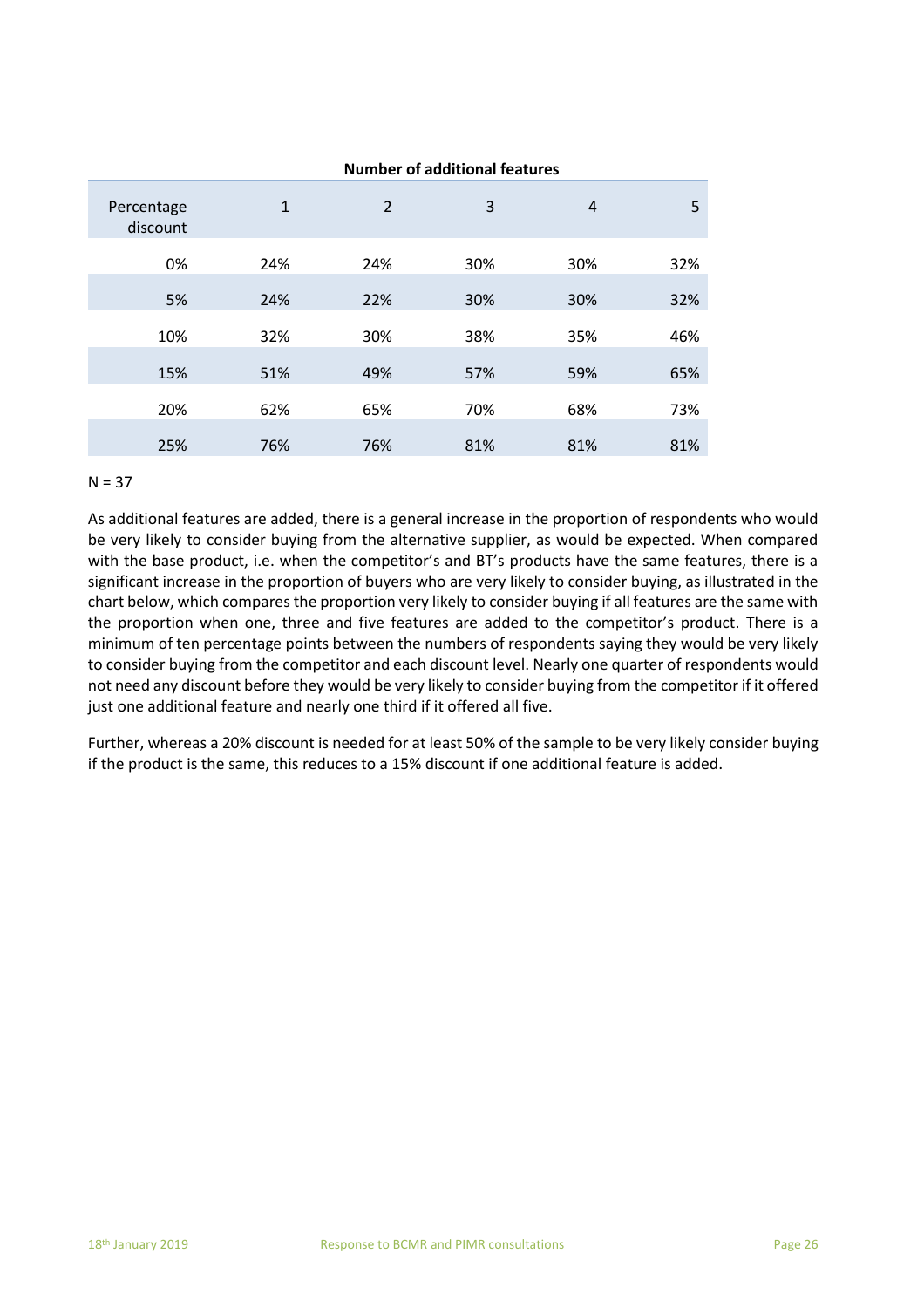

### $N = 37$

NB This graph is calculated using only the data provided by the respondents who gave consistent answers to the question concerning discounts required against BT's price when features were added by the competitor.

4. Results analysis

The reason for conducting this survey was to generate inputs to Ofcom's current Business Connectivity Market Review (BCMR) analyses, which are expected to be set out in a BCMR consultation document due for release in September 2018.

In the last BCMR process (completed in 2016), Ofcom imposed remedies with the objective of maximising static benefits in the form of price reductions, based on the premise that BT's fibre infrastructure was sufficient to serve the BCM and that any incremental dynamic non-price benefits resulting from competition from independent network operators would be insignificant when compared to the benefits from the price reductions delivered in the remedies imposed.

CityFibre argued that competitive providers need to offer a significant price discount against BT's price, in order to overcome the switching costs and the perceived risk of using a relatively unknown network provider. CityFibre stated that, in its experience, it would need to offer around 20% discount against BT's regulated price. Ofcom disagreed with this and said it would expect that new operators with new and better networks should be able to sell their services at a premium compared to BT's regulated prices.

In this section we present our analysis of the survey results in the context of Ofcom's 2016 BCMR conclusions and in the context of the forthcoming 2019 BCMR decisions, due to take effect in April 2019.

4.1 Switching costs and the discount required from new competitors to BT

Our survey has revealed that, if the competitor offers the same product as BT (which it would do if it used the same wholesale input provided by Openreach) then the median respondent would need a 20% discount against the BT price before it would consider switching. We can therefore estimate that the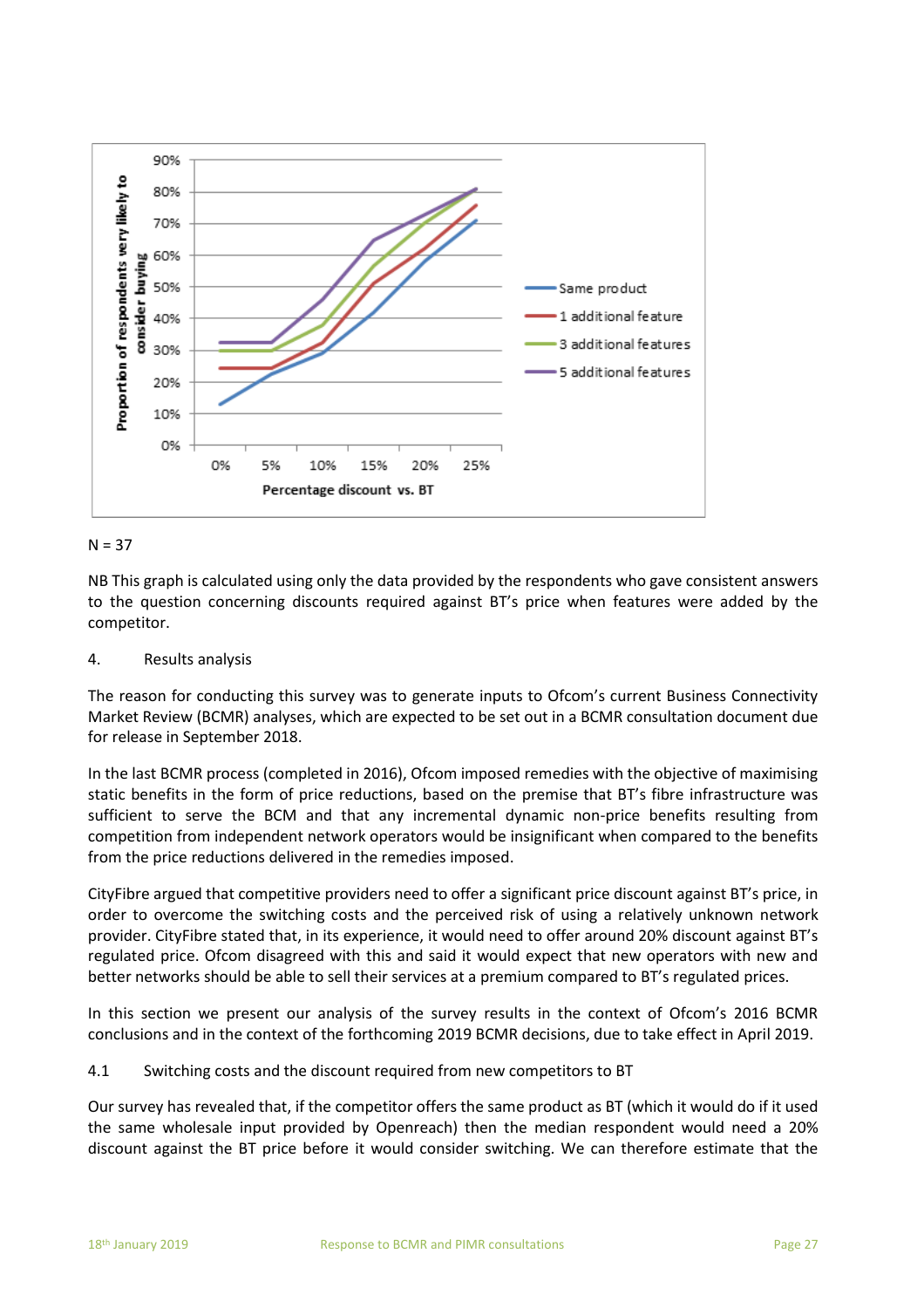switching costs faced by respondent, including the risk premium of using a new supplier, equated to around 20% of the contract value.

Even when including the customers' highest ranked features, are competitors expected to offer 10-15% discount against BT's base price.

We consider that the survey results demonstrate clearly that competitors to BT have to offer a substantial discount to BT, before even 50% of the customer base will "seriously consider" switching. The number that then do switch is likely to be substantially lower than the 50%.

### 4.2 The value of additional features to telecoms buyers

When then considering how much telecoms buyers value the features offered by competitors to BT, that build their own competing networks rather than rely on access to BT's infrastructure, we consider the study also provides clear evidence that such features are valued highly.

As mentioned above, the median respondent would need a 20% discount against the BT price if the product is the same, however, when the competitor is able to offer just one additional feature that cannot be offered on the BT/Openreach network, the median respondent would be very likely to consider buying from the competitor at a discount of 15% and when all five are offered the median respondent would be very likely to consider buying at a discount of between 10% and 15% .

We did not collect data from respondents about their annual spend on telecommunications and so use that to estimate a financial value of the features and benefits offered by infrastructure competitors. However, we can surmise that the additional features are valued by respondents at around 5% - 10% of their contract value, i.e. the difference between the median discount needed for respondents to be very likely to consider buying from the competitor. If this were extrapolated to the BCM, it would equate to approx. £160m per annum. Given the relatively small sample size, we do not propose that our findings are representative of the entire customer base in the BCM. The estimated dynamic benefits should therefore very much be seen as an upper limit. The purpose of the study was not to provide firm quantitative estimates of the dynamic benefits of infrastructure competition, but to indicate whether they are likely to be significant. We consider that the study shows the dynamic benefits to be significant.

In addition to the direct dynamic benefits estimated above, however, the list of benefits the respondents associated with the additional features were primarily related to improved productivity and communications with suppliers and customers. It is our view that these second order benefits could generate quite significant economic gains for users of business connectivity products. For example, if the improvement in productivity was just 0.1% across the whole economy, this would lead to an increase in GDP of around £2.0 billion, approximately the value of business connectivity market.

### Conclusion

It is our view that the survey presents clear evidence that consumers of electronic communications services in the UK BCM attach significant value to the features offered where there is infrastructure competition – that is, benefits that are very unlikely to be available through competition that relies on wholesale access to BT's existing infrastructure.

Further, we consider that the features offered by infrastructure competitors are likely to result in efficiency improvements, which could have significant value to the overall UK economy.

Whilst not offering quantitative estimates of the total benefits likely to result from infrastructure competition in the BCM, we are confident that this study provides a firm indication that such benefits would be significant and, in light of the one-off £700m static benefits resulting from the current BCMR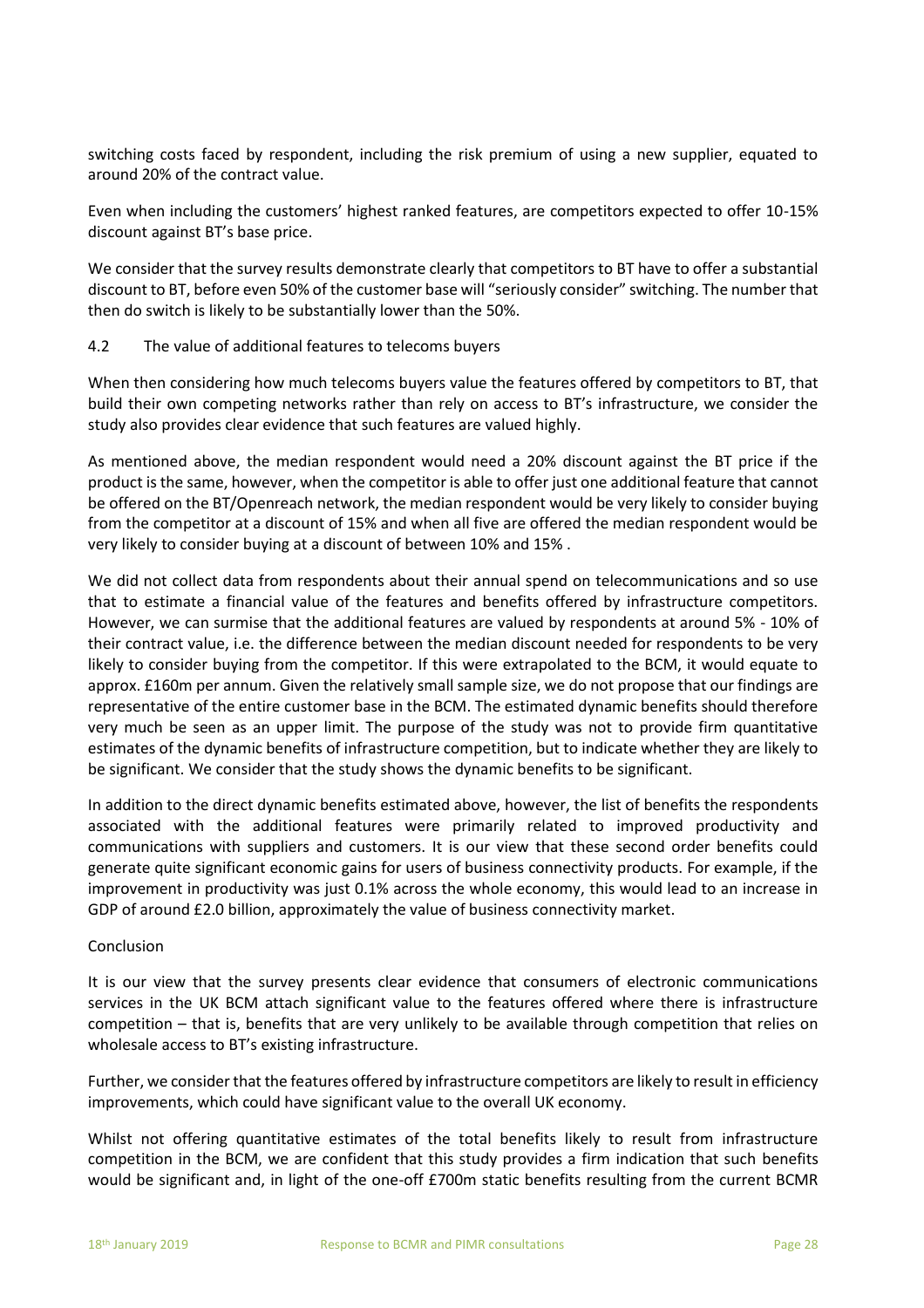charge control, that the dynamic benefits foregone during that period and in future years are likely to significantly exceed the 2016 BCMR static benefits.

### Annex 1 - Respondents by industry sector

The sample was generated by the fieldwork agency from their own lists. It consisted of 62 randomly selected respondents in the UK with a minimum of 100 employees, which was the only qualifying criterion. The business sectors included in the survey are shown in the figure below.



### $N = 62$

The vast majority of respondents (85%) were directly involved in purchasing decisions concerning telecoms. All other respondents had some influence over the decision but were not directly involved.

Respondents were asked to state how important telecoms is to their business on a scale of 1 to 10, where 1 was the highest level of importance. 50% rated telecoms as a 1 and a total of 76% rated telecoms as either 1, 2 or 3.

Most respondents (74%) said that they bought telecoms services from companies that did not use the Openreach network. However, we did not explore any further as to which companies they used. It is possible therefore that respondents bought from companies that they did not know used the Openreach network or were thinking about mobile services or, of course, that they do indeed purchase from independent fixed line suppliers such as CityFibre.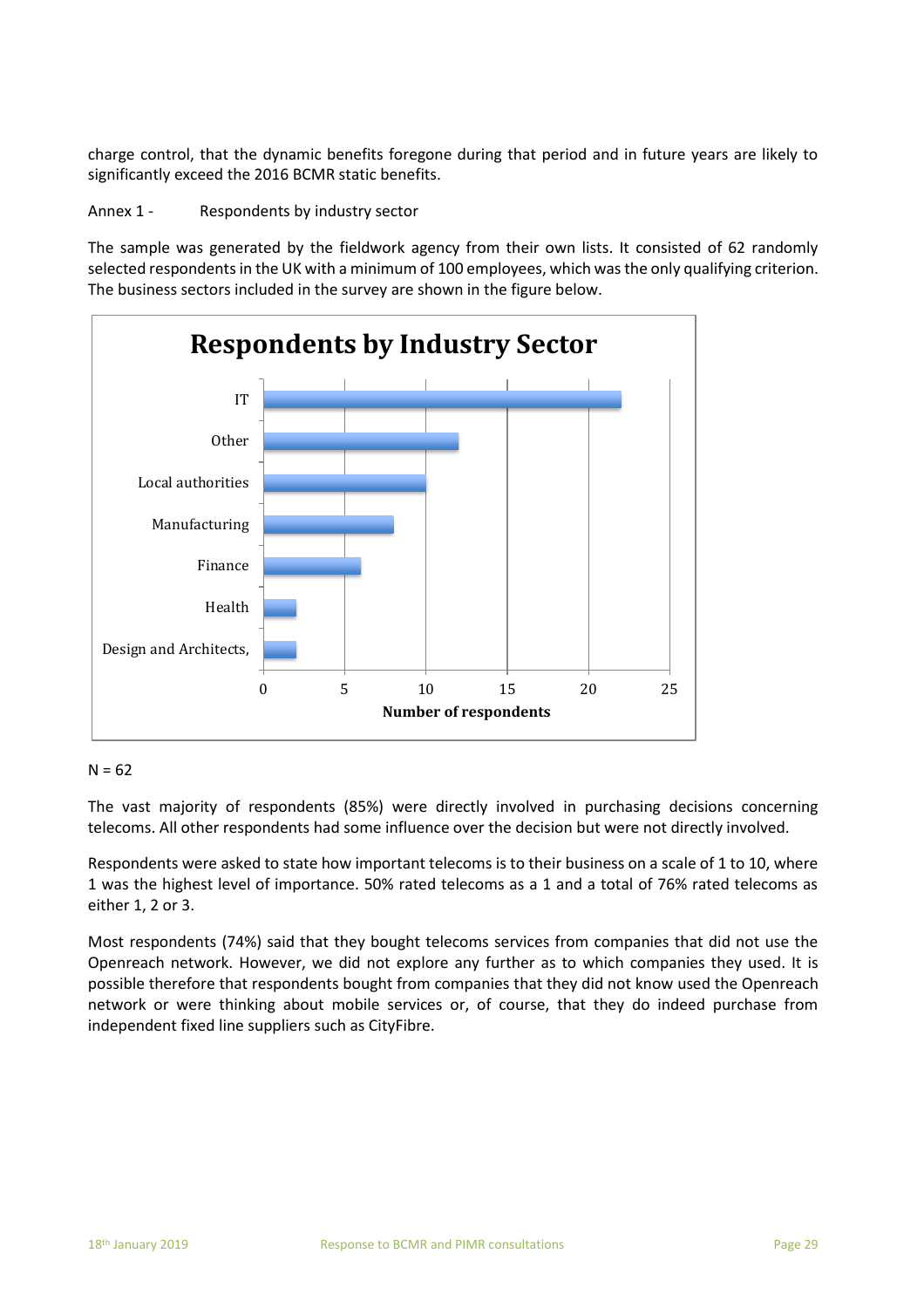### Annex 2

| <b>Business or consumer?</b>                                                      | <b>Business</b>                                                                      |                                                            |                           |                     |
|-----------------------------------------------------------------------------------|--------------------------------------------------------------------------------------|------------------------------------------------------------|---------------------------|---------------------|
| RDD or lifestyle/named contacts?                                                  | Named                                                                                |                                                            |                           |                     |
| Exclude 084/087 numbers                                                           |                                                                                      | Yes (unless required numbers not feasible without<br>them) | Category                  | Records<br>required |
| <b>Total records required</b>                                                     | 1,000                                                                                |                                                            | Local<br>authorities      | 200                 |
| all records to be:                                                                | 100+ employees                                                                       | IT/Telecoms decision makers in organisations with          | Finance                   | 100                 |
| Quota breakdown required:                                                         | Please see grid to right                                                             |                                                            | IT                        | 100                 |
| Fields required to be in the<br>sample delivered to us:                           | name, address, phone number, company name, job<br>title, number of employees, sector |                                                            | Telecoms                  | 100                 |
| Single site (incl. head office if multi<br>brand/site companies only (B2B only) - | Yes                                                                                  |                                                            | Design and<br>Architects, | 100                 |
| <b>Exclude franchises</b>                                                         | Yes                                                                                  |                                                            | Gaming                    | 100                 |
| Single contact per company/household<br>only                                      | Yes                                                                                  |                                                            | Manufacturing             | 100                 |
| Actual data or modelled data                                                      | Actual                                                                               | Please tell us if any data is<br>modelled                  | Health                    | 100                 |
| Single or multiple use?                                                           | Single use only please                                                               |                                                            | Pharma, and<br>Automotive | 100                 |

200

 $100$ 

100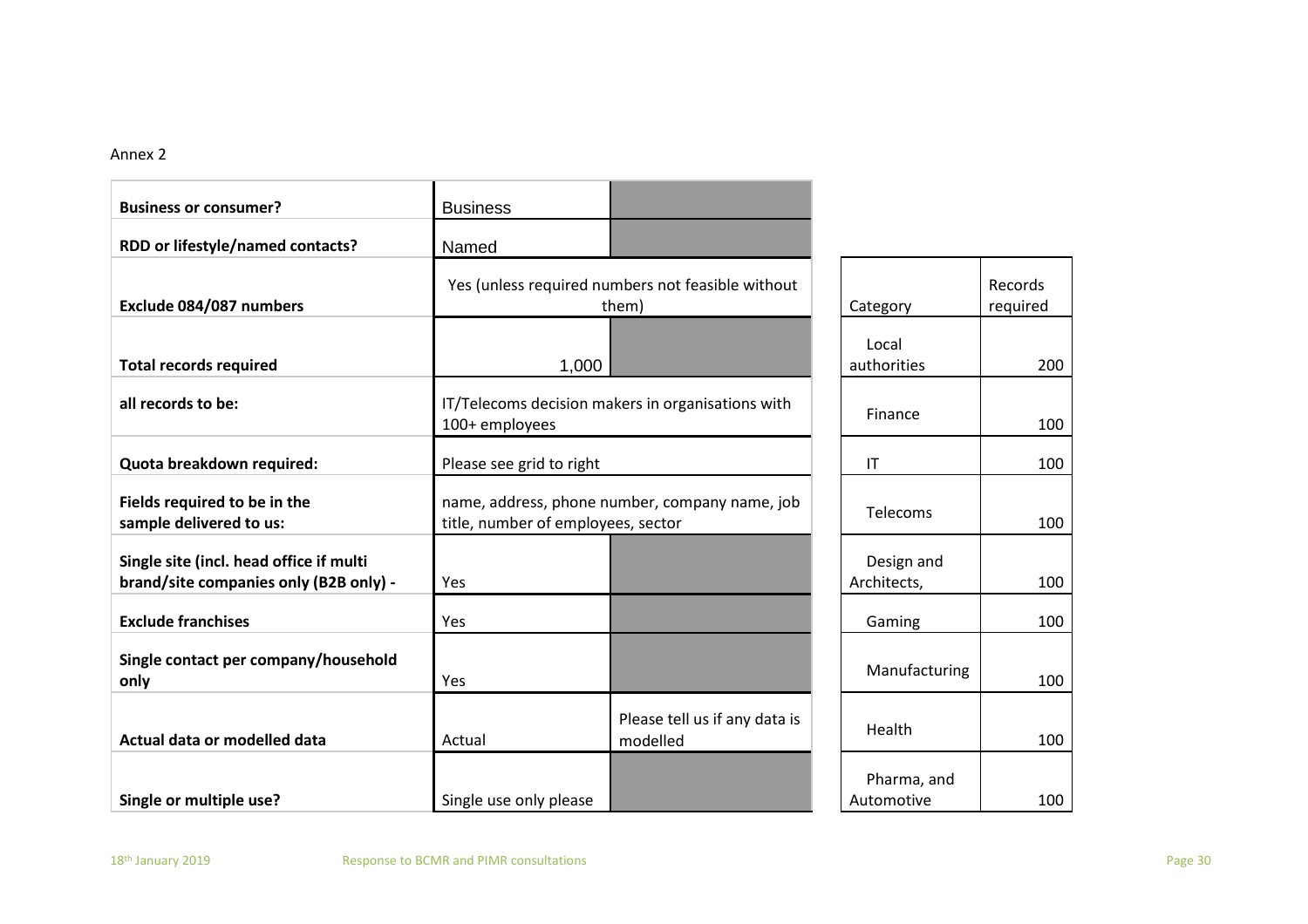|                     | No - please include |      |
|---------------------|---------------------|------|
| <b>TPS excluded</b> | TPS and flag        | 1000 |

| Annex 3 - | Questionnaire |
|-----------|---------------|
|-----------|---------------|

SIC

| $\overline{2}$ | Design and Architects, |
|----------------|------------------------|
|----------------|------------------------|

- $\overline{?}$ Finance
- $\overline{2}$ Gaming
- $\overline{2}$ Health
- $\overline{?}$ IT
- $\overline{?}$ Local authorities
- $\overline{2}$ Manufacturing
- $\overline{?}$ Pharma, and Automotive
- $\boxed{2}$ Telecoms
- $\boxed{2}$ Other

S1. Are you directly involved in the selection of telecommunication provider(s) for your organisation?

(3 maximum responses)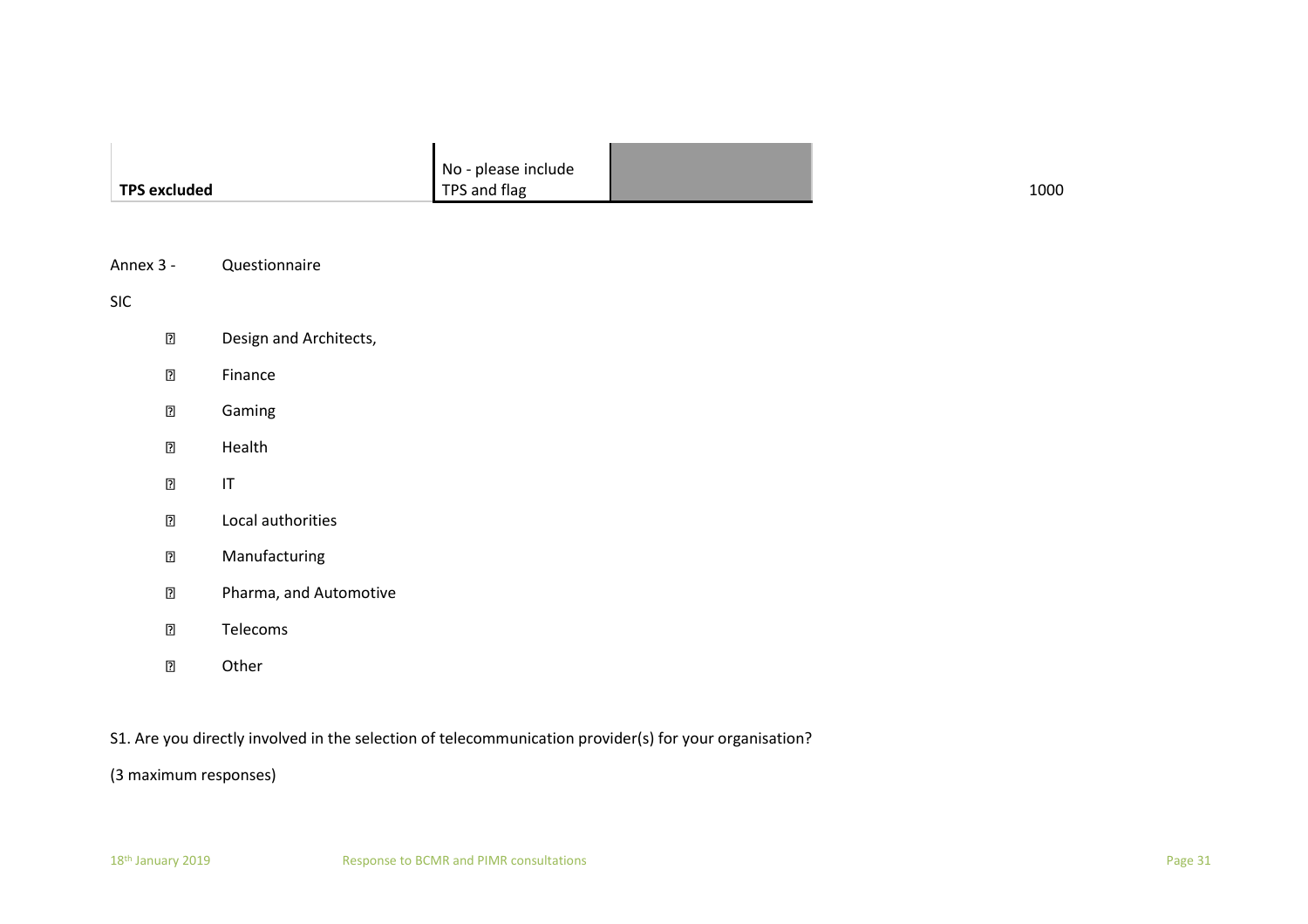- $\overline{?}$ Yes, I am directly involved
- $\overline{?}$ No, I am not directly involved, but I do influence the selection
- $\boxed{2}$ I am not involved in selecting or influencing the selection

### Q2. How important are telecommunications to your organisation on a scale of 1 to 10, with 1 being the highest?

| 2              | 1 - Most important   |
|----------------|----------------------|
| $\overline{2}$ | 2                    |
| 2              | 3                    |
| 2              | 4                    |
| 2              | 5                    |
| $\overline{2}$ | 6                    |
| $\overline{2}$ | 7                    |
| 2              | 8                    |
| 2              | 9                    |
| 2              | 10 - Least important |

Q2A. Does your organisation currently buy services from BT or another provider that uses BT's network?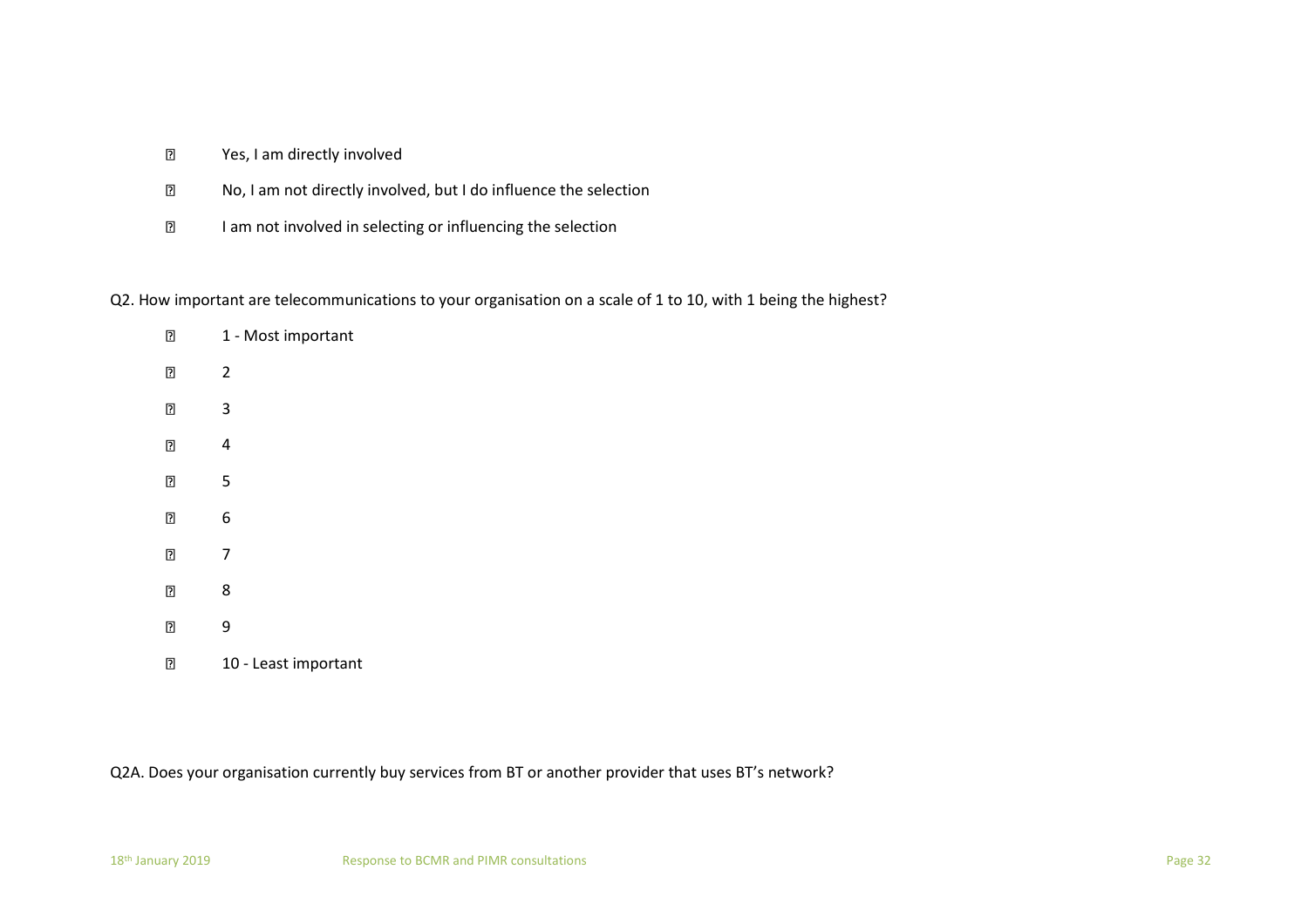| 131 | Yes |
|-----|-----|
|     |     |

 $\overline{2}$ No

Q2B. And does it currently buy services from any other telecoms provider that does not use BT's network?

- $\overline{2}$ Yes
- $\overline{2}$ No

Q3. Imagine that a new provider of fibre to the premises, that builds its own network and does not rely on BT or Openreach's network, is available to your organisation:a. The provider already has network and customers elsewhere in the country and, is well funded, but you do not have any direct experience of the provider's services.b. The provider can offer your organisation exactly the same set of services as BT or Openreach.c. We would like to understand whether you would consider purchasing from that provider and, if so, whether a price discount would be necessary for you to move away from using BT/Openreach. At the following levels of price discount relative to BT would you be fairly likely or very likely to consider using this company as a supplier?

|       | Very likely |   | Fairly likely | Would not consider |
|-------|-------------|---|---------------|--------------------|
| 0%    | ₽           | ₽ | ₽             |                    |
| 5%    | ₽           | ₽ | ₽             |                    |
| 7.50% | ิ้อ         | ₽ | ₽             |                    |
| 10%   | ิ้อ         | ₽ | ₽             |                    |
| 15%   | 7           | ₽ | ₽             |                    |
| 20%   | ₽           | ₽ | ₽             |                    |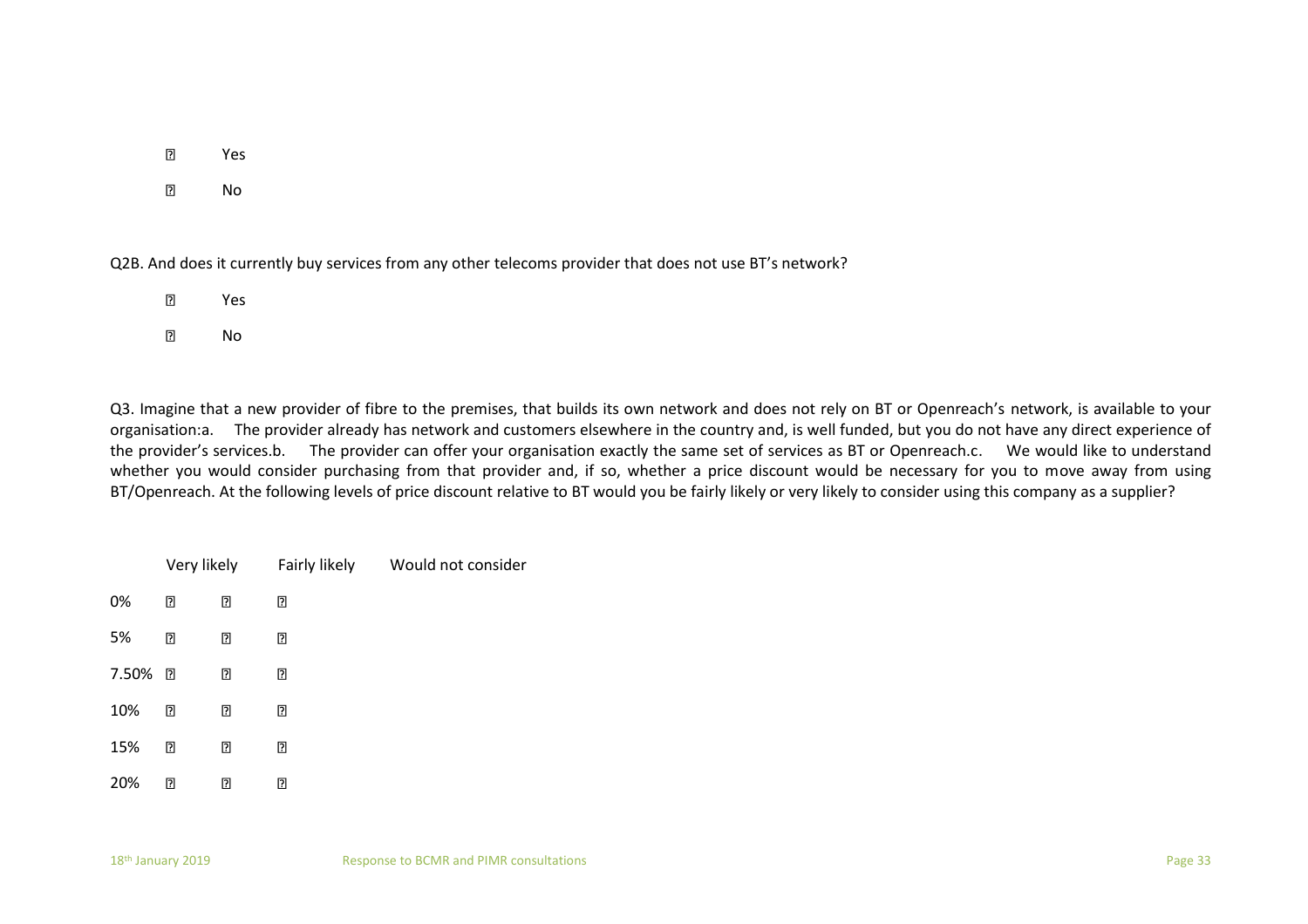### 25%  $\overline{2}$ 17  $\overline{2}$

Q4. The following is a list of potential features that the new provider could offer you that may not be available from BT. Please rank these features from  $1 - 8$ , where 1 is the feature that is most valuable to your company.

### (9 maximum responses)

17 Variable bandwidth on demand This would be possible if you were to buy dark fibre and you determine the bandwidth of the connection through your own terminal equipment without needing to purchase a new connectivity product.

Higher service availability (fewer faults) Higher quality of service of the circuits provided, with service guarantees.  $\overline{?}$ 

 $\overline{?}$ Faster repair times Commitment by supplier to repair any faults within a shorter period than offered by BT or Openreach

 $\sqrt{2}$ Faster installation times Commitment by supplier to install the connection service in a shorter period than offered by BT or Openreach

Flexible contract terms Willingness to negotiate customised contract terms rather than expect you to accept standard terms. This could for  $\overline{2}$ example mean a longer term contract or higher up-front payment in return for low on-going charges.

 $\mathbb{R}$ Flexible network design Designing the network access to suit your requirements rather than provide what is available in the area. This could include the location of the site connection, how the traffic is routed, and the latency of the connection.

 $\overline{2}$ Second supplier The ability to have a second connection to your side from a separate network, avoiding single point of failure.

 $\overline{?}$ Built in redundancy Network designed to protect against single point of failure through, for example, ring architecture.

None of the above $\overline{?}$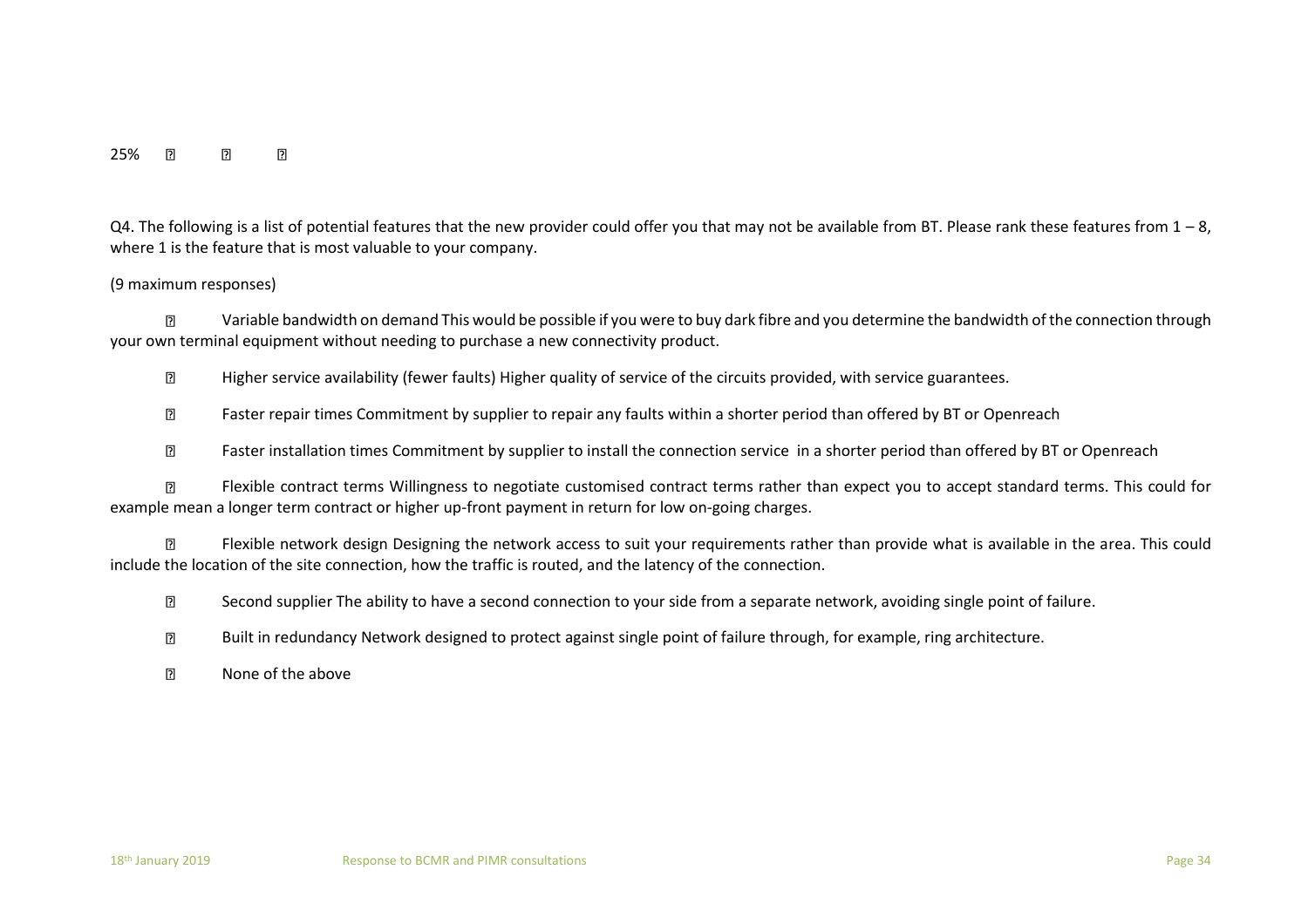### Q4rank

Variable bandwidth on demand. This would be possible if you were to buy dark fibre and you determine the bandwidth of the connection through your own terminal equipment without needing to purchase a new connectivity product. Higher service availability (fewer faults) Higher quality of service of the circuits provided, with service guarantees. Faster repair times Commitment by supplier to repair any faults within a shorter period than offered by BT or Openreach

Faster installation times Commitment by supplier to install the connection service in a shorter period than offered by BT or Openreach Flexible contract terms Willingness to negotiate customised contract terms rather than expect you to accept standard terms. This could for example mean a longer term contract or higher up-front payment in return for low on-going charges. Flexible network design Designing the network access to suit your requirements rather than provide what is available in the area. This could include the location of the site connection, how the traffic is routed, and the latency of the connection.

Second supplier The ability to have a second connection to your side from a separate network, avoiding single point of failure. Built in redundancy Network designed to protect against single point of failure through, for example, ring architecture. None of the above

| 1 | 7 | 7   | 7   | 7   | η    | 7   | 7 | ₽ |
|---|---|-----|-----|-----|------|-----|---|---|
| 2 | 2 | ₽   | ิ้อ | ิ้อ | ิ้⊡ิ | ิ้อ | 卪 | ⊡ |
| 3 | 7 | 7   | 7   | 7   | ิ้ว  | 0   | 7 | ₽ |
| 4 | 7 | 0   | 0   | 0   | ₽    | 0   | 7 | ₽ |
| 5 | 0 | 0   | 0   | 0   | 0    | 0   | 7 | ₽ |
| 6 | 2 | ิ้เ | ิ้อ | ิ้อ | 2    | ิ้อ | 2 | ⊡ |
| 7 | 7 | 7   | 7   | 0   | 7    | 2   | 7 | ₽ |
| 8 | ₽ | 7   | 7   | 7   | ₽    | ₽   | ? | ₽ |

Q5. I would also like to understand what value you think each of the five features you ranked highest could add to your organisation, if any. This could be in the form of cost savings in your organisation, improved productivity in your organisation, improved communications with customers and/or suppliers, reduced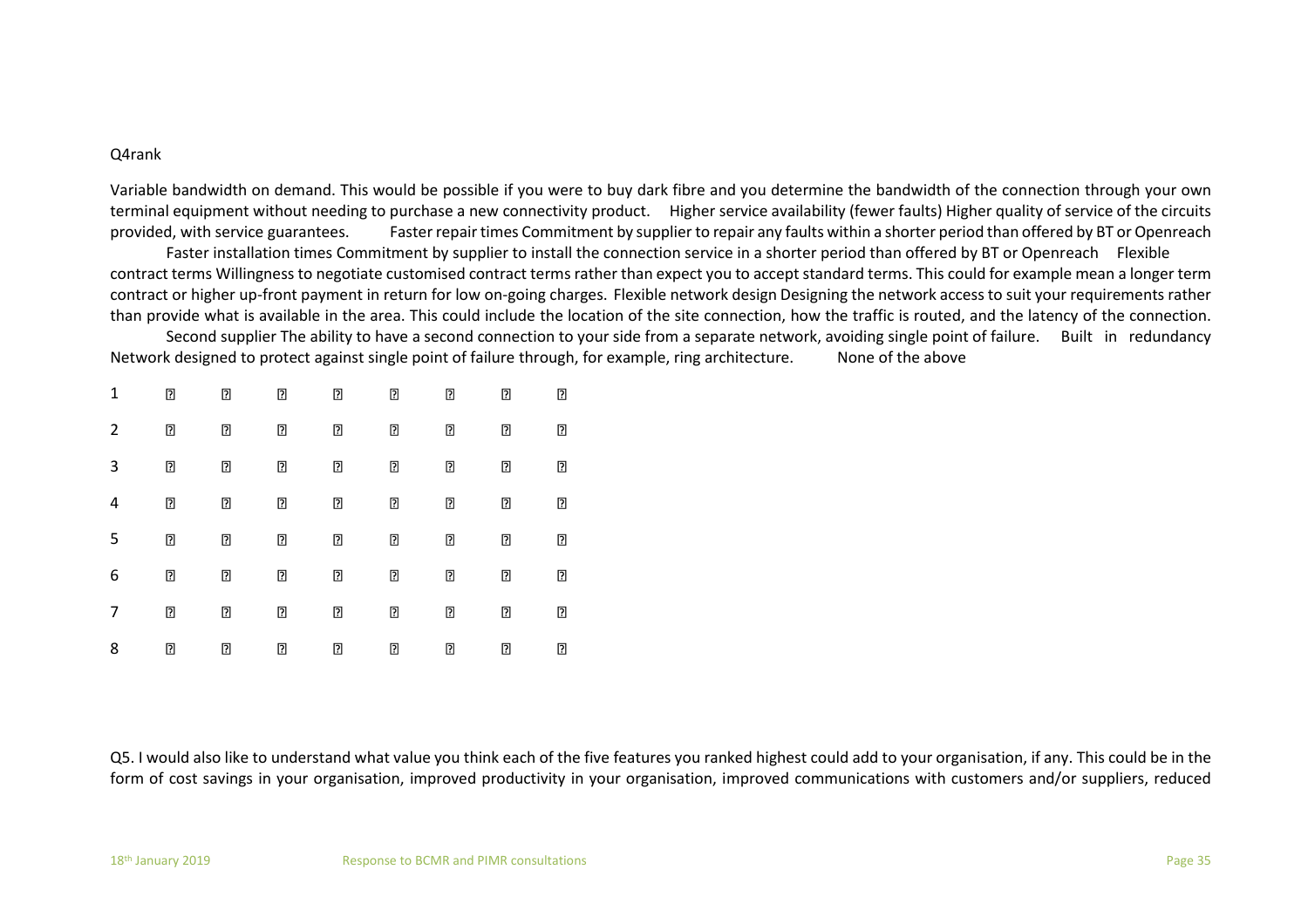business risks, or additional revenue opportunities. I will read out the features in the order you have ranked them and ask whether you consider they add value in the pre-specified areas or perhaps you want to mention a type of value that we have not included

### LQ5

### (8 maximum responses)

- $\mathbf{R}$ Variable bandwidth on demand
- Higher service availability (fewer faults)  $\overline{?}$
- $\overline{R}$ Faster repair times
- $\overline{2}$ Faster installation times
- $\overline{?}$ Flexible contract terms
- Flexible network design  $\overline{R}$
- $\overline{R}$ Second supplier
- Built in redundancy  $\overline{?}$

### LQ5

Improved productivity Improved communications with customers Improved communications with suppliers Reduced business risk Cost savings Additional revenue opportunities Other (please specify) None of the above (DO NOT READ OUT) Q5OTH. Other (LQ5)

| Variable bandwidth on demand ?               | $\mathbb{R}$ |              | $\vert \cdot \vert$ $\vert \cdot \vert$ | $\mathbb{R}$ |  |  |
|----------------------------------------------|--------------|--------------|-----------------------------------------|--------------|--|--|
| Higher service availability (fewer faults) 2 |              | $\mathbb{R}$ | $\mathbb{R}$                            | $\mathbb{R}$ |  |  |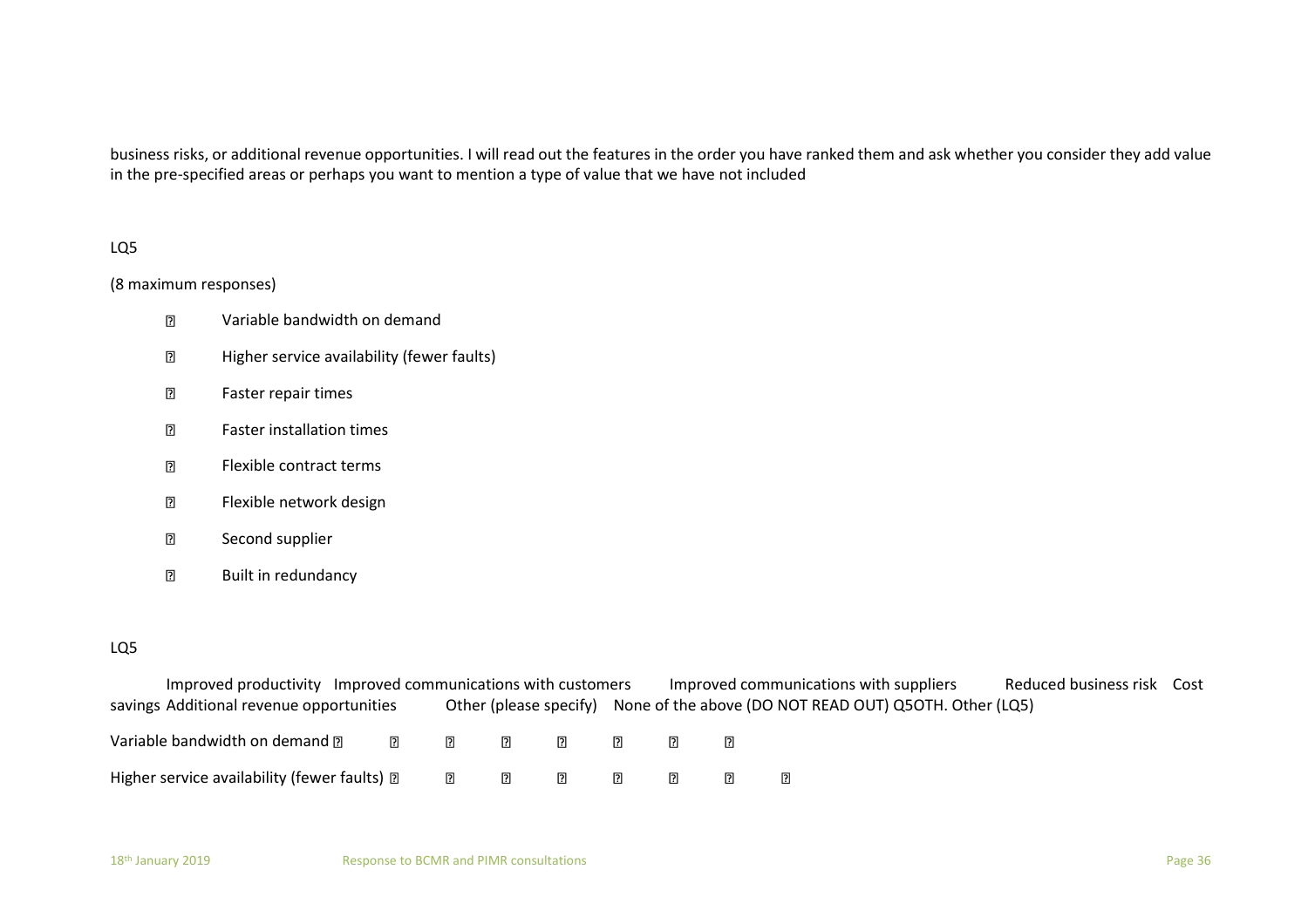| Faster repair times              | ? | ⊡   | " | ₽ | ?   | 2  | 2 | 卪          |
|----------------------------------|---|-----|---|---|-----|----|---|------------|
| <b>Faster installation times</b> |   | 7   | " | ? | ?   | "  | ? | $\sqrt{2}$ |
| Flexible contract terms 2        |   | ⊡   | 卪 | 卪 | 卪   | 卪  | 卪 | 卪          |
| Flexible network design ?        |   | ิ้อ | 2 | ? | 7   | 2  | ? | $\sqrt{2}$ |
| Second supplier <sup>[2]</sup>   | ? | "   | " | 2 | ßI. | "  | ? |            |
| Built in redundancy              | " | "   | n | 卪 | n   | 13 | R | 13         |

### Q6.

I would now like to ask you how the addition of each of your five top ranked features by the new supplier would affect your willingness to consider buying from that company. Assuming that the base price for the package remains the same, how much discount would you require to consider another supplier with the addition of:!!RT("Q4:"+Q4[ci(1)-4])!!!!RT("Q4:"+Q4[ci(1)-3])!!!!RT("Q4:"+Q4[ci(1)-2])!!!!RT("Q4:"+Q4[ci(1)-1])!!!!RT("Q4:"+Q4[ci(1)])!!

 $\overline{2}$ 0%  $\boxed{2}$ 2.50%  $\overline{2}$ 5% 7.50%  $\overline{2}$  $\boxed{2}$ 10% 15%  $\overline{2}$  $\overline{2}$ 20%  $\boxed{2}$ 25%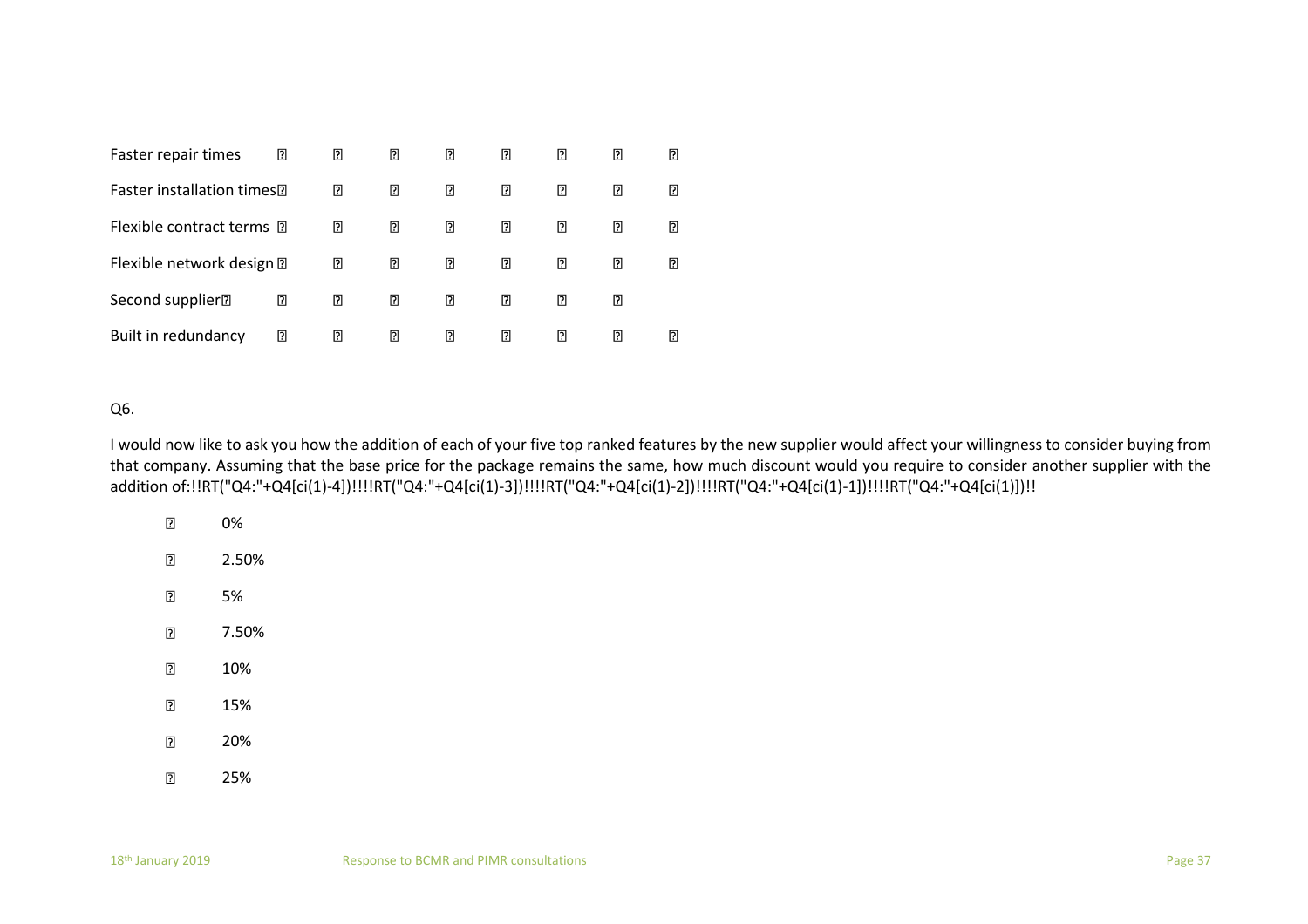Would not consider another supplier  $\overline{2}$ 

Q6 CHECK. You have said that compared to the same base BT/Openreach price and product, if the supplier adds your next favourite feature, that would require a higher discount as well as that additional feature. Is that correct?

 $\overline{2}$ Yes  $\overline{2}$ No

Q6 1WHY. Could you tell me why that is?

- $\boxed{2}$ 0%
- $\overline{2}$ 2.50%
- $\overline{?}$ 5%
- $\overline{R}$ 7.50%
- $\overline{2}$ 10%
- $\overline{R}$ 15%
- $\overline{2}$ 20%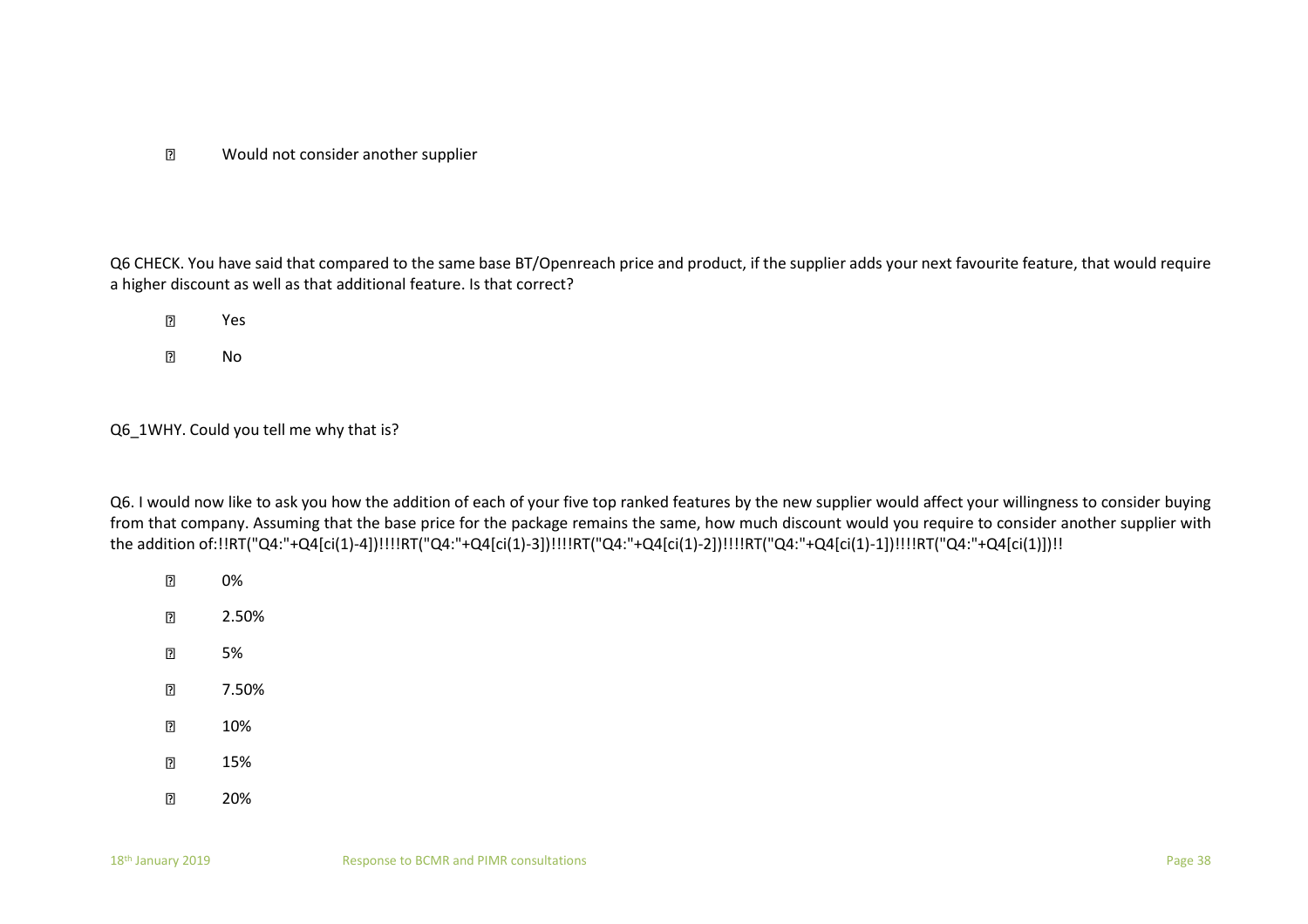- $\overline{2}$ 25%
- Would not consider another supplier  $\overline{?}$

Q6 CHECK. You have said that compared to the same base BT/Openreach price and product, if the supplier adds your next favourite feature, that would require a higher discount as well as that additional feature. Is that correct?

 $\overline{2}$ Yes  $\overline{2}$ No

Q6 1WHY. Could you tell me why that is?

- $\boxed{2}$ 0%
- $\overline{2}$ 2.50%
- $\overline{?}$ 5%
- $\overline{R}$ 7.50%
- $\overline{2}$ 10%
- $\overline{R}$ 15%
- $\overline{2}$ 20%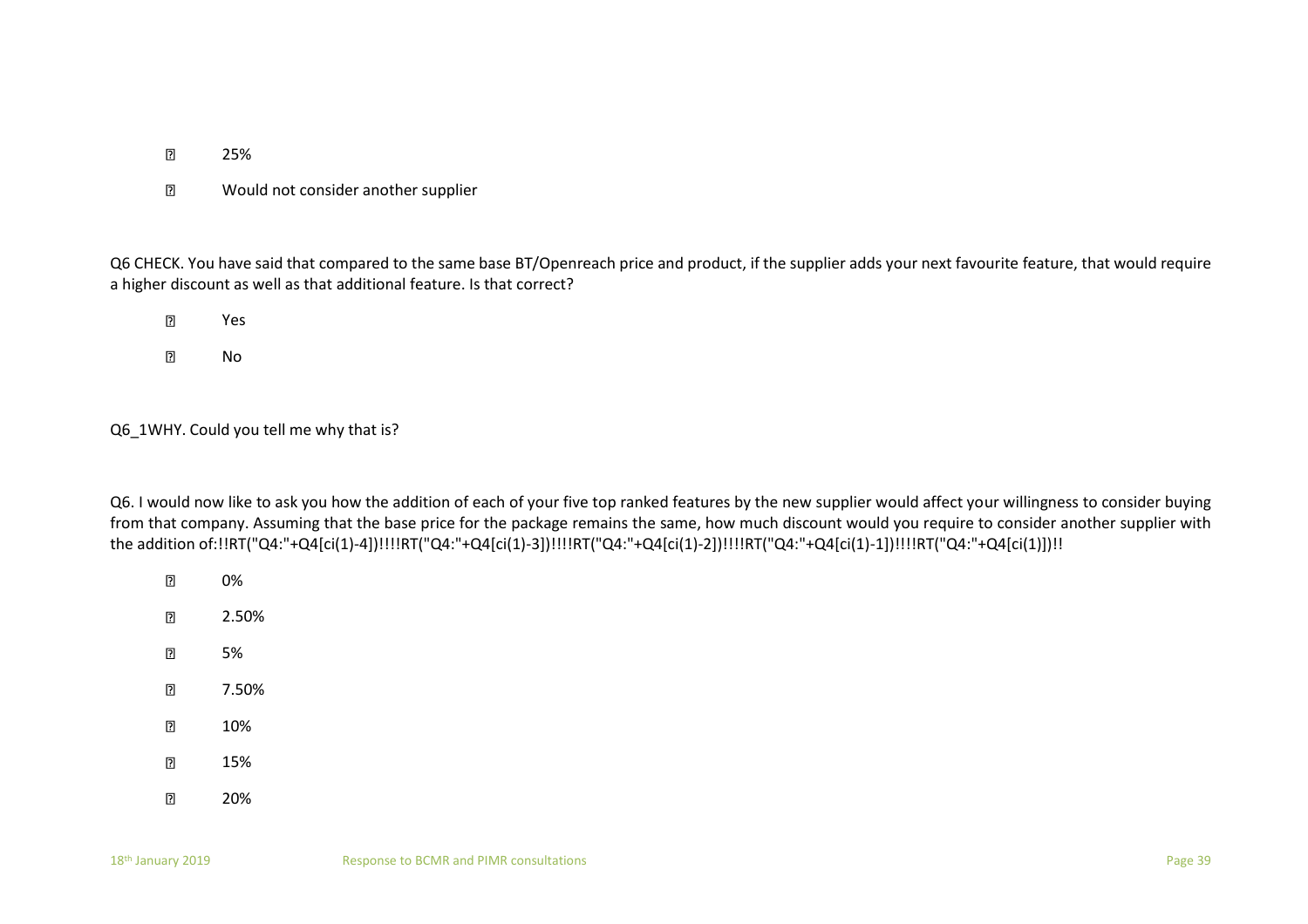- $\overline{2}$ 25%
- Would not consider another supplier  $\overline{?}$

Q6 CHECK. You have said that compared to the same base BT/Openreach price and product, if the supplier adds your next favourite feature, that would require a higher discount as well as that additional feature. Is that correct?

| 卪 | Yes |
|---|-----|
| n | No  |

### Q6 1WHY. Could you tell me why that is?

| ⊓   | 0%    |
|-----|-------|
| ףן  | 2.50% |
| ⊓   | 5%    |
| ⊓   | 7.50% |
| 卪   | 10%   |
| ाः  | 15%   |
| ףן  | 20%   |
| 131 | 25%   |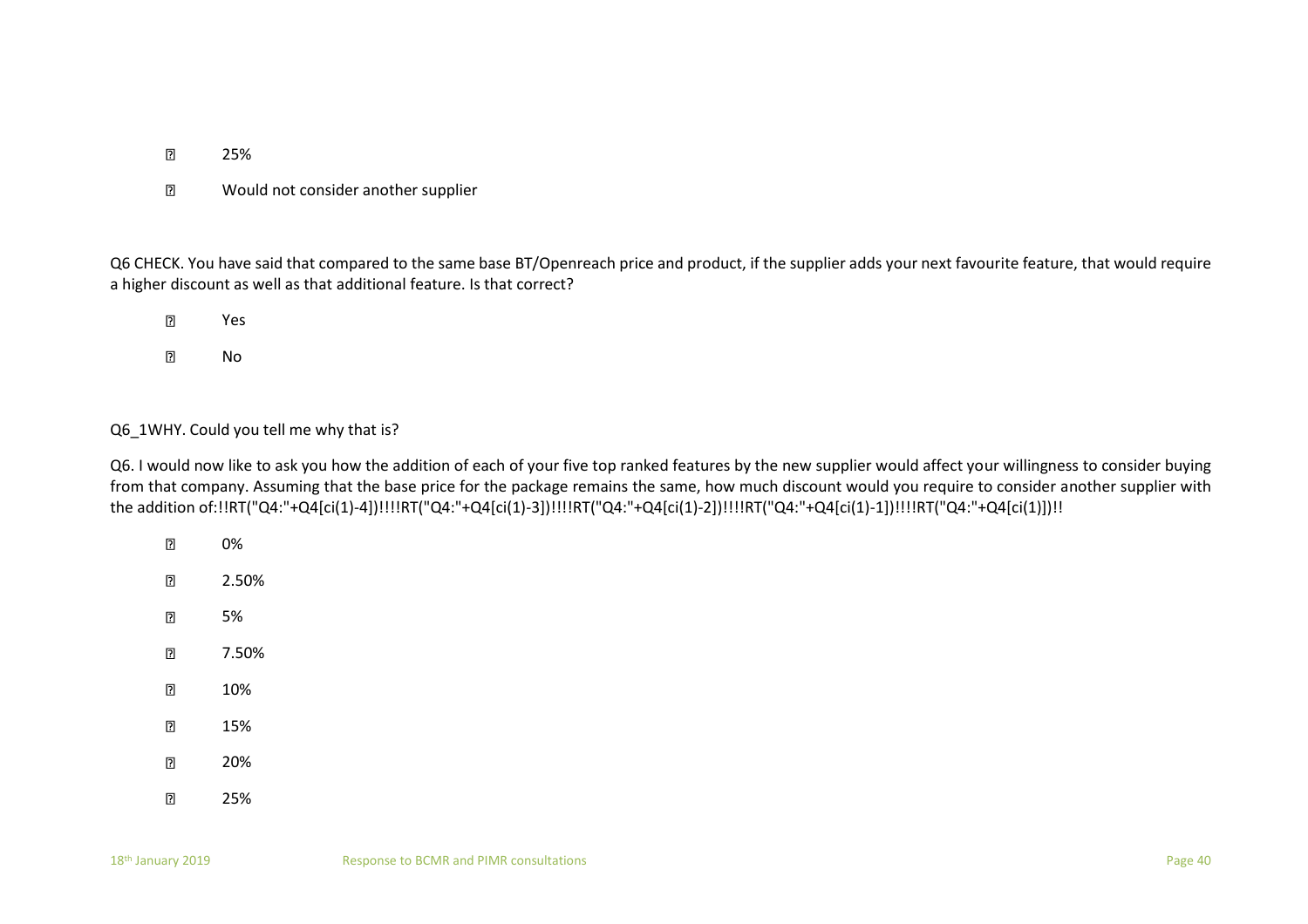### Would not consider another supplier  $\overline{2}$

Q6 CHECK. You have said that compared to the same base BT/Openreach price and product, if the supplier adds your next favourite feature, that would require a higher discount as well as that additional feature. Is that correct?

 $\overline{2}$ Yes  $\overline{?}$ No

Q6\_1WHY. Could you tell me why that is?

| ףן | 0%    |
|----|-------|
| ףן | 2.50% |
| ףן | 5%    |
| ףן | 7.50% |
| 卪  | 10%   |
| ाः | 15%   |
| ⊓  | 20%   |
| 13 | 25%   |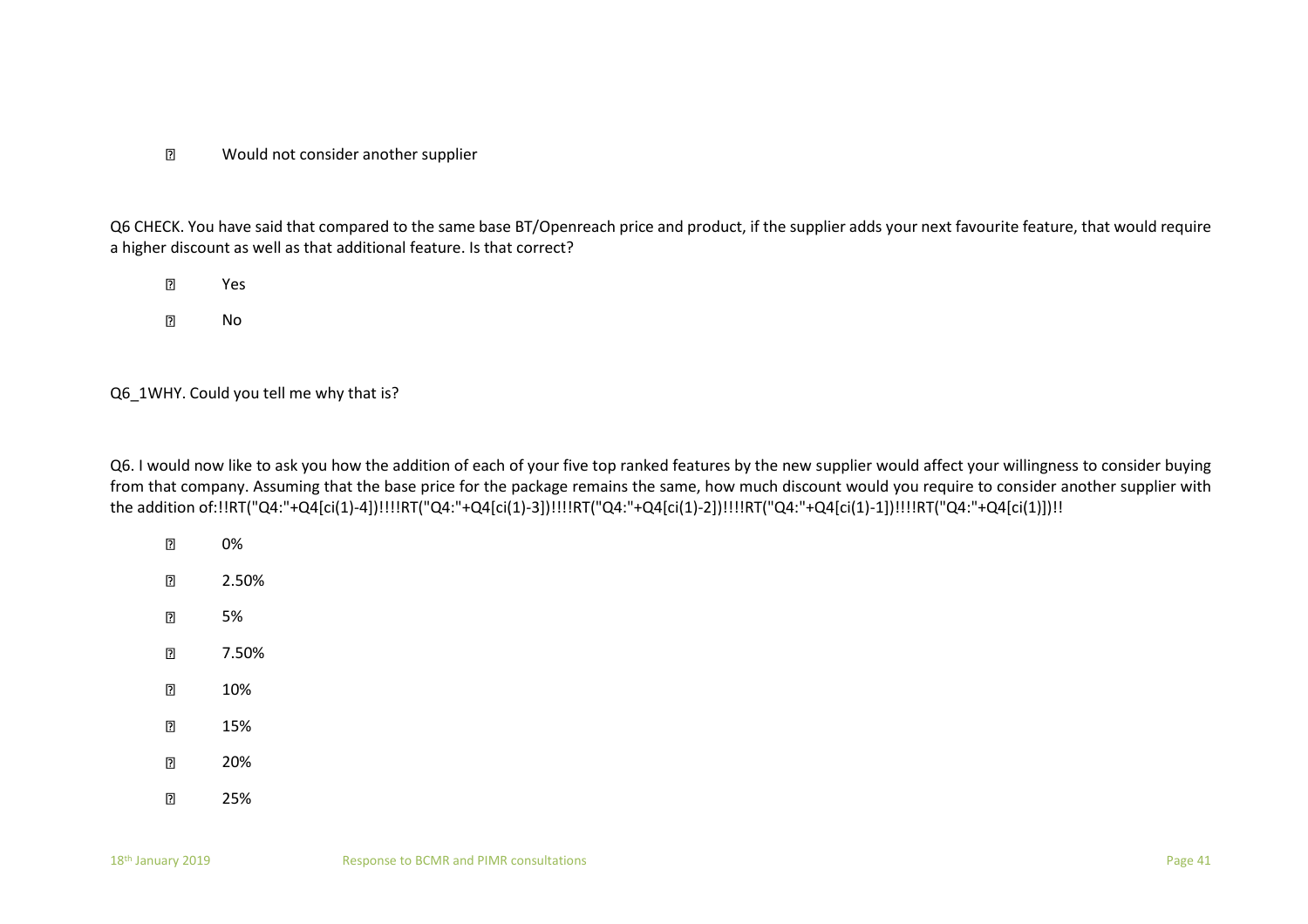### $\overline{2}$ Would not consider another supplier

Q6 CHECK. You have said that compared to the same base BT/Openreach price and product, if the supplier adds your next favourite feature, that would require a higher discount as well as that additional feature. Is that correct?

 $\overline{2}$ Yes

 $\overline{2}$ No

Q6\_1WHY. Could you tell me why that is?

Q7. Would you like to receive a copy of the report that will be produced incorporating your responses?

- $\overline{2}$ Yes
- $\boxed{2}$ No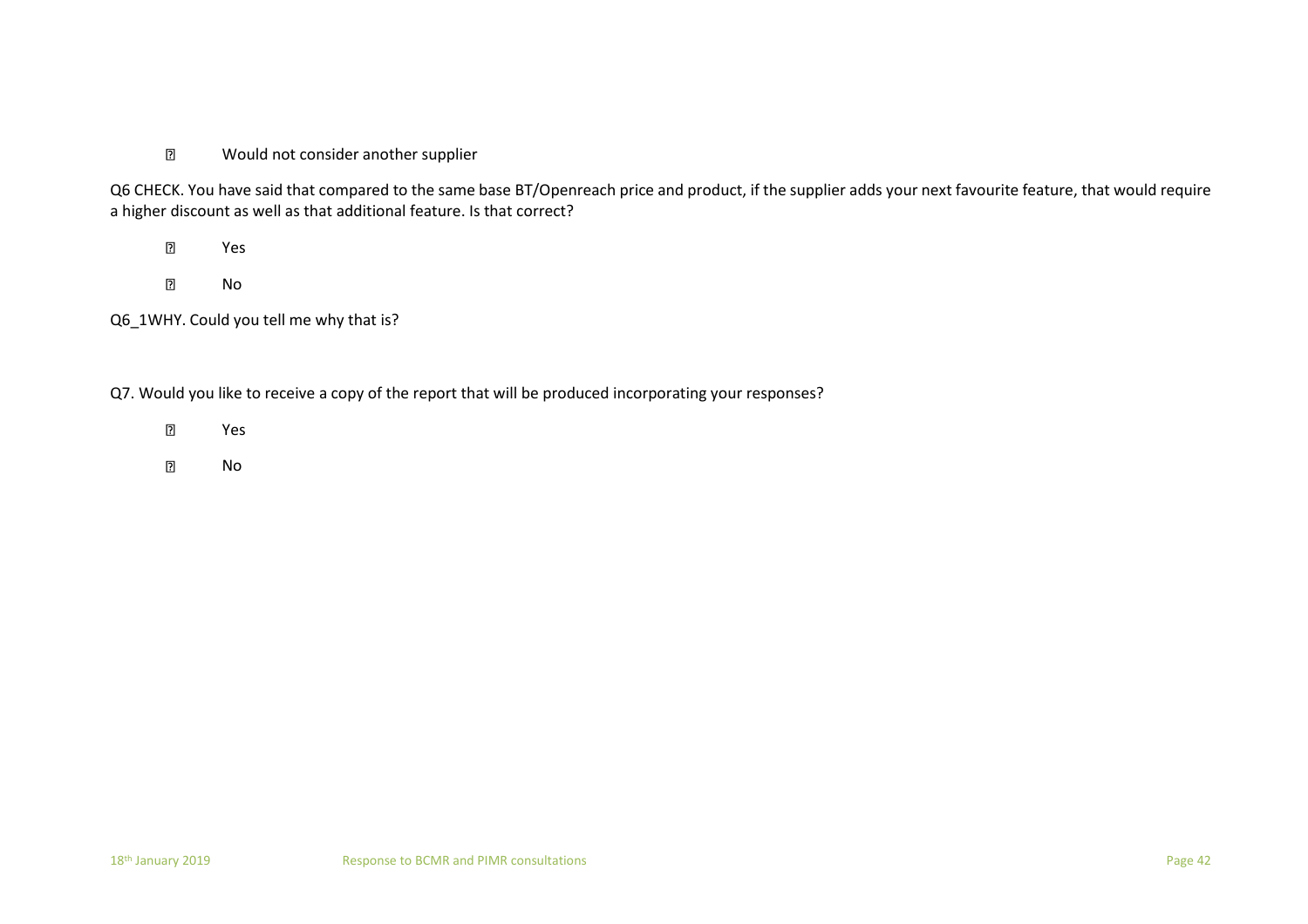# **13 Annex 3[]**